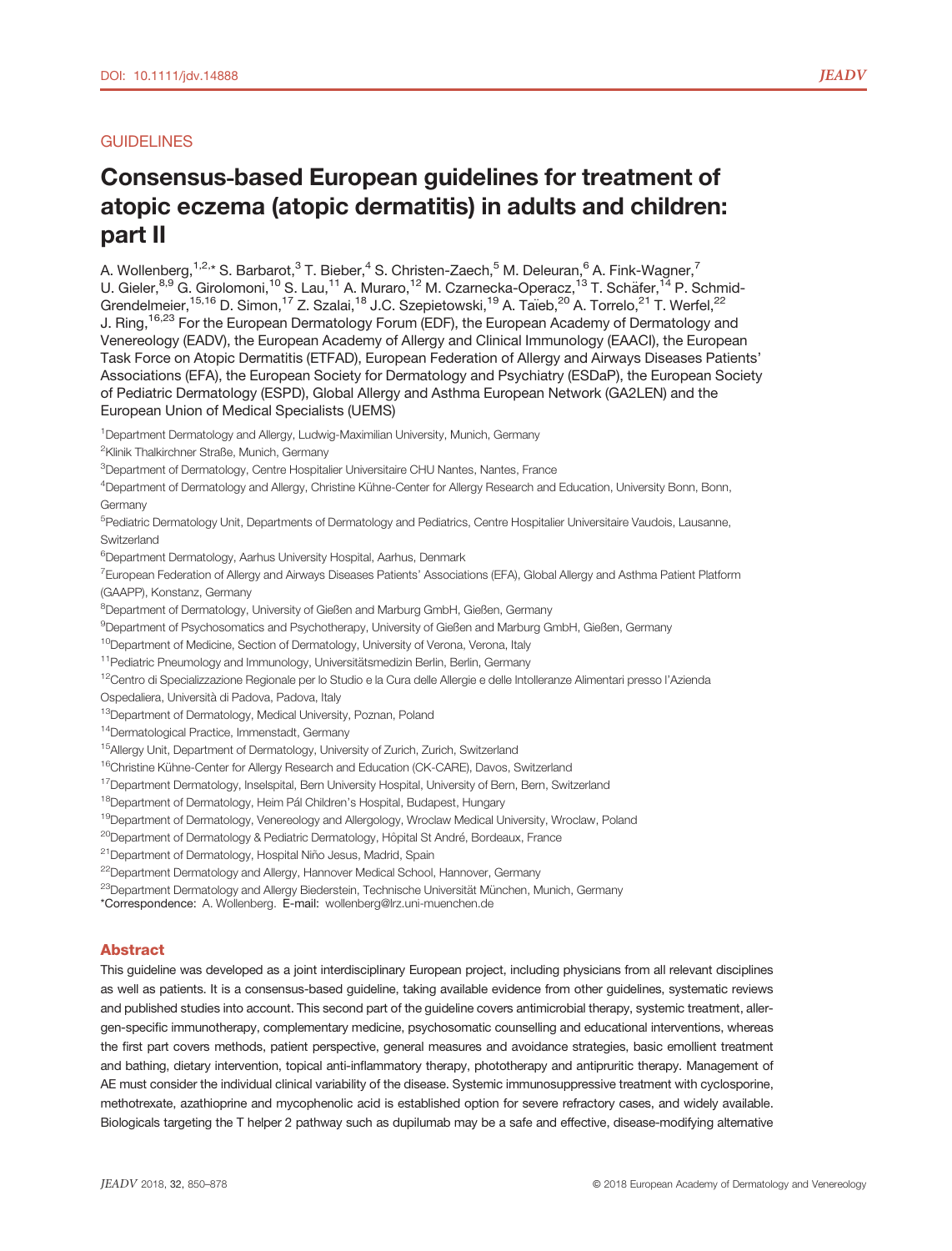when available. Oral drugs such as JAK inhibitors and histamine 4 receptor antagonists are in development. Microbial colonization and superinfection may cause disease exacerbation and can require additional antimicrobial treatment. Allergenspecific immunotherapy with aeroallergens may be considered in selected cases. Psychosomatic counselling is recommended especially in stress-induced exacerbations. Therapeutic patient education ('Eczema school') is recommended for children and adult patients. General measures, basic emollient treatment, bathing, dietary intervention, topical anti-inflammatory therapy, phototherapy and antipruritic therapy have been addressed in the first part of the guideline. Received: 24 January 2018; Accepted: 29 January 2018

## Conflicts of interest

A. Wollenberg has been an advisor, speaker or investigator for ALK Abello, Almirall, Anacor, Astellas, Beiersdorf, Bencard, Bioderma, Chugai, Galderma, Glaxo SmithKline, Hans Karrer, LEO Pharma, L'Oreal, Maruho, MedImmune, Novartis, Pfizer, Pierre Fabre, Regeneron and Sanofi. S. Barbarot has been an advisor, speaker or investigator for Bioderma, La Roche-Posay, Sanofi-Genzyme, Novalac, Ferring, Abbvie, Novartis, Janssen. T. Bieber has been advisor, speaker or investigator for Abbvie, Almirall, Anacor, Astellas, Bayer, Celgene, Chugai, Daiichi-Sankyo, Galderma, Glaxo SmithKline, Leo Pharma, Novartis, Pfizer, Pfizer, Pierre Fabre, L'Oreal, La Roche-Posay, Regeneron and Sanofi. S. Christen-Zaech has been an advisor, speaker or investigator for Galderma, L'Oreal, La Roche-Posay, Pierre Fabre, Permamed, Procter and Gamble and Sanofi-Genzyme. M. Deleuran has been an advisor, speaker or investigator for AbbVie, Leo Pharma, MEDA, Pierre Fabre, L'Oreal, La Roche-Posay, Pfizer, Regeneron and Sanofi. A. Fink-Wagner has been working with, or an advisor or speaker for ALTANA, Novartis, Nycomed, Hoffmann-La Roche and Teva. U. Gieler has been has been advisor or speaker for Almirall, Astellas, Bayer, Celgene, Galderma, Glaxo SmithKline, Leo Pharma, Lilly, Novartis, Pfizer, Pierre Fabre, La Roche-Posay and Sanofi -Aventis. G. Girolomoni has been an advisor, speaker or investigator for AbbVie, Abiogen, Almirall, Amgen, Bayer, Biogen, Boehringer Ingelheim, Celgene, Eli Lilly, Galderma, Hospira, Janssen, Leo Pharma, Menlo therapeutics, Merck, MSD, Mundipharma, Novartis, Otsuka, Pfizer, Pierre Fabre, Regeneron, Sandoz, Sanofi and Sun Pharma. S. Lau has received grants from Allergopharma and Symbiopharm, and a honorarium from Merck as member of a drug monitoring committee, ALK and DBV Technologies. A. Muraro has been a speaker for Meda, Nestle and Stallergenes. M. Czarnecka-Operacz has been an advisor, speaker or investigator for Allergopharma, Almirall, Bioderma, Berlin Chemie, Menarini, Novartis, Pierre Fabre, Galderma, Janssen and Leo Pharma. T. Schäfer has been speaker for Abbott, Bencard, Dr Pfleger, Novartis and Syneron-Candela. P. Schmid-Grendelmeier has been an advisor or speaker for ALK-Abello, Allergopharma, La Roche-Posay, MEDA, Novartis, Sanofi and Stallergenes. D. Simon has been an advisor, speaker or investigator for Roche, Novartis, Galderma, Glaxo SmithKline, Merz Pharma (Schweiz), Almirall, Sanofi, and Eli Lilly. Z. Szalai has been advisor for Pfizer, speaker or investigator for Bayer, Novartis, Pierre Fabre, Sanofi, Leo. J.C. Szepietowski has been a Consultant and Advisor for AbbVie, Celgene, Dignity Sciences, Leo Pharma, Novartis, Pierre Fabre and Sandoz; Investigator for AbbVie, Actelion, Amgen, GSK, Janssen, Merck, Novartis, Regeneron, Takeda, Trevi; Speaker for AbbVie, Actavis, Astellas, Janssen, Leo Pharma, Novartis, SunFarm, Sandoz, Eli Lilly. A. Taïeb has been an advisor for Anacor, Bioderma, Chugai, Galderma, Roche and Pierre Fabre. A. Torrelo has been advisor, speaker or investigator for AbbVie, Anacor, Astellas, Bayer, Beiersdorf AG, Galderma, Meda, Novartis, Pierre Fabre. T. Werfel has received support for research projects from AbbVie, Astellas, Janssen/JNJ, Meda, Regeneron/Sanofi, Takeda, Ziarco and has been an advisor for AbbVie, Almirall, LEO Pharma, Lilly, MSD, Novartis, Regeneron/Sanofi, Roche, Stallergenes and Ziarco. J. Ring has been advisor, speaker or investigator for ALLERGIKA, ALK-Abello, Almirall-Hermal, Anacor, Astellas, Bencard/Allergy Therapeutics, Galderma, GSK-Stiefel, LEO Pharma, Meda, MSD, Novartis, Phadia-ThermoFisher and Sanofi.

#### Funding source

#### None.

Abbreviations AAD: American Academy of Dermatology AD: atopic dermatitis AE: atopic eczema

AEGIS: 3-trimethylsilylpropyl-dimethyloctadecyl ammonium chloride AGREE: appraisal of guidelines research and evaluation AH: antihistamines APT: atopy patch test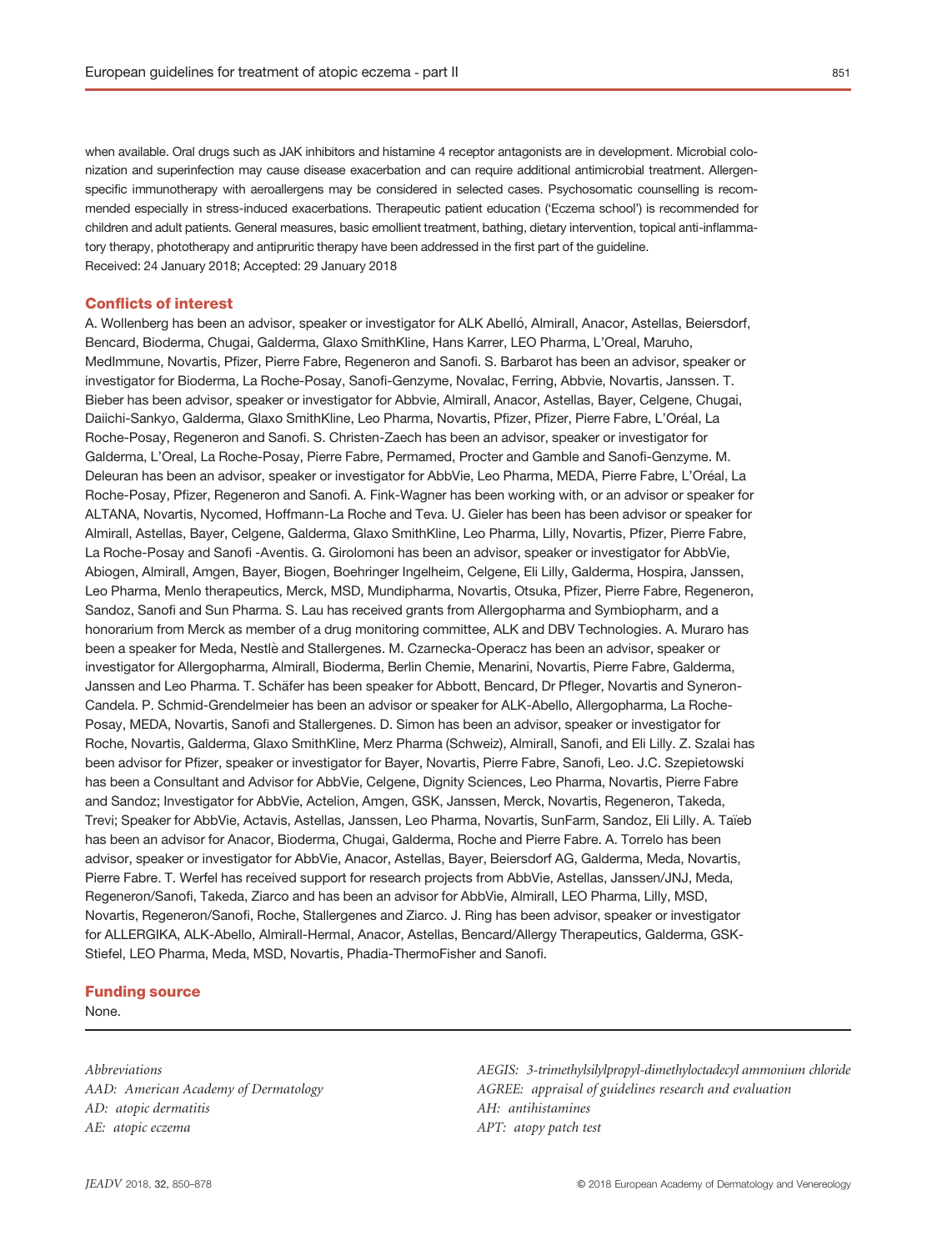ASIT: allergen-specific immunotherapy AZA: azathioprine BB-UVB: broadband ultraviolet B BCC: basal cell carcinoma BO: borage oil CAM: complementary alternative medicine CAP-FEIA: CAP fluorescence immunoassay CHM: Chinese herbal medicine DBPC: double-blind placebo-controlled DBPCFC: double-blind placebo-controlled food challenge DHA: docosahexaenoic acid EADV: European Academy of Dermatology and Venereology EASI: eczema area and severity score, a signs score EAT: enquiring about tolerance EC: eczema coxsackium EC-MPS: enteric-coated mycophenolate sodium EDF: European Dermatology Forum EFA: European Federation of Allergy and Airways Diseases Patients' Associations EH: eczema herpeticum EPO: evening primrose oil ETFAD: European Task Force on Atopic Dermatitis EU: European Union EV: eczema vaccinatum FA: food allergy FTU: fingertip unit GAAPP: global allergy and asthma patient platform H1R: histamine 1 receptor HBD: human-ß-defensin HDM: House Dust Mite HTA: health technology assessment IA: immunoadsorption ICAM1: intercellular adhesion molecule 1 IFN-ƴ: interferon gamma IFN-a: interferon alpha IGA: Investigators Global Assessment, a signs score IgE: immunoglobulin E IgG: immunoglobulin G IL: interleukin IVIG: intravenous immunoglobulins JAK: Janus kinase LEAP: learning early about peanut allergy LTC4: leukotriene C4 LTD4: leukotriene D4 LTE4: leukotriene E4 MCV: molluscum contagiosum virus MMF: mycophenolate Mofetil mTLSS: modified Total Lesion Symptom Score MTX: methotrexate NB-UVB: narrow band ultraviolet B OFC: oral food challenge OTC: over the counter

PDE 4: phosphodiesterase 4 PE: patient education PO-SCORAD: patient-oriented scoring of atopic dermatitis PUVA: psoralen and ultraviolet A QoL: QUALITY of life RCT: randomized controlled trial ROS: reactive oxygen species SASSAD: six area six signs atopic dermatitis score SCC: squamous cell carcinoma SCIT: subcutaneous immunotherapy SCORAD: scoring of atopic dermatitis, a composite score SLIT: sublingual immunotherapy SPT: skin prick test TCI: topical calcineurin inhibitors TCS: topical corticosteroids Th1: T helper 1 cells Th17: T helper 17 cells Th2: T helper 2 cells TPMT: thiopurine methyltransferase TSH: thyroid-stimulating hormone TSLP: Thymic stromal lymphopoietin UV-light: ultraviolet light VOCs: volatile organic compounds VZV: Varicella-zoster Virus

| Table of contents                         |                |
|-------------------------------------------|----------------|
| Part I                                    |                |
| Introduction                              | 4              |
| Method of guideline formation             | 4              |
| Patient perspective                       | 5              |
| General measures and avoidance strategies | 7              |
| Basic emollient treatment and bathing     | 9              |
| Dietary intervention                      | 11             |
| Topical anti-inflammatory therapy         | 13             |
| Phototherapy                              | 16             |
| Antipruritic therapy                      | 18             |
| Part II                                   |                |
| Antimicrobial therapy                     | $\overline{4}$ |
| Systemic anti-inflammatory treatment      | 5              |
| Other systemic treatment                  | 12             |
| Allergen-specific immunotherapy           | 14             |
| Complementary medicine                    | 17             |
| Psychosomatic counselling                 | 20             |
| <b>Educational interventions</b>          | 20             |
| Conclusion and future options             | 22             |

For a detailed description of the methods used in this guideline (See also Tables 1-3), refer to part I of the guideline.

## Antimicrobial therapy

In patients with AE, the inflammatory micro-milieu initiated by TSLP, IL-4 and IL-13 may downregulate the cutaneous antimicrobial peptides such as cathelicidin LL-37, dermcidin, human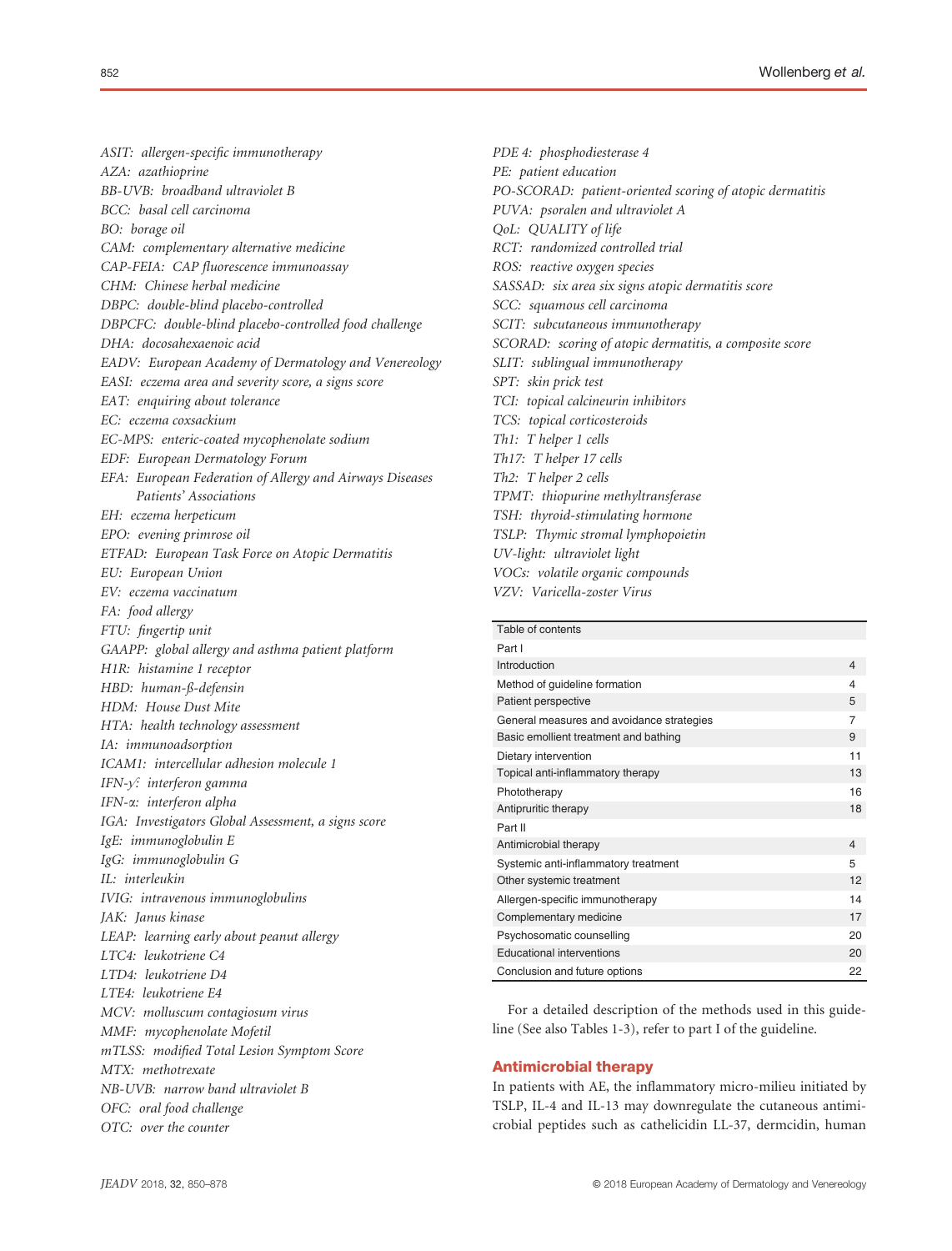$\beta$ -defensins HBD-1, HBD-2 and HBD-3.<sup>1,2</sup> This is one of the reasons why these patients are more susceptible to secondary skin infections, which tend to generalize.<sup>2</sup> The understanding of colonization and infection in AE has largely increased by structured investigation of the human microbiome in the context of AE. Flares of AE are significantly associated with a Staphylococcus aureus-caused loss of diversity in the cutaneous microbiome, which is not significant if patients have followed a proactive therapy regimen before the flare.<sup>3</sup>

## Antibacterial

In up to 90% of AE patients, even the normal looking skin is extensively colonized by S. aureus. This bacterium is a major trigger of AE, as it leads to inflammation through the release of superantigen toxins, which enhance T-cell activation of superantigen-specific and allergen-specific T cells, expression of IgE antistaphylococcal antibodies and as it increases expression of IL-31 which leads to pruritus.4 Scratching favours binding of S. aureus to the skin, and the increased amount of S. aureus-derived ceramidase aggravates the skin barrier defect. Moreover, superantigen production increases expression of alternative glucocorticoid receptors that do not bind to topical corticosteroids, which leads to resistance.<sup>5</sup> Biofilm formation by AE-associated staphylococci most certainly also plays a major role in the occlusion of sweat ducts and leads to inflammation and pruritus.<sup>6</sup> Recent investigations have shown that besides S. aureus the dysbalance of skin microbiome may play an important role in AE pathophysiology.<sup>7,8</sup> New developments in emollients are the incorporation of active compounds that repair the barrier function or influence the microbiome of AE with bacterial lysates from Aquaphilus dolomiae or Vitreoscilla filiformis species.<sup>9</sup> A better understanding of the skin microbiome in AE is a promising direction for the development of new treatment strategies.

A systematic review of 26 studies including 1229 participants showed no clear beneficial evidence of antiseptic bath additives or soaps, or of antimicrobial agents added to topical therapies in non-infected atopic dermatitis. Nevertheless, if there is no response to topical glucocorticosteroids or calcineurin inhibitors, or evident infection, the use of topical antiseptics can be considered, and these are preferred over topical antibiotics with regard to the development of bacterial resistance.<sup>10</sup> Sodium hypochlorite 0.005% is not only antiseptic but enhances epidermal thickness and proliferation.11 Its intermittent use showed a significant decrease in AE severity.<sup>12</sup> Systemic antibiotics should only be used in case of apparent and extensive bacterial superinfection. On the basis of current resistance spectra, cephalexin, or another first-generation cephalosporin can be recommended. Children with AE seem to have a much lower rate of community-acquired methicillin resistant S. aureus infection compared to the general paediatric population.<sup>13</sup> In any case, treatment with emollient and corticosteroids or topical calcineurin inhibitors should be continued.

Underestimated sources of bacteria are cream and ointment containers, of which up to 53% are contaminated, up to 25% with

S. aureus. Thus, the following recommendations seem to be useful<sup>14</sup>: (i) keep open moisturizers in refrigerator; (ii) use pumps or pour bottles rather than jars; (iii) avoid direct contact with hands and decant; (iv) avoid sharing personal hygiene items.

Antimicrobial textiles Silver-impregnated textiles have shown significant antimicrobial activity, as well as improvement of localized SCORAD in an unblinded, side-to-side controlled clinical trial.15 In patients with uninfected AE, the use of silver-impregnated textile compared to cotton underwear did not reduce AE severity.<sup>16–18</sup> However, some functional textiles (silver-coated, acid-coated and silk textiles) as well as chitosan, a natural biopolymer with immunomodulatory and antimicrobial properties, may possibly improve AE manifestations, as they decrease skin colonization by S. *aureus*, and they reduce itch.<sup>19</sup> Some of these newer options are still under investigation and there seems to be some concern about the safety of silver-coated textiles in infants and toddlers. AEGIS-coated silk textiles did not show clinical benefit in a well-controlled, multicenter clinical trial.20

#### Antiviral

Viral infections including herpes simplex, varicella zoster, molluscum contagiosum, smallpox and Coxsackie viruses occur more frequently in AE patients than in healthy individuals, with a tendency to disseminated, widespread disease.<sup>21</sup>

Eczema herpeticum (EH), a disseminated herpes simplex virus infection, is a potentially serious complication of AE that requires immediate medical action. Patients, mostly children, present with disseminated vesicles, fever and lymphadenopathy and can develop complications such as keratoconjunctivitis, meningitis and encephalitis. Predisposing factors of EH are early onset of AE, severe or untreated forms of AE, filaggrin deficiency and high total serum IgE level. $^{21}$  Pretreatment with topical corticosteroids does not seem to imply an increased risk of developing EH, whereas topical calcineurin inhibitor may do so and should be discontinued immediately.<sup>22</sup> Mainstay of EH therapy is a systemic treatment with aciclovir or valaciclovir, in a majority of cases administrated intravenously.<sup>23</sup> Treatment should be started immediately once the clinical diagnosis is made.<sup>24</sup>

Varicella-zoster virus (VZV) infection in an immunocompetent child is usually a mild, self-limited disease. This infection is, however, known to facilitate secondary local or systemic bacterial infection, which is cause for particular concern in AE children. Earlier studies demonstrated the safety and efficacy of VZV vaccination in these children who appear to benefit from this vaccination.<sup>25</sup> Moreover, in children with AE, common childhood immunization in the first year is not associated with an increased risk of more severe AE or allergic sensitization; also immune response to VZV vaccine is comparable to healthy children.<sup>26</sup> Therefore, parents of atopic children should be encouraged to fully immunize their children.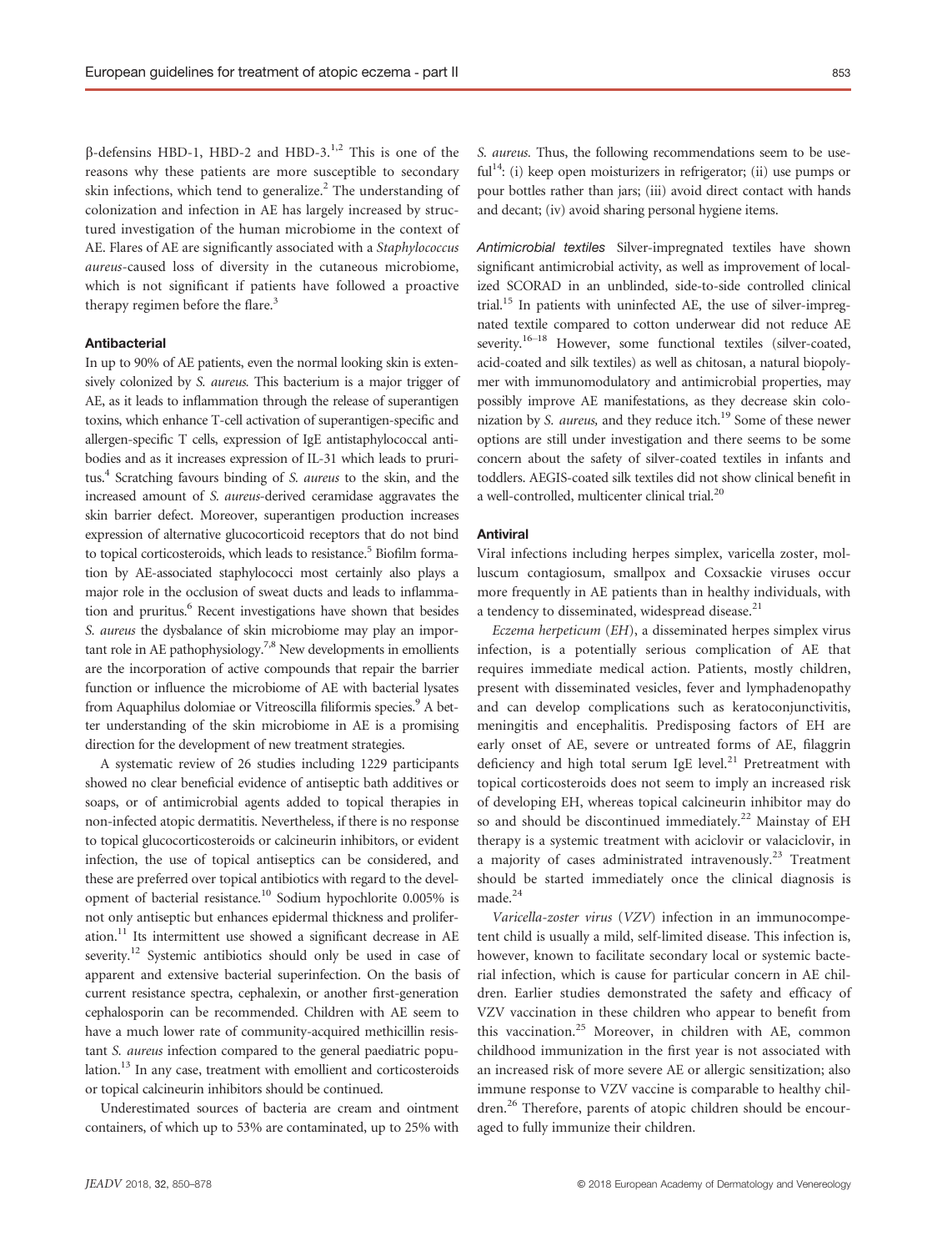Molluscum contagiosum virus (MCV) infection is in general benign and self-limited, but in patients with AE dissemination is frequent and therefore treatment is recommended. A large variety of topical treatments have been reported such as cantharidin, potassium hydroxide, tretinoin cream, topical cidofovir and others.<sup>27</sup> Physical therapies including cryotherapy and curettage are also effective, but not always well tolerated in paediatric patients.28 Topical treatment of AE with TCS may be continued during MCV infection.

Eczema vaccinatum (EV) is a complication of smallpox vaccination known to occur in AE patients. The vaccinia virus disseminates and causes an extensive rash and severe systemic illness with a mortality rate estimate at  $5-40\%$ <sup>29</sup> Therefore, smallpox vaccination is contraindicated in patients with a history of or currently active AE.<sup>30</sup> The existence of an attenuated vaccine and three antiviral drugs, in addition to vaccinia immunoglobulin, provides means of preventing or treating EV.<sup>31,32</sup> Should a smallpox outbreak necessitate an emergency mass vaccination, the choice of vaccination strategies, such as ring or mass vaccination, has to be determined by policymakers.

Eczema coxsackium (EC) is a disseminated form of Coxsackie virus infection mostly occurring in children with active AE lesions. The Coxsackie virus A6 strain leads to atypical disease manifestations, which are classified as diffuse form (lesions extended to the trunk), acral form (lesions with a mainly acral distribution) or eczema coxsackium (disseminated lesions on pre-existing eczematous areas).<sup>33</sup> Symptomatic treatment includes use of topical steroids and wet wrap therapy.<sup>34,35</sup>

Regional vaccination programmes should be followed by all AE patients as recommended. The denial of vaccination because of diagnosed AE is a misconception possibly leading to fatal consequences (see chapter: general measures).

### **Antifungal**

Despite its role as a commensal on healthy human skin, Malassezia spp. is attributed a pathogenic role in AE, as it may interact with the local skin immune response and barrier function. The precise mechanisms by which Malassezia spp. may contribute to the pathogenesis of AE are not fully understood and remain to be elucidated.<sup>36</sup> Several randomized, placebo-controlled trials investigated the benefit of topical or systemic antifungal treatment for AE patients.37,38 The ambiguous results of these clinical trials might be attributed to a selection bias. It can be speculated that antifungal therapies are more effective in certain subgroups of AE. It seems, for example, that antifungal therapy shows beneficial effects in patients with a head–neck-type distributed AE and detectable IgE-mediated sensitization against Malassezia.<sup>39</sup> It has also been shown that sensitization against this skin-colonizing yeast can correlate with disease activity.<sup>40</sup> The most common class of antifungal drugs prescribed for AE patients are azoles such as ketoconazole and itraconazole which have also some anti-inflammatory properties.<sup>38</sup> Due to a better benefit side-effect ratio, imidazole derivates (fluconazole or itraconazole) should be prescribed instead of ketoconazole for systemic treatment. In summary, antifungal treatment with either topical ketoconazole or ciclopirox olamine or systemic itraconazole or fluconazole can be considered for those patients who suffer from head–neck dermatitis, particularly for those who are characterized by clear IgE sensitization to Malassezia spp.

## Summary of evidence

Oral antibiotics have no benefit on the skin condition in AE as long as skin lesions are not obviously superinfected. (1b)

A Cochrane review showed no clear beneficial evidence to antiseptic substances in non-infected AE.

Topical glucocorticosteroids and calcineurin inhibitors reduce the colonization rate of S. aureus in AE.

Antiseptic textiles have a moderate clinical effect on AE. (2b) AEGIS-coated silk garments do not show clinical benefit over standard care (2b).

VZV vaccination is safe, efficacious and beneficial for children with atopic dermatitis. (2a)

An antifungal therapy may be efficient in some AE patients, mainly in those suffering from the 'head and neck' variant of AE or with demonstrated IgE sensitization to Malassezia spp. (2b)

## Recommendations

- A short course of systemic antibiotics, such as cephalosporin, may be considered in AE patients clinically infected with S. aureus. (2b, B)
- The long-term application of topical antibiotics is not recommended due to the risk of increasing resistances and sensitizations. (2, D)
- Treatment with topical antiseptic drugs including antiseptic baths e.g. with diluted sodium hypochlorite – should be considered, if clinical signs of bacterial superinfection are present. (4, C)
- Treatment with topical antiseptic drugs including sodium hypochlorite 0.005% baths – may be considered in patients with treatment-resistant, chronic course of AE. (2b, B)
- Eczema herpeticum should be treated without delay using systemic antiviral therapy, such as systemic aciclovir. (4, D)
- VZV vaccination is recommended for children with atopic dermatitis. Parents of atopic children should be encouraged to fully immunize their children. (2a, B)
- Topical or systemic antifungal therapy may be effective in some AE patients, mainly in those suffering from the 'head and neck' variant of AE or with demonstrated IgE sensitization to Malassezia spp. (2b, B)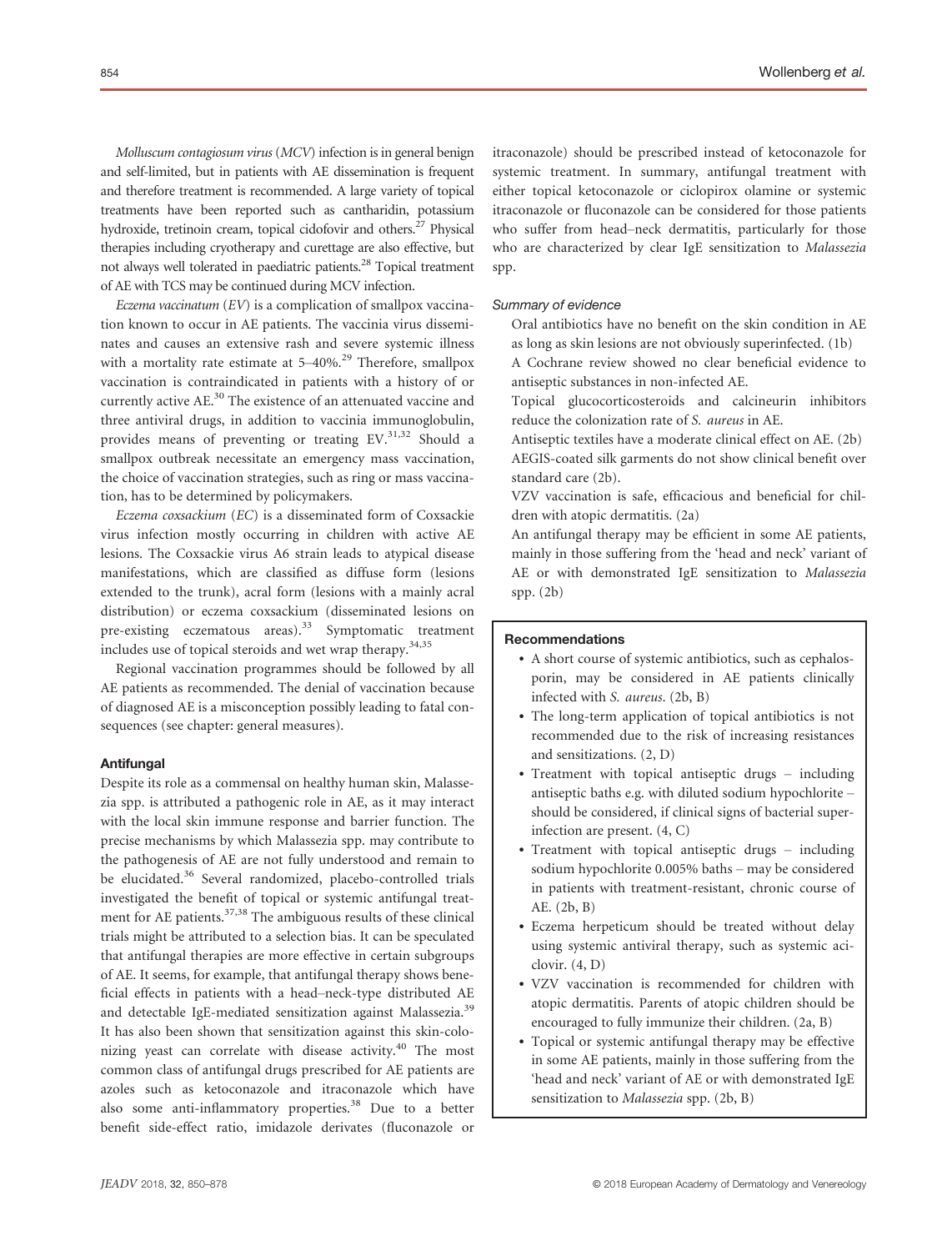#### Systemic anti-inflammatory treatment

## Immunosuppressive treatment

#### Oral glucocorticosteroids

Oral glucocorticosteroids are used in many Europeancountries for treatment of AE. Well-known side-effects limit their use especially for long-term treatment (see Table 4). Funding of expensive clinical trials in the near future is unlikely.

Controlled clinical trial data demonstrating efficacy. There is one controlled trial available that demonstrates lower efficacy of therapy with systemic prednisolone compared to cyclosporine in severe adult AE patients.<sup>41</sup> Broad experience from clinical use by many experts indicates some efficacy, as well as prompt rebound after withdrawal.

## Summary of evidence

Short-term treatment with oral glucocorticosteroids is moderately effective. (1b)

Systemic steroids have a largely unfavourable risk/benefit ratio for treatment of AE. (1b)

## Recommendations

- Short-term (up to 1 week) treatment with oral glucocorticosteroids may be an option to treat an acute flare in exceptional cases of AE. Restrictive use, largely limited to adult patients with severe AE, is recommended.  $(-, D)$
- The daily dose should be adjusted to and not exceed 0.5 mg/kg bodyweight.  $(-, D)$
- Long-term use of oral glucocorticosteroids in AE patients is not recommended. The indication for oral steroids in children should be handled even more cautiously than in adults.  $(-, D)$

#### Cyclosporine A

Cyclosporine is licensed in many European countries for treatment of AE and is therefore considered to be the first-line option for patients with severe disease who require systemic immunosuppressive treatment (see Figure 1).

Controlled clinical trial data demonstrating efficacy Cyclosporine vs. placebo. A meta-analysis and review of pooled data from 15  $RCTs<sup>42</sup>$  clearly demonstrated the efficacy of cyclosporine in AE with a 55% improvement on average after 6–8 weeks of treatment. Body surface area, erythema, sleep loss and glucocorticosteroid use were reduced in the cyclosporine group. Cyclosporine is more effective than placebo, but there is often prompt relapse if cyclosporine is stopped. All scores are back to pretreatment values 8 weeks after the end of cyclosporine therapy in most patients.

Cyclosporine dose finding study for AE treatment in adult patients. A fixed-dosage cyclosporine regimen was evaluated in 106 adults with severe AE.<sup>43</sup> Initial treatment was performed with 300 mg/day or 150 mg/day and reduced after 2 weeks to 50% of the initial daily dose until a final evaluation was performed after 8 weeks. Clinical efficacy was detectable after 2 weeks in both treatment groups, but the higher dose was significantly more effective ( $P < 0.05$ ). The authors recommended to start therapy with 150 mg/day, because this regimen showed a lower incidence of serum creatinine increase. It is recommended today to start with a higher dose of 4–5 mg/kg/day to obtain a good initial result unless the patient is old or suffers from relevant concomitant diseases.<sup>44</sup> Some patients may tolerate lowdose cyclosporine therapy for a longer time than the usually recommended therapy length of 2 years.<sup>45</sup>

Continuous or intermittent cyclosporine therapy study of AE in children. Forty children aged 2-16 years were randomized to either a continuouslong-term or anintermittent short-term cyclosporine regimen.<sup>46</sup> Both groups showed significantly better results in clinical scores and quality of life assessments. Enhanced sustained improvement was seen in the continuously treated group. As the intermittent therapy was sufficient in some patients but associated with a lower cumulative cyclosporine dose, the authors recommended choosing the regimenonanindividualbasis.

Cyclosporine or UV therapy for AE. Cyclosporine was tested against a combined UV/UVB regimen in a 1 year, open-label, multicentre trial involving 72 patients. $47$  Cyclosporine therapy induced a significantly higher number of days in remission, as compared to UV therapy.

Compounding of cyclosporine. Micro-emulsions of cyclosporine show an earlier onset and higher peak value of efficacy compared to traditional formulations.<sup>48</sup> The clinical efficacy evaluated after 8 weeks of therapy was, however, identical for both formulations.

Drug safety profile of cyclosporine. Patients receiving cyclosporine should be monitored for blood pressure and renal parameters, as cyclosporine is known to induce structural and organic kidney damage. Nephrotoxic effects are more likely to occur if the daily dose exceeds 5 mg/kg bodyweight, serum creatinine values are elevated or elderly patients are treated. Life vaccination is contraindicated during cyclosporine therapy.

## Summary of evidence

Many RCTs indicate the efficacy of cyclosporine vs. placebo in AE. (1a)

Cyclosporine is also effective in children and adolescent AE patients. (2b)

Self-willed reduction in the recommended cyclosporine dose may reduce the clinical efficacy of cyclosporine and is not recommended. (2b)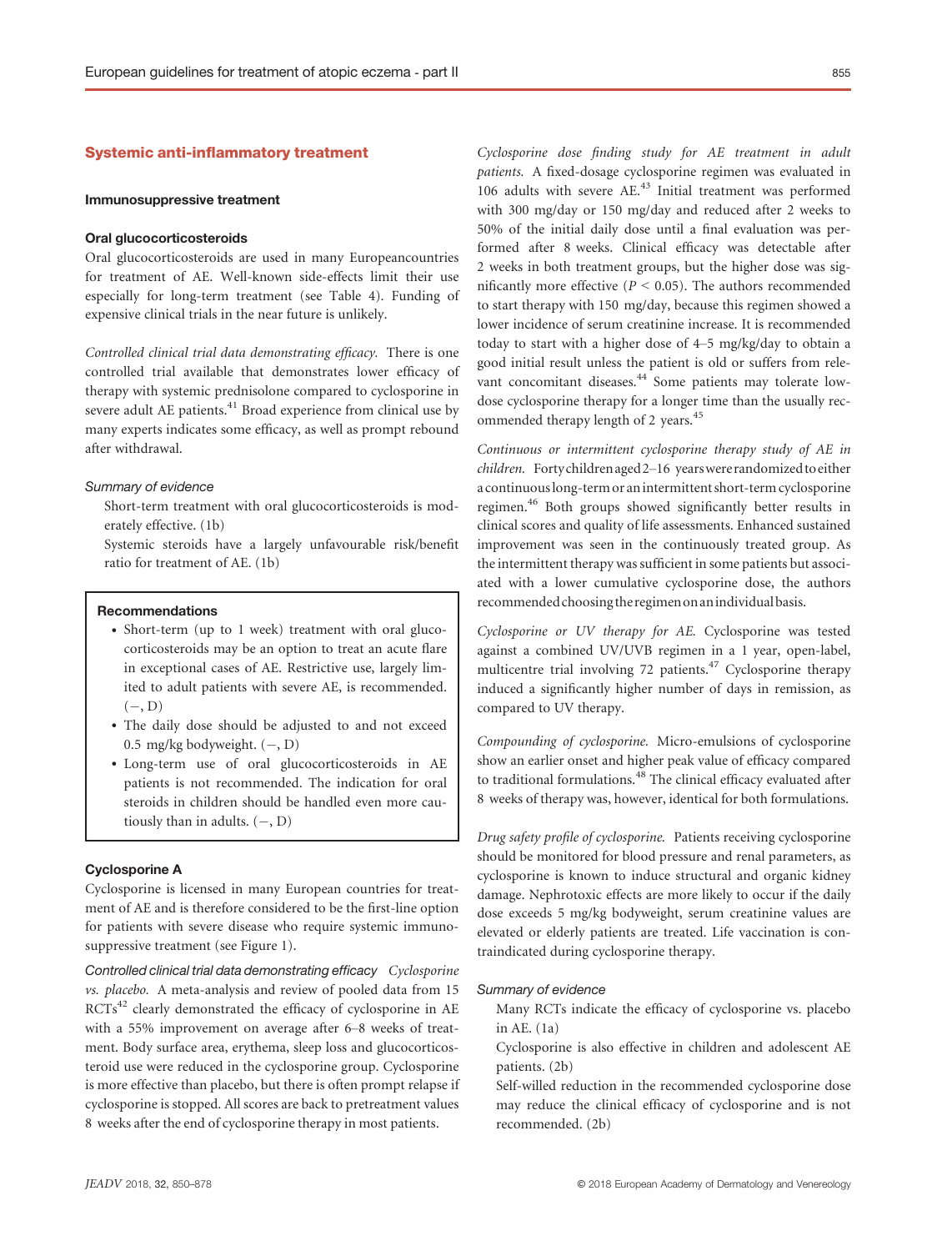A micro-emulsion of cyclosporine has the advantage of an earlier onset and peak level of clinical efficacy, which may be useful in short-term treatment. (1b)

Long-term intermittent cyclosporine therapy for 1 year is more effective than an intermittent UVA/UVB therapy following a 2–3 times weekly regimen. (1b)

## Recommendations

- Cyclosporine may be used in chronic, severe cases of AE in adults. Treatment should not exceed a 2-year continuous regimen. Careful monitoring for potential severe side-effects must be performed. (1a, A)
- Cyclosporine may be used (off label) in children and adolescent patients showing a refractory or severe course of disease. A detailed patient monitoring, especially of the renal status, is advisable. (2b, B)
- The duration of cyclosporine therapy is guided by clinical efficacy and tolerance of the drug. Both short-term and long-term therapies may be useful in AE.  $(-, D)$
- Common side-effects of cyclosporine (e.g. nephrotoxicity, hypertension) argue against a long-term treatment of AE with cyclosporine. Therefore, an interval of 3– 6 months is usually recommended.  $(-, D)$
- Cessation of therapy or switch to another systemic drug should be attempted after 2 years of therapy, although many patients tolerate much longer therapy with lowdose cyclosporine.  $(-, D)$ .
- An initial daily dose of 5 mg/kg/day, divided upon two single doses, is recommended. A dose reduction of 0.5– 1.0 mg/kg/day every 2 weeks is recommended, once clinical efficacy is reached.  $(-, D)$
- Dose reduction should be considered according to clinical efficacy. Long-term treatment prescribing the lowest clinically useful dose may be advisable in selected cases.  $(-, D)$
- Since an intermittent-dosage regimen (e.g. 'weekend therapy') will lead to lower cumulative doses of cyclosporine and is effective in some AE patients, an individualized dosage regimen is recommended for underage patients.  $(-, D)$
- Cyclosporine trough levels do not need to be assessed routinely during therapy.  $(-, D)$
- Although there are no controlled studies available regarding the efficacy of vaccination during cyclosporine therapy, there is no evidence for a failure during cyclosporine either. Hence, a cessation of therapy of 2 weeks before and 4–6 weeks after vaccination may be advisable. Clinically, there is no evidence for this recommendation.  $(-, D)$
- A combination therapy of cyclosporine with UV therapy is not recommended, and effective UV protection should be used.  $(-, D)$

# Azathioprine (AZA)

Azathioprine is used (off label) for many years for treatment of AE in adult patients. Funding of expensive clinical trials in the near future is unlikely.

Controlled clinical trial data demonstrating efficacy Efficacy of AZA was tested in a randomized, controlled, 6-month, crossover clinical trial involving 37 patients aged  $17-73$  years.<sup>49</sup> The dropout rate was high (12 patients on AZA, 4 patients on placebo). AZA (2.5 mg/kg/day) or placebo was given for 3 months each in a crossover design. The SASSAD skin severity score was reduced by 26% in the AZA group and 3% in the placebo group  $(P < 0.01)$ . Pruritus, sleep loss and fatigue improved significantly during AZA, but not during placebo treatment.

Another randomized double-blind, placebo-controlled, 12 weeks, clinical trial involved 63 outpatients with AE.<sup>50</sup> Following a low-dose introduction phase, azathioprine was dosed in 42 patients according to the results of a thiopurine methyltransferase (TPMT) polymorphism, which may be indicative for the myelotoxicity of azathioprine – the other 21 patients received placebo. Patients with a normal TPMT activity were treated with 2.5 mg/ kg/day AZA, whereas patients with a reduced TPMT activity (heterozygous phenotype) received 1.0 mg/kg/day AZA. The AZA regimen was more effective in AE, as the disease activity dropped by 37% in the azathioprine group and by 20% in the placebo group. None of the patients showed myelotoxic symptoms.

A prospective, randomized controlled trial showed equal clinically relevant improvement of AZA 1.5–2.5 mg/kg/day compared to methotrexate 10–22.5 mg/week after 12 weeks of treatment in adults with severe AE. Both treatments were safe in the short term.<sup>51</sup>

Twelve children with severe, recalcitrant AE were treated with oral AZA and followed prospectively. AZA therapy was associated with clinical improvement in all but one patient. There were few adverse effects.<sup>52</sup>

A retrospective, uncontrolled study investigated 48 children and adolescents aged  $6-16$  years diagnosed with severe AE.<sup>53</sup> After 3 months of therapy, 28 patients showed very good and 13 patients showed good improvement of their symptoms, while seven patients showed little or no improvement. None of the patients showed myelotoxic symptoms, TPMT activity was determined in all patients before treatment. All patients were started on 2 mg/kg/day AZA, and the dose was increased to 3 mg/kg/day in 14 patients due to insufficient clinical response. The mean time to achieve clinical response was 4 weeks.

A retrospective, uncontrolled study in a heterogeneous group of 17 children and adults with a mean age of 16 years showed significant improvement of SCORAD after 3 and 6 months of AZA, and significant reduction in total serum IgE levels. $54$ 

Safety profile of azathioprine The authors of the Berth-Jones study concluded that AZA would be an effective and clinically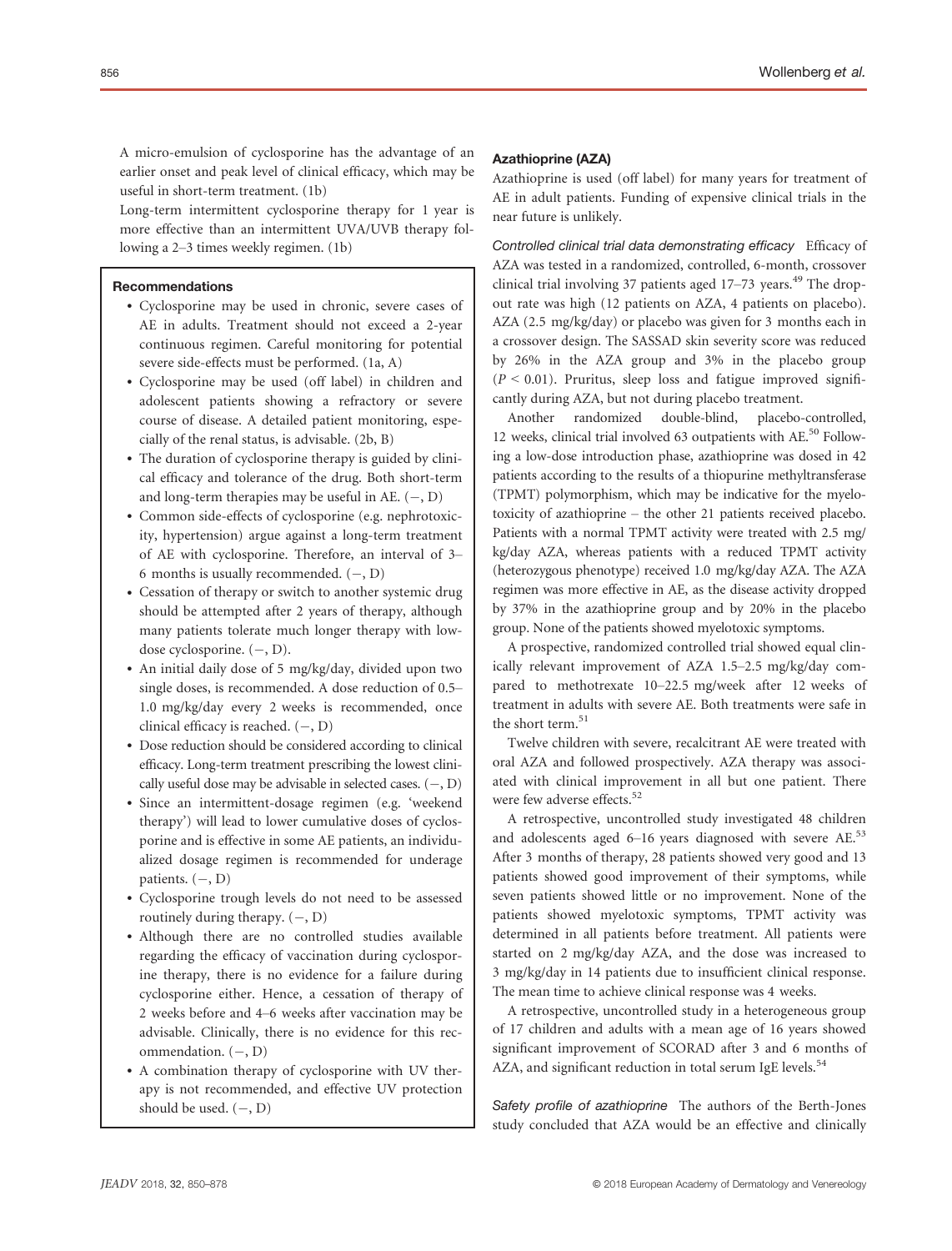useful drug for treatment of severe AE, but would be associated with a high rate of unwanted drug effects.<sup>49</sup> Leucocyte counts and liver enzymes must be controlled during therapy. The higher dose caused gastrointestinal symptoms in 14 patients; leukopaenia in two and elevated liver enzymes in eight patients. Longterm efficacy and safety data in AE patients are sparse, but AZA increased the risk of non-melanoma skin cancer and lymphoma in inflammatory bowel disease patients.<sup>55</sup>

#### Summary of evidence

AZA is effective for treatment of severe AE in adults. (1b) One small prospective clinical trial in children showed efficacy of AZA.<sup>4</sup>

#### Recommendations

- AZA may be used (off label) in adult AE patients, if cyclosporine is either not effective or contraindicated.  $(1b, A)$
- AZA may also be used (off label) in children. (4, C)
- Patients should be screened for TPMT activity before starting AZA therapy to reduce the risk for bone marrow toxicity by dose adaptation. The suggested dose range is 1–3 mg/kg bw/day. (1b, A)
- Alternatively, an initial AZA dose of 50 mg/day in adults and a slow increase in the dose under close monitoring of full blood and liver function count is possible.  $(-, D)$
- In pregnant women, AZA should only be used on strict indication.  $(-, D)$
- AZA should not be combined with UV therapy, and effective UV protection should be used.  $(-, D)$

## Mycophenolate mofetil

Mycophenolate mofetil (MMF) is an immunosuppressant drug licensed in many European countries for the treatment of systemic lupus erythematosus and prevention of transplant rejection.

#### Table 1 Grades of evidence

| 1a)            | Meta-analysis of randomized clinical trials (RCTs)                    |
|----------------|-----------------------------------------------------------------------|
| 1 <sub>b</sub> | Single RCTs                                                           |
| 2a)            | Systematic review of cohort studies                                   |
| 2b)            | Single cohort studies and RCTs of limited quality                     |
| 3a)            | Systematic review of case-control studies                             |
| 3 <sub>b</sub> | Single case-control study                                             |
| 4)             | Case series, case cohort studies or cohort studies of limited quality |

Recommendations (see Table 2) were classified based on the grade of evidence

| Table 2 Classification of strength of recommendation |
|------------------------------------------------------|
|------------------------------------------------------|

| <b>Recommendation strength</b> | Evidence grade |
|--------------------------------|----------------|
|                                | 1a, 1b         |
| B                              | 2a, 2b, 3a, 3b |
| C                              | Δ              |
|                                | Expert opinion |
|                                |                |

Controlled clinical trial data demonstrating efficacy There is one controlled trial with enteric-coated mycophenolate sodium (EC-MPS) vs. cyclosporine A as long-term treatment showing almost equal efficacy.<sup>56</sup> Some case reports or uncontrolled clinical trial data from adults indicate that it would be clinically effective in AE.57,58 There is one uncontrolled retrospective report involving 14 children indicating efficacy in this age group, with MMF 40–50 mg/kg/day in younger children and 30– 40 mg/kg/day in adolescents<sup>59</sup> and another including 12 children. $60$  A fixed dose of 2 g MMF per day for adults is common practice in Europe.<sup>24</sup>

Drug safety profile of MMF Gastrointestinal adverse events such as nausea or diarrhoea are the most relevant side-effect of MMF. They are most common during initiation of treatment and tend to disappear during long-term treatment. Leukopaenia or thrombocytopenia may also occur. Recent data indicate that MMF should be discontinued 6 weeks before a planned pregnancy.<sup>61</sup>

#### Summary of evidence

Positive case reports and uncontrolled clinical trial data indicate that MMF may be effective in AE.<sup>4</sup>

There is no randomized clinical trial data for use of MMF in children or adolescents.  $(-)$ 

MMF and EC-MPS are both teratogenic substances. (3a)

## Recommendations

- MMF may be used (off label) for treatment of AE in adults in a dose up to 3 g/day, if cyclosporine is not effective or not indicated. (4, C)
- MMF may be used for treatment of AE in children or adolescents. (4, C)
- As MMF and EC-MPS are both teratogenic, men and women of childbearing potential must use effective contraception during therapy. (3a, B)

## Methotrexate (MTX)

The immunosuppressant MTX is frequently used in psoriasis, but there are little published data on its use in AE. Some clinicians have used this drug in AE with good responses since many years. MTX can be given by oral, intravenous or subcutaneous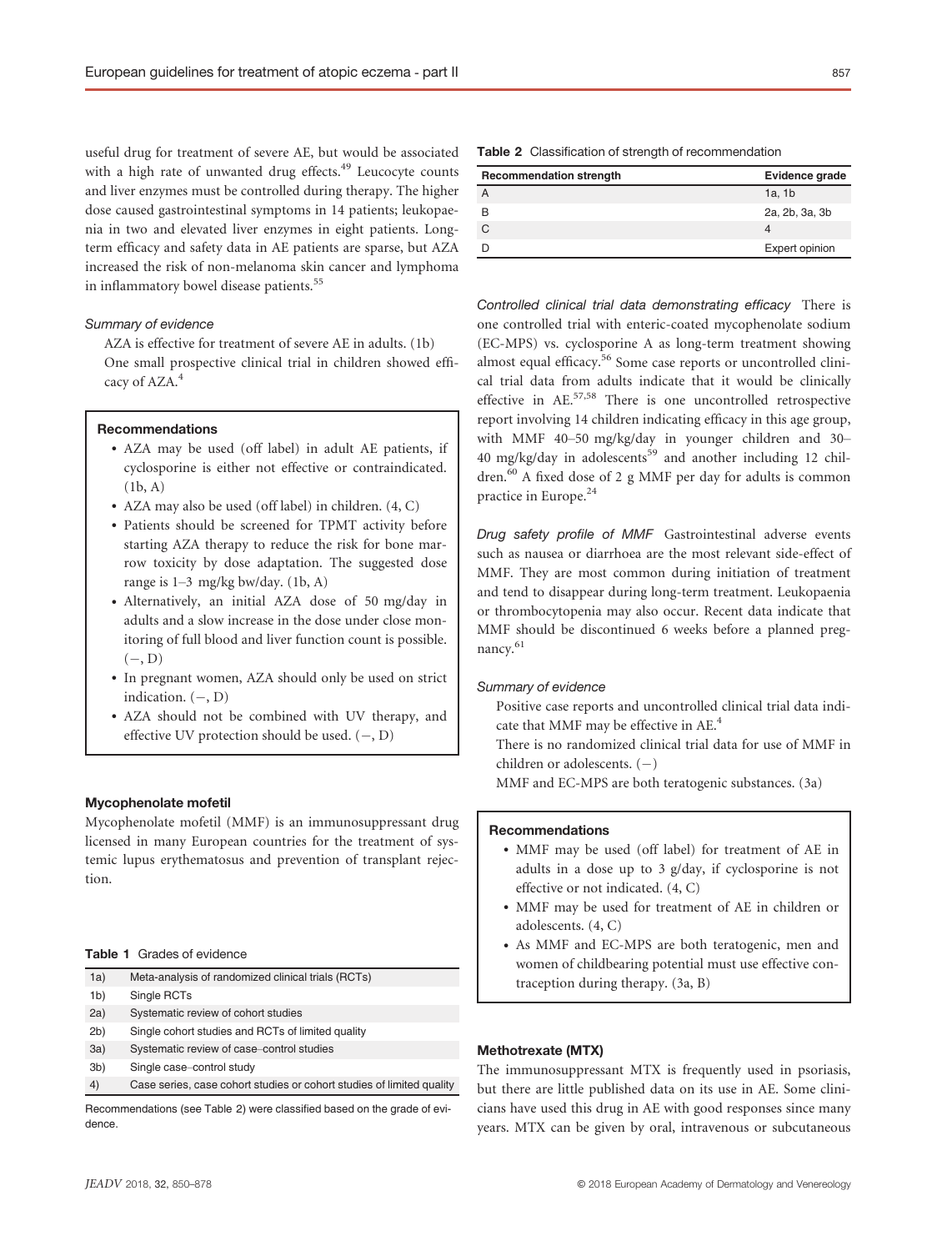|  |  | <b>Table 3</b> Language of recommendations |
|--|--|--------------------------------------------|
|--|--|--------------------------------------------|

| Wording in standard situations        | Free text explanation                                                                                                                           |
|---------------------------------------|-------------------------------------------------------------------------------------------------------------------------------------------------|
| Must be used                          | This intervention should be done in all patients, unless there is a real good reason not to do it                                               |
| Should be used                        | Most expert physicians would do it this way, but some would prefer other possible action                                                        |
| May be used                           | It would be correct to do this intervention, but it would also be correct not to do it; the choice<br>depends largely on the specific situation |
| Is possible                           | Most expert physicians would do something else, but it would not be wrong to do it                                                              |
| May be used in selected patients only | This intervention is not adequate for most patients, but for some patients there may be a reason to do it                                       |
| Is not recommended                    | Most expert physicians would not choose this intervention, but some specific situation may justify its use                                      |
| Must not be used                      | This intervention is inadequate in most situations                                                                                              |

#### Table 4 Systemic drugs for treatment of severe atopic eczema

|                              | Cyclosporine                           | Methotrexate                                                                                 | Azathioprine                                              | Mycophenolic acid                                                                  | <b>Corticosteroids</b>                | Dupilumab                |
|------------------------------|----------------------------------------|----------------------------------------------------------------------------------------------|-----------------------------------------------------------|------------------------------------------------------------------------------------|---------------------------------------|--------------------------|
| Overall recommendation       | $++$ acute flare<br>intervention       | ++ long-term<br>maintenance                                                                  | Can be used<br>long term                                  | ++ little toxicity                                                                 | Outdatedt                             | Long-term<br>maintenance |
| Time to respond (weeks) $\S$ | 2                                      | $8 - 12$                                                                                     | $8 - 12$                                                  | $8 - 12$                                                                           | $1 - 2$                               | $4 - 6$                  |
| Time to relapse (weeks)      | $<$ 2                                  | $>12$                                                                                        | $>12$                                                     | $>12$                                                                              | $<$ 2                                 | >8                       |
| Most important side-effects  | Serum creatinine 1<br>blood pressure 1 | Haematological<br>liver enzymes 1<br>gastrointestinal                                        | Haematological<br>liver enzymes 1<br>qastro-intestinal    | Haematological skin<br>infections gastro-<br>intestinal                            | Cushing's<br>osteoporosis<br>diabetes | Conjunctivitis           |
| Starting dose adult          | 4-5 mg/kg/day:                         | 5-15 mg/week                                                                                 | 50 mg/dayt                                                | MMF $1-2$ g/day<br>(EC-MPA 1.44 g/day)                                             | $0.2 - 0.5$ mg/kg/day                 | 600 mg<br>loading dose   |
| Maintenance dose adult       | $2.5 - 3$ mg/kg/day                    | Most often<br>15/week; can<br>increase to<br>max 25 mg/week                                  | 2-3 mg/kg/day†                                            | MMF 2-3 g/day<br>(EC-MPA 1.44 g/day)                                               | Not for<br>maintenancet               | 300 mg/2<br>weeks        |
| Starting dose children       | 5 mg/kg/day                            | 10–15 mg/m <sup>2</sup> /week                                                                | 25-50 mg/day                                              | MMF 20-50 mg/kg/day                                                                | $0.2 - 0.5$ mg/kg/day                 | No data yet              |
| Maintenance dose children    | 2.5-3 mg/kg/day                        | Increase 2.5-5 mg/<br>week, decrease<br>2.5 mg/week to<br>effective/lowest<br>effective dose | 2-3 mg/kg/day†                                            | Increase daily total<br>dose by 500 mg every<br>2-4 weeks up to<br>30-50 mg/kg/day | Not for<br>maintenance <sup>+</sup>   | No data yet              |
| Pregnancy                    | Possible                               | Teratogenic,<br>absolutely<br>contraindicated                                                | Conflicting data,<br>possible with<br>strict indication   | Teratogenic, absolutely<br>contraindicated                                         | Possible                              | No data yet              |
| Fathering                    | Possible                               | Little information,<br>conflicting data,<br>contra-indicated                                 | Little information,<br>possible with strict<br>indication | Conflicting data                                                                   | Possible                              | No data yet              |

†TPMT heterozygote 1–1.5 mg/kg/day. ‡See full text. §Time to reach most of expected full response.

EC-MPS, enteric-coated mycophenolic sodium; MMF, mycophenolate mofetil.

application. Funding of expensive clinical trials in the near future is unlikely.

Controlled clinical trial data demonstrating efficacy A randomized trial with MTX vs. Azathioprine showed comparable effects in severe AE.<sup>51</sup>

Forty children with severe AE were randomly assigned to receive either methotrexate 7.5 mg weekly or cyclosporine 2.5 mg/kg daily for 12 weeks. At week 12, patients in the methotrexate group had a mean reduction in SCORAD which was not statistically different from the cyclosporine-treated group. Both drugs were associated with minor adverse effects, none of which required changing the treatment regimen.<sup>62</sup>

An open 24-week dose escalation clinical trial involving 12 adult patients investigated the efficacy of increasing doses MTX.<sup>63</sup> The starting dose of 10 mg/week was increased weekly in steps of 2.5 mg/week until clinical efficacy was seen. The skin score SASSAD improved by 52% after 24 weeks. The median dose administered was 15 mg MTX/week. Improvement remained stable in nine patients 12 weeks after end of treatment.

An uncontrolled, retrospective report involving 20 adult AE patients treated with 10–25 mg/week MTX showed response in 16 patients after 8-12 weeks.<sup>64</sup> First improvement was observed after a period ranging from 2 weeks to 3 months (mean 9.95 weeks  $\pm$  3.17). Treatment was more effective in adult onset AE than in childhood onset.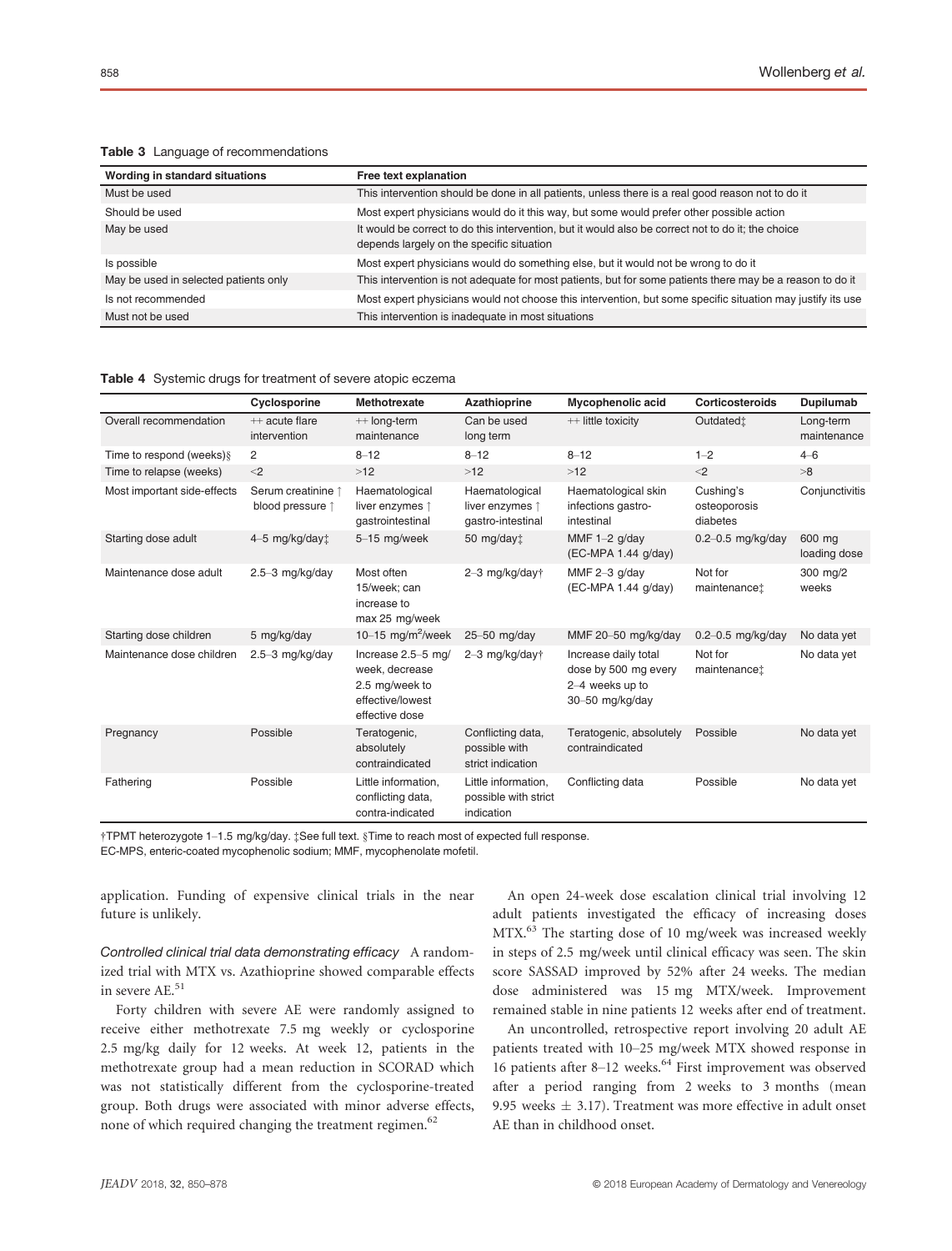|              | Substance code                    | Target           | <b>Substance</b><br>class | <b>Development</b><br>phase | Registration<br>status | Trial<br>data | Adverse drug<br>effect signals | Recommendation |
|--------------|-----------------------------------|------------------|---------------------------|-----------------------------|------------------------|---------------|--------------------------------|----------------|
| Nemolizumab  | CD-14152 (formerly<br>CIM-331)    | IL31R alpha      | IL31 blocker              | III                         |                        |               | Peripheral oedema?             |                |
| Tralokinumab | CAT-354                           | IL13             | Th <sub>2</sub> blocker   | Ш                           |                        |               |                                |                |
| Lebrikizumab | <b>TNX-650</b>                    | IL13             | Th <sub>2</sub> blocker   | $\mathbf{II}$               |                        |               |                                |                |
| Tezepelumab  | <b>MEDI-9929</b>                  | <b>TSLP</b>      | TSLP blocker              | - II                        |                        |               |                                |                |
| Upadacitinib | ABT-494                           | JAK1             | JAK inhibitor             | $\mathbf{H}$                |                        |               |                                |                |
|              | PF-04965842                       | JAK1             | JAK inhibitor             | Ш                           |                        |               |                                |                |
|              | ZPL-389 (formerly<br>PF-03893787) | H <sub>4</sub> R | H4R blocker               | $\mathbf{II}$               |                        |               |                                |                |

Table 5 Upcoming systemic drugs for treatment of atopic eczema

†See full text.

Forty children with severe AE were randomly assigned to receive either methotrexate 7.5 mg weekly or cyclosporine 2.5 mg/kg daily for 12 weeks. At week 12, patients in the methotrexate group had a mean reduction in SCORAD which was not statically different from the cyclosporine-treated group. Both drugs were associated with minor adverse effects, none of which required changing the treatment regimen.<sup>62</sup>

Safety profile of MTX All available drug safety data for MTX are largely derived from clinical experience from other low-dose indications for MTX, indicating liver toxicity and teratogenicity as main areas of concern. There are no AE-specific safety data available for MTX.

## Summary of evidence

An open, uncontrolled clinical trial, as well as broad clinical experience, indicates that MTX may be effective in AE.<sup>4</sup> MTX is a teratogenic substance. (3a)

## Recommendations

- MTX may be used (off label) for treatment of AE in both adults and children. (4, C)
- The recommended dosing regimen is similar or slightly lower compared to psoriasis.  $(D, -)$
- As MTX is teratogenic, men and women of childbearing potential must use effective contraception during therapy. (3a, B)

## Biological agents

Biological agents (biologics) have been used in dermatology for more than 10 years for other inflammatory skin diseases, especially psoriasis, but so far only one registered biologic for AE is available in Europe. Biologics present a relatively new group of therapeutics created by using biological processes that include recombinant therapeutic proteins such as antibodies or fusion proteins. Biologics specifically target inflammatory cells and/or mediators, respectively. In AE, biologics may be helpful in reducing inflammation by modulating the number, activation and function of immune cells or the action of cytokines or disease relevant antibodies. Several case reports, pilot studies and retrospective analyses on the effect of biologics in patients with moderate-to-severe AE refractory to topical and/or systemic therapy have been published, and randomized, placebocontrolled studies evaluating the efficacy and safety of a few biologics in AE are now available.

#### Approved biologic therapy

Dupilumab Dupilumab, a fully human monoclonal antibody that blocks the common  $\alpha$ -chain of the receptor for interleukin-4 and interleukin-13, has been approved as first-line treatment for moderate-to-severe adult AE in the USA in March 2017 and in Europe in September 2017. Dupilumab has previously shown efficacy in patients with asthma and elevated eosinophil levels and now also in AE.<sup>65</sup> Randomized, doubleblind, placebo-controlled trials involving adults who had moderate-to-severe AE were performed. In 4-week monotherapy studies, dupilumab resulted in rapid and dose-dependent significant improvements in pathophysiological and clinical parameters. Side-effect profiles were not dose-limiting, and mostly mild side-effects were observed. In a 12-week doubleblind study where topical corticosteroids were combined with dupilumab or placebo, the group treated with dupilumab had significantly better effect on both AE activity and pruritus.<sup>65</sup> The positive outcome for dupilumab-treated moderate-tosevere adult AE patients was confirmed in a double-blind, placebo-controlled study involving 380 randomly assigned to different dosages of dupilumab or placebo.<sup>66</sup> Recently, the two identical phase III SOLO studies in adults have completed the clinical development programme for dupilumab, again confirming the efficacy of dupilumab monotherapy on skin signs and symptoms, and overall improvement of the QoL in AE. A significant proportion of patients achieved an IGA score of clear and almost clear and at least a 75% improvement in EASI score.<sup>67</sup> The LIBERTY AD CHRONOS studies indicate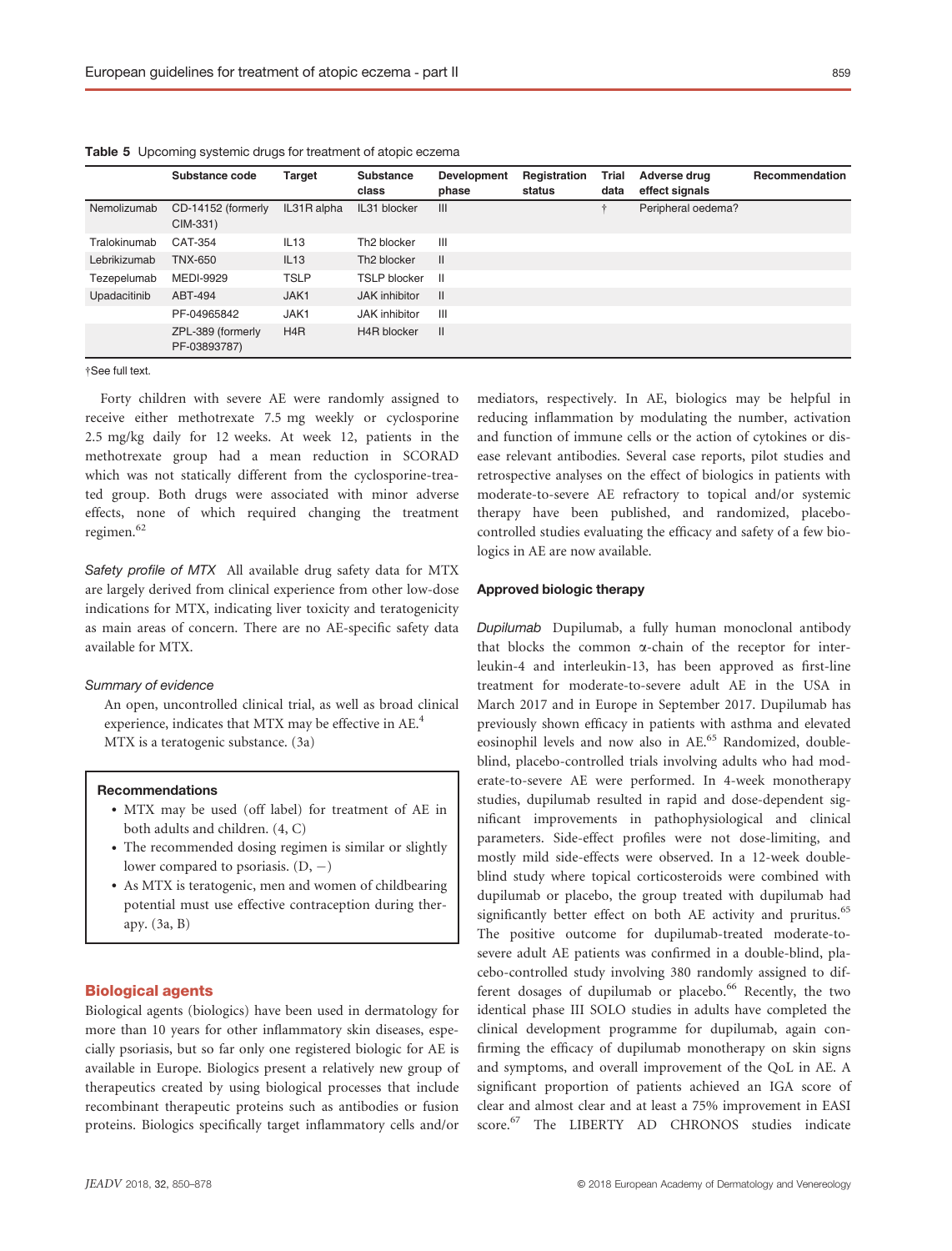maintenance of efficacy over 1 year of continued treatment with dupilumab.<sup>68</sup> The safety profile of dupilumab was good, with conjunctivitis being the only adverse event that was observed more frequently with dupilumab than with placebo. In view of all trials published so far, about 1/3 of all treated patients are clear or almost clear in IGA from their AE. Up to 70% of patients achieve an EASI 75 or higher skin improvement, and it takes about 4 weeks to reach the full clinical outcome. Skin signs, QoL and symptoms including pruritus significantly improved as early as 2 weeks after treatment initiation. Several ongoing studies involving both children and adolescents will show if these subgroups of the AE population may experience equally positive effects, expanding the treatment indication for dupilumab even further.

## Summary of evidence

A number of large, randomized, placebo-controlled clinical trials indicate that dupilumab is effective in AE, with the response maintained for at least 1 year of continuous treatment in the majority of patients. (1b)

Dupilumab-treated AE patients did not show systemic sideeffects in clinical studies, but showed a higher incidence of conjunctivitis. (1b)

## Recommendations

- Dupilumab is recommended as a disease-modifying drug for patients with moderate-to-severe AE, in whom topical treatment is not sufficient and other systemic treatment is not advisable. (1, a)
- Dupilumab should be combined with daily emollients and may be combined with topical anti-inflammatory drugs as needed. (2, b)

#### Upcoming biologic therapy

Nemolizumab Nemolizumab, a humanized monoclonal antibody directed against the IL-31 receptor A, has shown efficacy in patients with moderate-to-severe AE.<sup>69</sup> There was a significant improvement in the primary endpoint pruritus, as well as in the objective signs of the AE with, however, less efficacy. Nemolizumab is currently not approved for any indication (see Table 5).

#### Summary of evidence

A randomized, placebo-controlled clinical trial indicates that nemolizumab is effective in treating pruritus in AE patients. (1b)

Nemolizumab-treated AE patients did not show systemic side-effects in clinical studies, but showed a higher incidence of peripheral oedema. (1b)

#### Off-label use of other traditional biologicals

Rituximab The depletion of B cells by an anti-CD20 antibody, rituximab (2  $\times$  1000 mg), resulted in a rapid reduction in skin inflammation in all patients with a sustained effect over 5 months in five of six patients. These results may suggest a pathogenic role of B cells in AE, although CD20 may also play a role in some DC-T-cell mediated reactions.<sup>70</sup> A report on two cases of severe AE receiving rituximab could not confirm these findings.<sup>71</sup>

Mepolizumab Inflammation in AE is characterized by a T helper 2 cytokine expression including interleukin (IL)-5 and eosinophil infiltration. Upon short-term therapy with the anti-IL-5 antibody mepolizumab  $(2 \times 750 \text{ mg})$ , a moderate improvement of clinical symptoms was observed, although a rapid depletion of eosinophils in the peripheral blood was noted.<sup>72</sup> The patients were not stratified for eosinophilia in this study. Mepolizumab had no effect on atopy patch test reactions.<sup>73</sup> Based on the promising results in AE and the experiences in bronchial asthma therapy, long-term trials with anti-IL-5 antibodies are now performed.

Omalizumab Most AE patients have elevated serum IgE levels, but the pathogenic role of IgE in AE remains unknown. In a placebo-controlled study in 20 patients, omalizumab administered for 16 weeks failed to improve AE symptoms and itch despite a depletion of free serum IgE and reduction in IgE receptor saturation.<sup>74</sup> Other studies reported that accompanying AE significantly improved in patients receiving omalizumab because of severe bronchial asthma.<sup>75–77</sup> First explorative open-label trials did not indicate good efficacy.<sup>78</sup> An open-label study on 20 adult patients with severe AE has indicated an increased efficacy of omalizumab in patients with wild-type filaggrin status and high levels of phosphatidylcholines.<sup>79</sup> An open-label study involving seven treatment refractory, paediatric AE patients treated with omalizumab for 12–68 months showed significant improvement of their AE.<sup>80</sup> By contrast, a recent small, randomized, trial including eight children with severe treatment refractory AE treated for 24 weeks with omalizumab or placebo showed no significant clinical differences between the two groups $81$  and this was confirmed in another similar study.<sup>82</sup> In summary, the data concerning omalizumab are conflicting, and omalizumab cannot be recommended for treatment of AE.

Ustekinumab By blocking IL-12 and IL-23, ustekinumab can regulate Th1, Th17 and also Th22 pathways, which are reportedly active in AE. Results regarding the use of ustekinumab in severe AE have, however, been conflicting and only case reports have been published so far. Some have reported significant improvement of  $AE$ <sup>83</sup> and some have not.<sup>84</sup> The first two randomized controlled trials comprising 79 and 33 patients in total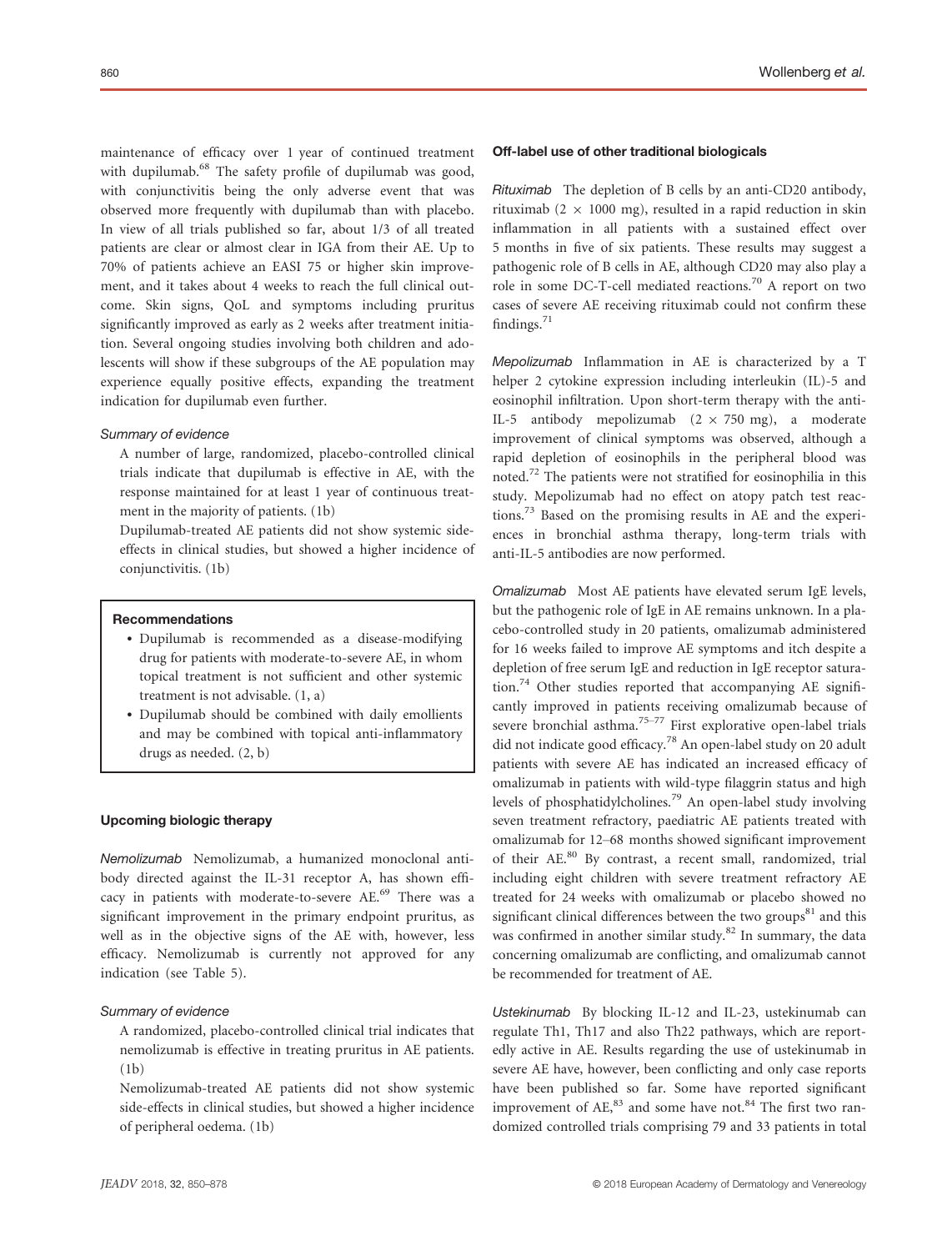have been completed, and results are quite uniform showing no significant decrease in severity scores.<sup>85,86</sup>

Other substances Some older biologics such as infliximab or efalizumab, which are outdated for use in atopic dermatitis or withdrawn from the market, are not discussed anymore in this version of the guideline.

On the other hand, a number of highly interesting substances are in progress and may soon be registered for treatment of AE. Therefore, the committee decided to produce a table in the addendum on potential new biologics or small molecules for AE 'in the pipeline', which will be continuously updated by the guideline committee (Table 5). Substances to be included in this table will be, among others, the anti-IL-13 antibody tralokinumab, the anti-TSLP antibody tezepelumab and the Janus kinase (JAK) inhibitor upadacitinib.

#### Summary of evidence

None of the traditional biologics has been approved for the therapy of AE in Europe. At present, the use of traditional biologics in AE should be tried only in patients with severe AE refractory to other topical and/or systemic treatment. Besides the lack of efficacy and safety data in AE, the potential side-effects must be taken into account before using biologics. On the other hand, treatment with biologics may provide important information on pathogenetic mechanisms in AE. Today, the imminent availability of Th2-blocking biologics has further reduced the clinical need for experimental therapy with traditional biologics.  $(-)$ 

#### Recommendations

- A therapy of AE with traditional biologics (rituximab, omalizumab or ustekinumab) cannot be recommended. (4, C)
- A therapy of AE with mepolizumab may be tried in selected cases unresponsive to standard therapy.  $(-, D)$

# Other systemic treatment

#### **Alitretinoin**

Alitretinoin is a retinoid binding both retinoid and rexinoid receptors, thus delivering anti-inflammatory and antiproliferative effects. It is licensed in some European countries for the treatment of chronic hand eczema irrespective of its pathogenesis.

Controlled clinical trial data demonstrating efficacy There is one large, multicenter randomized, placebo-controlled clinical trial involving 1032 patients with chronic hand eczema, about one-third of which are probably atopic hand eczema patients.<sup>87</sup> Improvement of eczema symptoms was seen in 75% of the patients. The response rate of hyperkeratotic hand eczema (49%) and pulpitis sicca type patients (44%) was higher than the dyshidrosiform subtype of hand eczema (33%). The patient group suffering from atopic hand eczema has not been analysed separately, and extrapalmar symptoms have not been assessed in this trial.

Six patients with AE and prominent hand involvement have been treated with alitretinoin for 12 weeks in an uncontrolled, open-label trial.88 Palmar and extrapalmar lesions improved during the trial, as shown by the mTLSS hand eczema score and the SCORAD.

Drug safety profile of alitretinoin As alitretinoin is highly teratogenic, all females of childbearing potential must adhere to a strict birth control programme. Headache is the most frequent clinical side-effect of alitretinoin especially in the first 2 weeks of treatment. Serum lipid and TSH elevation may also occur.

#### Summary of evidence

Direct evidence from an uncontrolled clinical trial, as well as indirect evidence from a large, double-blind, placebo-controlled clinical trial indicates that alitretinoin may be effective in atopic hand eczema.<sup>4</sup>

Alitretinoin is a teratogenic substance.  $(-)$ 

There are no trial data for its use in children or adolescents.  $($ 

## Recommendations

- Alitretinoin may be used for atopic hand eczema in adult patients of non-childbearing potential unresponsive to topical steroid therapy. (1b, A)
- Alitretinoin might lead to an improvement of both extrapalmar and hand lesions in AE patients. (4, C)

## Apremilast

Apremilast is a small-molecule phosphodiesterase (PDE) 4 inhibitor that has been approved for the treatment of psoriasis arthritis and moderate-to-severe plaques psoriasis. Blocking PDE4 increases intracellular adenosine monophosphate levels resulting in a downregulation of proinflammatory cytokines such as IL-2, IL-5, IL-13 and increased production of the regulatory cytokine IL-10. A pilot study investigating the effect of apremilast in patients with moderate-to-severe AE has demonstrated moderate improvement of skin lesions, pruritus and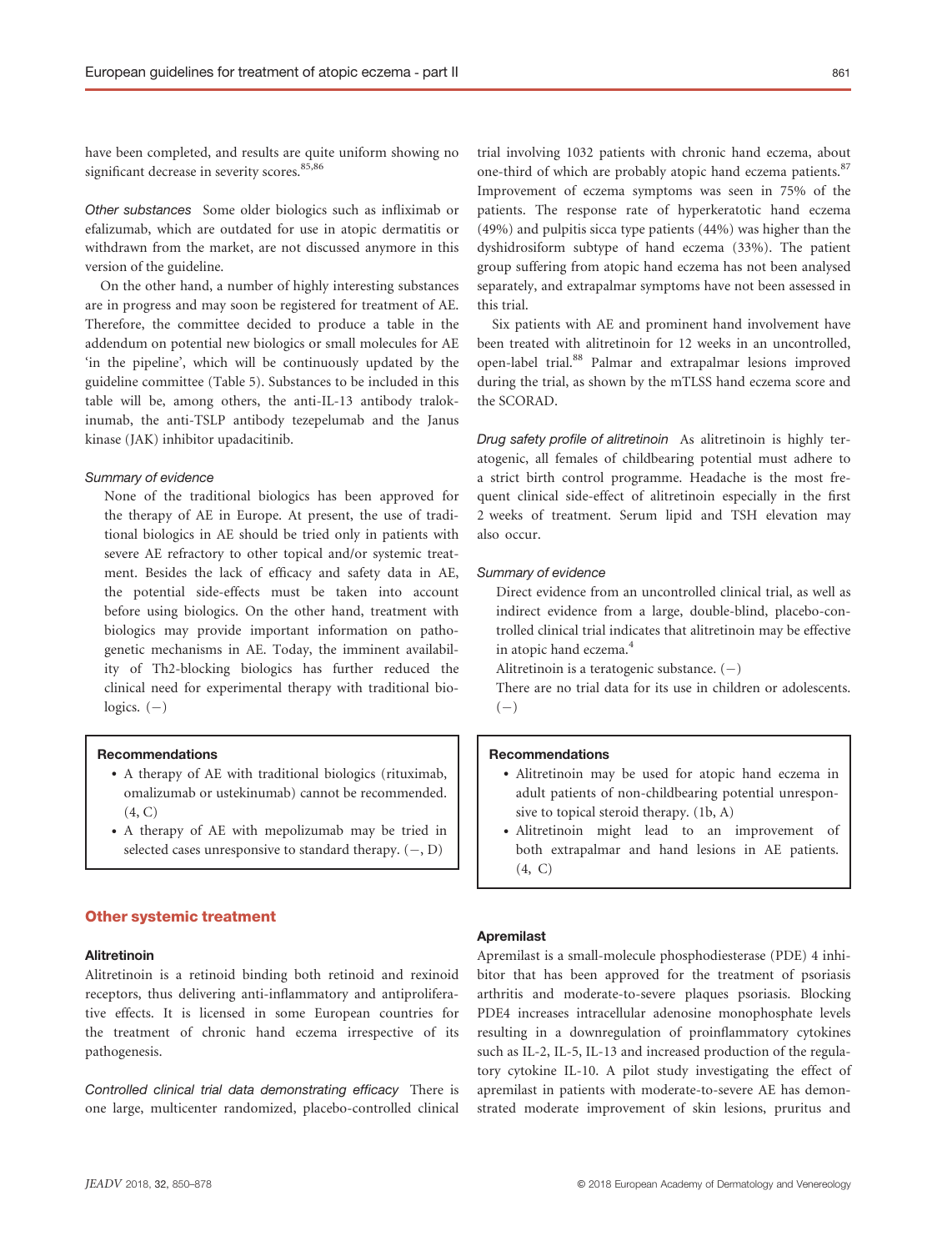QoL,<sup>89</sup> but the drug development programme of apremilast for AE has been stopped.

#### Recommendations

• Apremilast may be used in selected cases unresponsive to standard therapy for treatment of AE.  $(-, D)$ 

## **Tofacitinib**

So far only one small open-label trial with the oral JAK inhibitor tofacitinib citrate has been performed in six patients with moderate-to-severe, treatment refractory AE. After 8– 29 weeks of treatment, they had a mean SCORAD reduction of 66%. No adverse events were observed.<sup>90</sup>

## Recommendations

• There is not enough evidence to support the use of tofacitinib in AE. (4, C)

#### Immunoadsorption

Immunoadsorption (IA) has been used in patients with AE and high serum IgE levels based on the assumption that a reduction in IgE might result in a reduction in disease activity. An investigator initiated open-label pilot study in patients with severe AE recalcitrant to topical and systemic therapy showed that IA resulted in a significant decrease in SCORAD 3 weeks after the first cycle of 5 IA and a further improvement after the second cycle 1 month apart, and in parallel a reduction in skin-bound IgE. $91$  A recent study confirmed these results and showed longterm clinical effect of IA in AE patients.<sup>92</sup> Another pilot study in severe AE showed a beneficial effect of immunoadsorption together with subcutaneous application of omalizumab; the serum levels of free IgE and the SCORAD decreased significantly.<sup>93</sup>

## Recommendations

• Immunoadsoption might be considered for patients with severe AE and high serum IgE levels if the technology is available. (4, C)

# Mast cell stabilizers

Mast cell stabilizers inhibit mast cell degranulation and thus prevent the release of histamine and other mediators. Oral cromolyn, ketotifen and pemirolast are used for asthma and other allergic diseases, but have not shown any significant effect for the treatment of AE. In the last 5 years, studies investigating these substances in AE have not been published.

#### Recommendations

• Mast cell stabilizers are not recommended for the treatment of AE.  $(-)$ 

## Leukotriene antagonists

Montelukast is a cysteinyl leukotriene receptor antagonist that blocks the action of LTD4, LTC4 and LTE4. It has been used at doses of 10 mg daily (5 mg/day in children below 12 years), with some reduction in SCORAD indexes.<sup>94,95</sup> A systematic review stated that limited evidence exists to recommend montelukast for the treatment of AE.<sup>96</sup> Studies on leukotriene antagonist zafirlukast for the treatment of AE have not been reported in the last 5 years.

## Recommendations

• There is not enough evidence to support the use of leukotriene antagonists in AE. (2a, B).

#### Intravenous immunoglobulin

Intravenous immunoglobulins (IVIG) are considered as immunomodulatory substances, but not as immunosuppressive agents. IVIG have been tried for both adults and children with severe, treatment refractory AE, but clinical trials did not indicate a high efficacy or quick onset of action despite the high cost of treatment.97,98 IVIG may be considered as a last resort treatment in severe, treatment refractory AE in children only. It is likely that the availability of novel biologics for AE may further reduce the indication for IVIG in AE.

## Recommendations

• The use of IVIG in AE is not recommended.  $(4, D)$ 

# H1R-blocking antihistamines

Traditional histamine 1 receptor (H1R)-blocking antihistamines have been used for decades, in an attempt to relieve pruritus in patients with AE. However, only a few randomized controlled trials have been conducted and they have in the majority shown only a weak or no effect in decreasing pruritus.<sup>99-104</sup> According to a Cochrane search, randomized controlled trials investigating the efficacy of antihistamine monotherapy in AE patients are lacking.<sup>105</sup>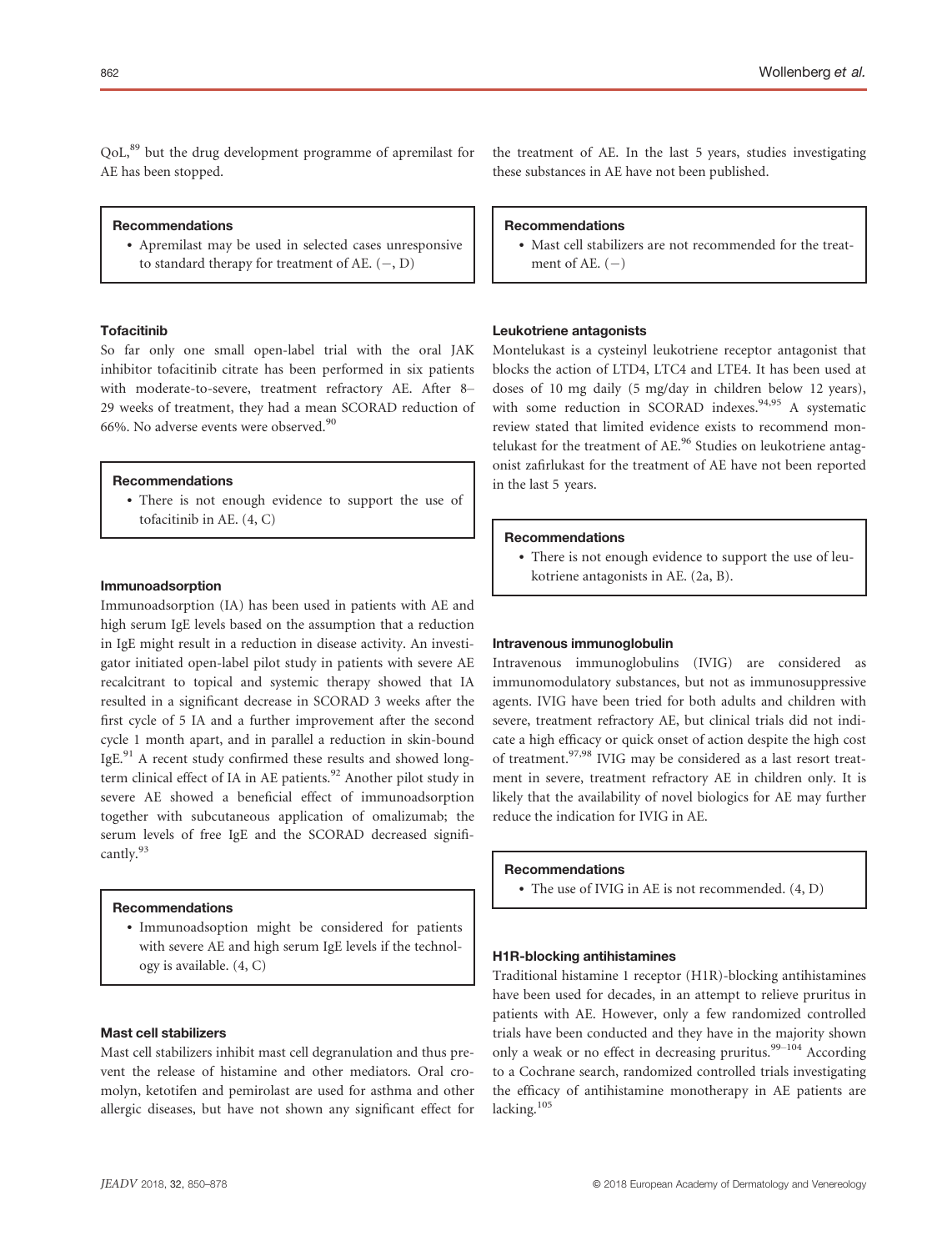The first generation of sedative antihistamines such as hydroxyzine, clemastine fumarate, doxylamine and dimetindene maleate may allow better pattern in acute situations with exacerbations of AE (evidence level D). Concerning the newer nonsedating antihistamines, studies using loratadine, cetirizine or fexofenadine demonstrated no or only a weak relief of pruritus in AE.106–<sup>108</sup> A significant, but clinically small, antipruritic effect of fexofenadine 60 mg twice daily has been described.<sup>109</sup> An effect on itch of a high dosage of 20–40 mg cetirizine daily has been observed, but this effect was primarily attributed to seda $t$ <sub>ion.</sub> $107$ 

The corticosteroid sparing effect of cetirizine in infants with severe AE has been attributed to its decreasing effect on pruritus.<sup>110</sup> A recent study reported a beneficial effect of the non-sedating H1 antihistamine olopatadine in AE patients by decreasing nocturnal scratching without affecting sleep quality.<sup>111</sup> Possible mechanisms of action of second-generation antihistamines are a reduction in the urticarial component of AE, and blocking histamine interaction with bradykinin, downregulation of transcription factors resulting in a decrease in proinflammatory cytokine produc- $\text{tion}^{112}$ .

In general, antihistamines are safe to use, also for a long period of time,<sup>113</sup> and the major advantage seems to be relief of the symptoms of comorbidities such as allergic asthma, rhinoconjunctivitis, urticarial dermographism and urticaria. Topical antihistamines have no effect on itch beyond that of their cooling vehicles.

#### H4R-blocking antihistamines

Among the 4 histamine receptors described in humans, the histamine 4 receptor (H4R)-blocking antihistamines represent an additional promising treatment for  $AE<sup>114</sup>$  Clinical trials have been performed with H4R-blocking agents, but the results are not published yet.

#### Recommendations

- There is not enough evidence to support the general use of both first- and second-generation H1R antihistamines for treatment of pruritus in AE. These may be tried for treatment of pruritus in AE patients, if standard treatment with TCS and emollients is not sufficient.  $(1b, A)$
- Long-term use of sedative antihistamines in childhood may affect sleep quality and is therefore not recommended.  $(-, D)$

## Allergen-specific immunotherapy

Allergen-specific immunotherapy (ASIT) has been investigated for treatment of AE, and the two relevant therapeutic regimens are subcutaneous immunotherapy (SCIT) and sublingual immunotherapy (SLIT).

## Introduction to allergen-specific immunotherapy for AE

Some efficacy of allergen-specific immunotherapy (ASIT) in AE has been shown in a number of case reports and smaller cohort studies,<sup>115,116</sup> and more recently in a larger multicenter trial with subcutaneous house dust mite immunotherapy.<sup>117</sup> These data showed that ASIT can be used for treatment of allergic rhinitis or mild asthma also in AE patients, since the AE was obviously not worsened and sometimes even improved during or after ASIT. A few prospective studies have been performed which address the question if AE alone may be an indication for ASIT.

Even if the results of the studies are interpreted very carefully with regard to the therapeutic effects of ASIT, it is remarkable that exacerbations of the skin disease during treatment were rare, while the treatment was well tolerated in most patients. The same was true for studies in patients with coexistent AE who were treated with ASIT for respiratory atopic diseases and experienced not more often flares of eczematous skin lesions. The role of allergens in the pathophysiology of AE has been proven in controlled studies on allergen avoidance and atopy patch testing.<sup>118–120</sup> In respiratory atopic diseases, ASIT plays an important role not only for treatment, but also for the prevention of further sensitizations and progress to more severe respiratory disease (change from rhinitis to bronchial asthma).

Hypothetically, patients with a positive atopy patch test and corresponding history of eczema flares may be candidates for ASIT with the eliciting allergen. The performed studies point to the safety of ASIT also in AE, if the treatment is performed according to the guidelines. However, the final judgement on the efficacy of ASIT in this diagnosis is still not possible due to the lack of large, controlled and randomized clinical trials with modern allergen vaccines.<sup>116</sup>

## Evidence from controlled clinical trials

Experience in a pair of monozygotic twins with AE (with spring and summer exacerbations) treated either with grass pollen ASIT or placebo in a double-blind fashion showed significant improvement and decrease in serum IgE in the patient treated with ASIT.<sup>121</sup> Several open uncontrolled study designs also demonstrated advantages of ASIT in patients with AE, and these data were often published in national or non-anglosaxon journals. Some investigators in the 1970s and 1980s also showed improvement of AE in controlled trials.<sup>116</sup>

Subcutaneous immunotherapy (SCIT) A double-blind controlled trial of ASIT with Dermatophagoides pteronyssinus in children with AE failed to demonstrate superiority over placebo after a standard 8-month course of treatment with tyrosine-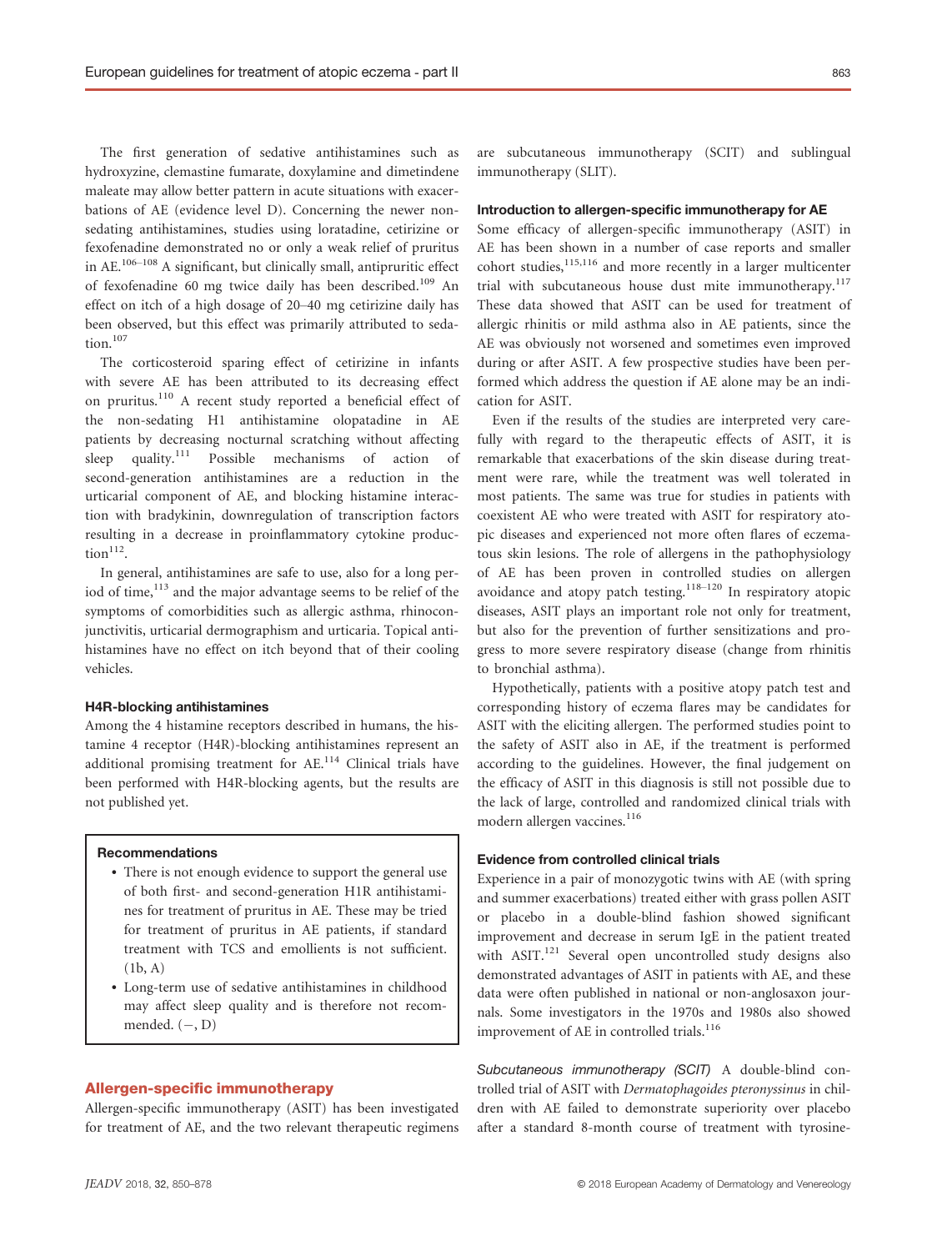adsorbed house dust mite extracts in 24 house dust mite-allergic children with AE.<sup>122</sup> However, in a second study phase children were randomly allocated to continue with active treatment or placebo for a further 6 months. The placebo effect was high, and the numbers were too small to permit confident conclusions, but the clinical scores suggested that prolonged ASIT may be effective with regard to several objective parameters of AE severity.<sup>122</sup>

A small placebo-controlled study showed AE improvement in 13 of 16 ASIT-treated AE patients, whereas only 4 of 10 placebo-treated AE patients improved.<sup>123</sup> Similar results were reported for AE lesions under ASIT with house dust mite extracts.124,125 Oral ASIT for D. pteronyssinus was not effective in a controlled study enrolling 60 children with AE which were followed for 3 years.<sup>126</sup> Conventional s.c. ASIT ( $n = 41$ ; 76% improved) and sublingual ASIT (SLIT;  $n = 48$ ; 64% improved) showed some efficacy, with adverse drug reactions occurring in  $15-20\%$  of both groups.<sup>127</sup> A controlled study applying SLIT with house dust allergens was performed in 56 children with AE aged 5–16 years, but the outcome of this intervention was positive only in patients with mild to moderate AE, but not with severe AE.<sup>128</sup>

A pilot study reported the improvement of AE together with changes in T-cell subpopulations induced by IFN gamma pretreatment before ASIT with house dust mite allergens. Patients receiving placebo, IFN gamma only or ASIT only showed no treatment effect.<sup>129</sup>

A large randomized, assessor-blinded clinical trial investigated 89 patients with AE showing a sensitization to house dust mite (CAP-FEIA  $\geq$  4).<sup>117</sup> Patients were injected weekly with three different doses of HDM allergen extract. With higher allergen doses, a beneficial SCORAD decrease occurred after 8 weeks compared to a control group with an 'active placebo' consisting of very low allergen dose. The effect was maintained over 1 year and was accompanied by lower glucocorticosteroid use.

A smaller DBPC study involving 20 patients with HDM- or grass pollen sensitization also showed objective and subjective symptom relief accompanied by immunological changes under  $AST<sup>130</sup>$ 

Another large, randomized double-blind placebo-controlled study investigated 168 adult AE patients for 18 months. The study did not reveal efficacy in the AE patients studied, but a subgroup analysis showed statistical significance of SCORAD reduction in subgroup of severe AE patients with SCORAD > 50.<sup>131</sup> Longer treatment duration was associated with higher efficacy. The best outcome was observed during September to February, which may be due to the use of indoor heating and subsequent high HDM exposure.

A systematic review and meta-analysis of randomized controlled trials published until December 2012 assessed the efficacy of immunotherapy for AE. Eight randomized controlled trials that comprised a total of 385 subjects were analysed. It has been found that ASIT has a significant positive effect on AE patients [odd ratio (OR), 5.35; 95% CI, 1.61–17.77; number needed to treat 3; 95% CI, 2–9]. ASIT showed also significant efficacy in long-term treatment (OR, 6.42; 95% CI, 1.31–7.48) for severe atopic dermatitis (OR, 3.13; 95% CI, 1.31–7.48), and when administered subcutaneously (OR, 4.27; 95% CI, 1.36–13.39). This meta-analysis provides moderate level evidence for the efficacy of SCIT in AE. However, these findings are based on an analysis of a small number of patients, with considerable heterogenicity among trials. $132$ 

Sublingual immunotherapy (SLIT) A first 18 months, placebocontrolled study investigating the effects of SLIT on AE found a significant decrease in the SCORAD starting from month 9.128

Another study analysed 107 patients undergoing SLIT for 12 months. A total of 84 patients finished the trial, compared to the placebo group (53.85%), and the treatment group (77.78%) showed improvement in symptoms.<sup>133</sup>

Another group of authors has investigated SLIT in AE patients allergic to HDM in a murine model.<sup>134</sup> The mouse model induced by Der f allergen extract reflected the typical hallmarks of AE in humans. In the Der f allergens-sensitized mice, SLIT treatment with Der f vaccine significantly inhibited AE symptoms through correction of Th2 and Th1 cytokine predominance; therefore according to the authors, SLIT could be considered as an alternative treatment for patients with extrinsic AE.

#### Summary of evidence

There is conflicting evidence regarding ASIT in AE, with more recent literature being more in favour of it. ASIT may have positive effects in selected, highly sensitized patients with AE. (2a)

The best evidence so far is available for ASIT with house dust mite allergens. (2a)

There is no contraindication for performing ASIT in patients with respiratory allergic diseases (allergic rhinoconjunctivitis, mild allergic bronchial asthma) and concomitant AE. (2b)

#### Recommendations

- ASIT is currently not recommended as a general treatment option for AE. (2a, B)
- ASIT may be considered for selected patients with house dust mite, birch or grass pollen sensitization, who have severe AE, and a history of clinical exacerbation after exposure to the causative allergen or a positive corresponding atopy patch test. (2a, B)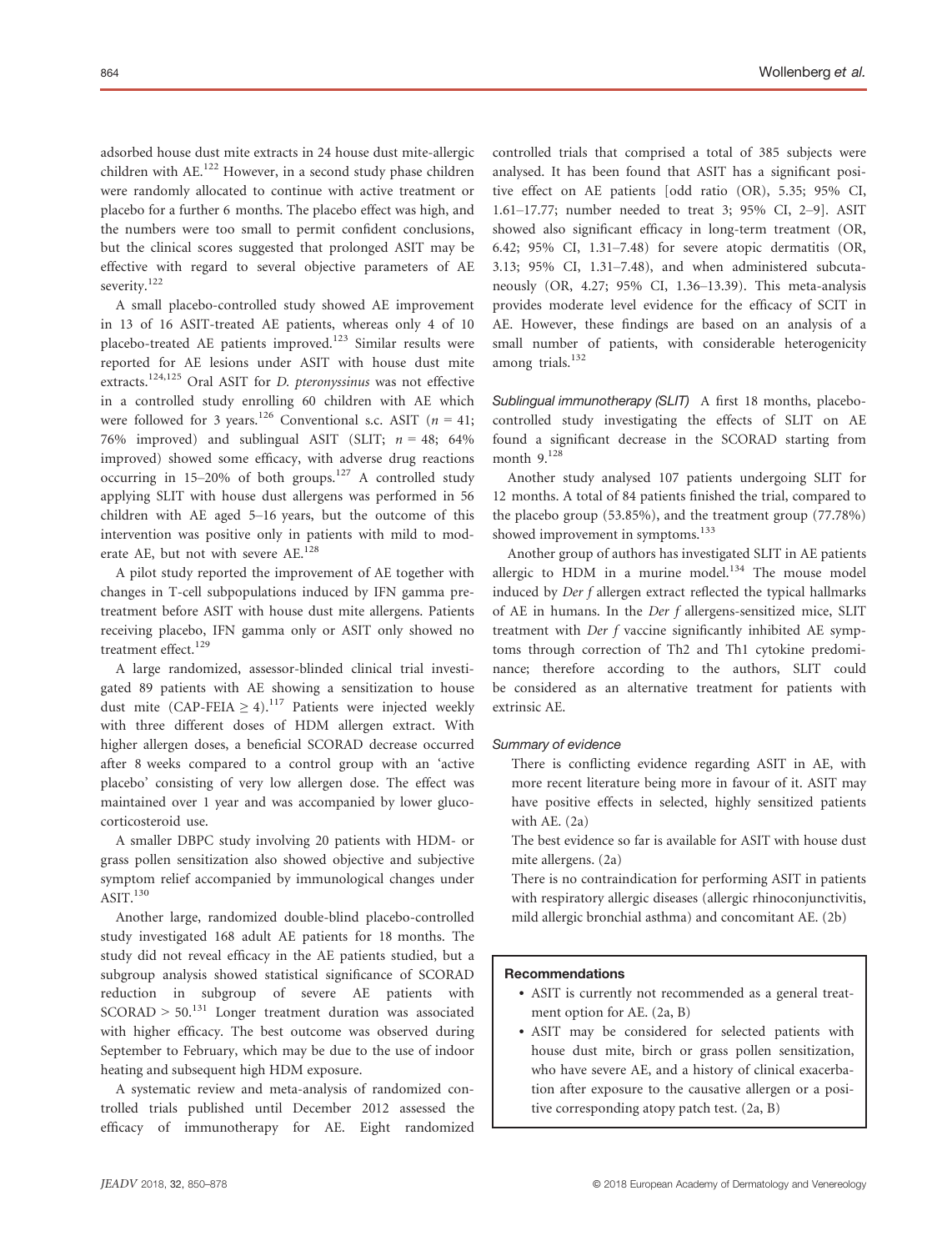#### **Treatment recommendation for atopic eczema: adult (a)**

- For every phase, *additional* therapeutic options should be considered
- Add antiseptics / antibiotics in cases of superinfection
- Consider compliance and diagnosis, if therapy has insufficient effect
- Refer to guideline text for restrictions, especially for treatment marked with 1
- Licensed indication are marked with <sup>2</sup>, off-label treatment options are marked with  ${}^{\circ}$

|                                              | <b>SEVERE:</b><br>SCORAD >50 / or<br>persistent eczema                                                                                                                                                                                                                                                                                                                                                                                                               | Hospitalization; systemic immunosuppression:<br>cyclosporine A <sup>2</sup> , short course of oral<br>glucocorticosteroids <sup>2</sup> , dupilumab <sup>1,2</sup> , methotrexate <sup>3</sup> ,<br>azathioprin <sup>3</sup> , mycophenolate mofetil <sup>3</sup> ; PUVA <sup>1</sup> ;<br>alitretinoin $1,3$ |
|----------------------------------------------|----------------------------------------------------------------------------------------------------------------------------------------------------------------------------------------------------------------------------------------------------------------------------------------------------------------------------------------------------------------------------------------------------------------------------------------------------------------------|---------------------------------------------------------------------------------------------------------------------------------------------------------------------------------------------------------------------------------------------------------------------------------------------------------------|
|                                              | <b>MODERATE:</b><br><b>SCORAD 25-50 / or</b><br>recurrent eczema                                                                                                                                                                                                                                                                                                                                                                                                     | Proactive therapy with topical tacrolimus <sup>2</sup> or class<br>II or class III topical glucocorticosteroids <sup>3</sup> , wet wrap<br>therapy, UV therapy (UVB 311 nm, medium dose UVA1),<br>psychosomatic counseling, climate therapy                                                                   |
| MILD:<br>SCORAD <25 / or<br>transient eczema |                                                                                                                                                                                                                                                                                                                                                                                                                                                                      | Reactive therapy with topical glucocorticosteroids class<br>Il <sup>2</sup> or depending on local cofactors: topical calcineurin<br>inhibitors <sup>2</sup> , antiseptics incl. silver <sup>2</sup> , silver coated textiles <sup>1</sup>                                                                     |
| <b>BASELINE:</b><br><b>Basic therapy</b>     |                                                                                                                                                                                                                                                                                                                                                                                                                                                                      | Educational programmes, emollients, bath oils,<br>avoidance of clinically relevant allergens (encasings, if<br>diagnosed by allergy tests)                                                                                                                                                                    |
| $\bullet$<br>$\bullet$                       | Treatment recommendation for atopic eczema: children<br>For every phase, additional therapeutic options should be considered<br>Add antiseptics / antibiotics in cases of superinfection<br>Consider compliance and diagnosis, if therapy has insufficient effect<br>Refer to guideline text for restrictions, especially for treatment marked with 1<br>Licensed indication are marked with <sup>2</sup> , off-label treatment options are marked with <sup>3</sup> |                                                                                                                                                                                                                                                                                                               |
|                                              | <b>SEVERE:</b><br>SCORAD >50 / or<br>persistent eczema                                                                                                                                                                                                                                                                                                                                                                                                               | Hospitalization, systemic immunosuppression:<br>cyclosporine A <sup>3</sup> , methotrexate <sup>3</sup> , azathioprin <sup>3</sup> ,<br>mycophenolate mofetil <sup>1,3</sup>                                                                                                                                  |
|                                              | <b>MODERATE:</b><br><b>SCORAD 25-50 / or</b><br>recurrent eczema                                                                                                                                                                                                                                                                                                                                                                                                     | Proactive therapy with topical tacrolimus <sup>2</sup> or class II or<br>III topical glucocorticosteroids <sup>3</sup> , wet wrap therapy, UV<br>therapy (UVB 311 nm) <sup>1</sup> , psychosomatic counseling,<br>climate therapy                                                                             |
| MILD:<br>$SCORAD < 25$ / or                  |                                                                                                                                                                                                                                                                                                                                                                                                                                                                      | Reactive therapy with topical glucocorticosteroids class<br>Il <sup>2</sup> or depending on local cofactors: topical calcineurin                                                                                                                                                                              |

**SCORAD <25 / or transient eczema**

**BASELINE: Basic therapy** Educational programmes, emollients, bath oils, avoidance of clinically relevant allergens (encasings, if diagnosed by allergy tests)

 $i$ nhibitors<sup>2</sup>, antiseptics incl. silver, silver coated textiles

Figure 1 Treatment recommendations for adults (a) and children (b) with atopic eczema.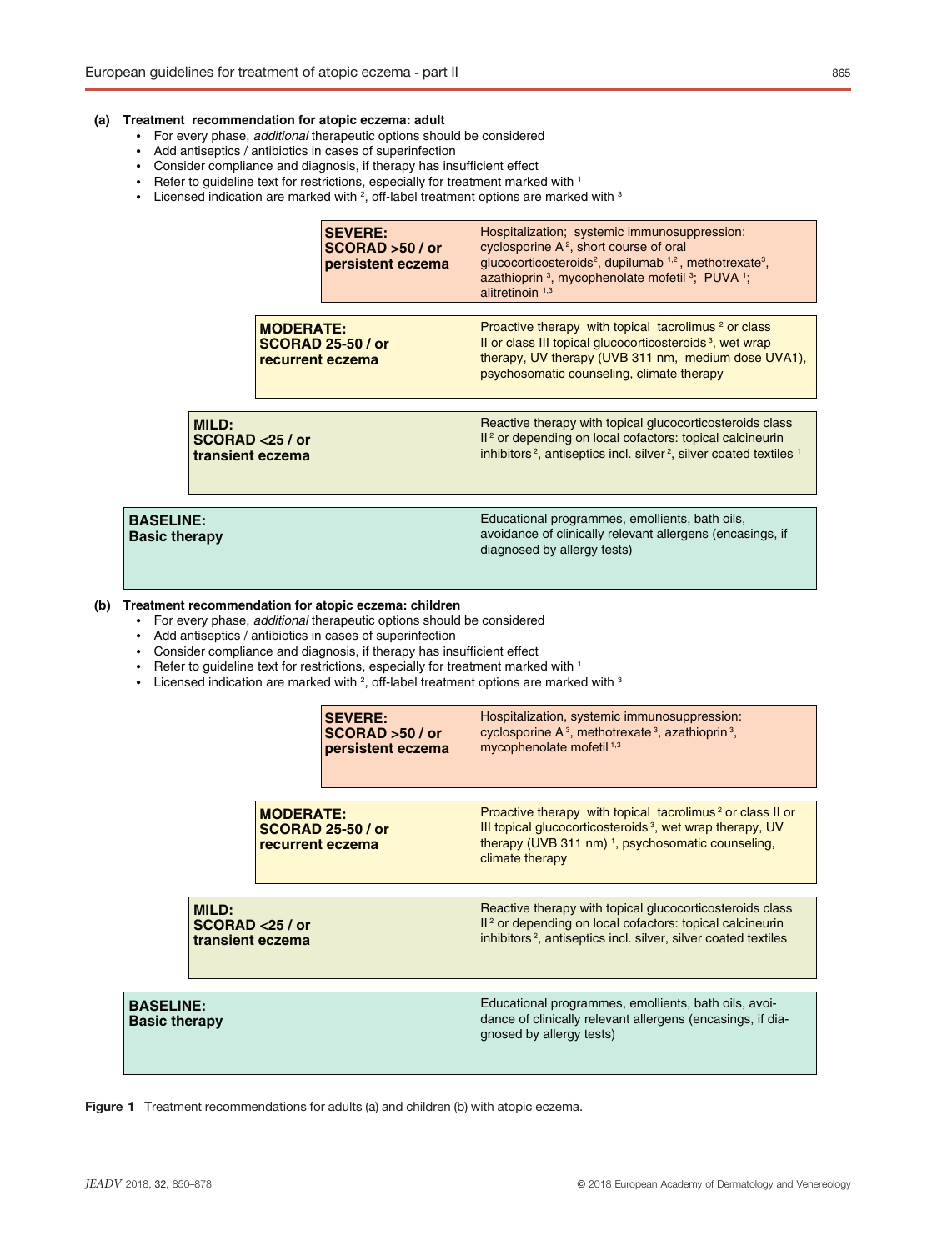# Complementary and alternative medicine in atopic eczema

There is evidence of growing interest of so-called complementary alternative medicine (CAM) as treatment for  $AE$ .<sup>135-137</sup> CAM has been defined as 'diagnosis, treatment or prevention which complements mainstream medicine by contributing to a common whole, by satisfying a demand not met by orthodoxy or by diversifying the conceptual frameworks of medicine'.<sup>136</sup> This chapter summarizes available RCT-based evidence on CAM for AE.

#### Essential fatty acids

The most commonly used preparations in the treatment of AE are polyunsaturated fatty acids, evening primrose oil (EPO), borage oil (BO), or animal and fish oil. A systematic review published in 2016 showed conflicting results on EPO.<sup>138–141</sup> Four smaller trials,  $142-145$  as well as two larger tri $als<sup>146,147</sup>$  and an Indian study on EPO<sup>148</sup> also gave conflicting results.

Negative results were obtained in a trial on eicosapentaenoic acids from Germany.<sup>149</sup>

A study from Berlin compared the daily administration of 5.4 g docosahexaenoic acid (DHA) in 21 patients who completed the trial with an isoenergetic control of fatty acids  $(N = 23)$  over 8 weeks. The SCORAD dropped significantly in the DHA group, however, significant differences to control were not observed.<sup>150</sup>

In a comparison of dietary hempseed oil with olive oil, some parameters of skin physiology and symptoms improved under hempseed oil, but obviously without significant difference to the control group.<sup>151</sup>

A RCT in 20 hospitalized patients with AE comparing infusions of fish oil to soya bean oil revealed marked improvements within 1 week in both groups but a significantly greater effect in those treated with fish oil.<sup>152</sup> Some smaller RCTs have also indicated a beneficial effect, $153-155$  although the largest and well reported trial did show a difference between the fish oil and the placebo.<sup>156</sup>

Evening primrose oil has also been used as topical treatment. Although a pilot study has indicated some beneficial effects,<sup>157</sup> further studies were unable to establish a dose–response relationship.<sup>158</sup> Additional studies could not prove a beneficial effect on skin barrier function.<sup>159</sup> Large trials on that issue, however, are lacking.

In one pilot study, the addition of gamma-linolenic acid to emollients was able to decrease elevated TEWL in atopic eczema.<sup>160</sup>

The most recent Cochrane review on EPO and BO included 19 studies on EPO and 8 on BO.<sup>161</sup> The authors concluded that EPO and BO lack effect on AE and that further studies would be hard to justify.

#### Summary of evidence

There is partly conflicting, mostly negative evidence regarding the efficacy of oral or topical applications of unsaturated fatty acids in the treatment of AE. (1a)

## Recommendations

- Oral application of unsaturated fatty acids is not recommended for treatment of AE. (1a, A)
- Topical application of unsaturated fatty acids as an ingredient in emollients may be tried in selected cases.  $(D, -)$

#### Phytotherapy

Detailed background information on herbal therapy in dermatology is published.<sup>162</sup> Two RCTs investigated the efficacy and safety of topical chamomile preparation<sup>163</sup> and a hypericum extract cream for AE.<sup>164</sup>

The chamomile cream was moderately superior to 0.5% hydrocortisone cream regarding pruritus, erythema and desquamation, but not different to the vehicle cream. The cream containing hypericum extract standardized to 1.5% hyperforin was compared to the corresponding vehicle cream in a half-side comparison in 18 patients with mild to moderate AE. The modified SCORAD index improved over 4 weeks with both therapies, but the improvement was significantly higher under active treatment. A further study compared a topical preparation of Mahonia aquifolium, Viola tricolor and Centella asiatica with the vehicle cream in 88 patients and could not find significant differences.<sup>165</sup> A subgroup analysis revealed superiority of the plant preparation under dry and cool weather conditions.

Plant extracts are well known to induce contact sensitisation and subsequent contact allergy.166,167 It was demonstrated that so-called phytocosmetic creams containing a mixture of plant extracts may also contain triamcinolone acetonide as an active ingredient.<sup>168</sup>

The concerns regarding side-effects of phytotherapy with crude plant extracts must not be generalized to emollients containing protein free oat plantlet extracts.<sup>169,170</sup> (see section 'Emollients plus' in chapter 'Basic therapy').

#### Summary of evidence

Besides many negative results, there is only one small RCT indicating a beneficial effect of hypericum cream as a topical phytotherapy. (1b)

Topical use of crude plant extracts may cause contact sensitization and contact dermatitis. (1a, A)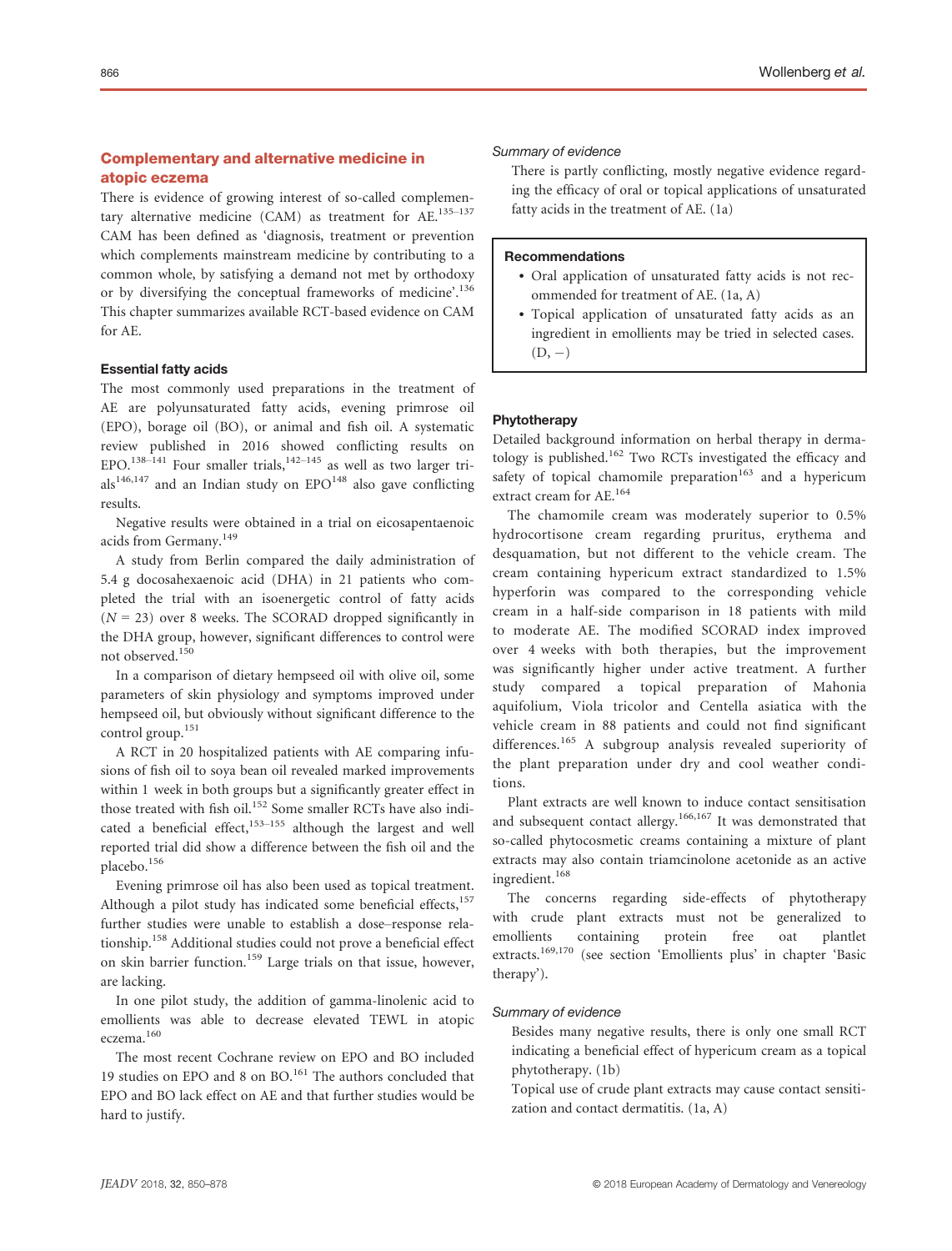#### Recommendations

• Topical use of crude plant extracts is not recommended for treatment of AE. (1b, C)

#### Chinese herbal medicine (CHM)

Chinese herbs are part of the traditional Chinese medicine which consists of Chinese herbs administered orally or topically, acupuncture, diet and exercise. $171,172$  CHM is promoted as treatment for AE, taken orally as decoction, usually consisting of about 10 different herbs. The first positive RCTs of CHM in the treatment of AE outside China were published by Sheehan in 1992.<sup>173</sup> Serious adverse effects including fatal hepatitis have been reported by independent investigators following these trials.<sup>171,174–176</sup> Further trials on Zemaphyte<sup>®</sup>, a commercial product of Chinese herbs, revealed conflicting results.177,178

The oral application of a combination of Eleutherococcus, Achillea millefolium and Lamium album was not superior to placebo after 2 weeks.<sup>179</sup>

The most recent Cochrane review on CHM included 28 studies encompassing 2306 patients.<sup>180</sup> When compared to placebo, CHM showed higher clinical effectiveness (RR 2.09, 95% CI 1.32–3.32) in two studies. The total effectiveness rate in CHM groups was found to be superior (RR 1.43, 95% CI 1.27–1.61) when compared to conventional therapy in 21 studies. The authors assessed most studies at high risk of bias and found substantial inconsistency between studies. Therefore, it was concluded that there is no conclusive evidence that CHM could reduce the severity of AE. A similar result was achieved by the systematic review of Tan and co-workers.181 The most recent RCT showed significant effects of CHM on SCORAD and QoL scores when compared to the placebo group.<sup>182</sup>

## Summary of evidence

There is no conclusive evidence to support the use of Chinese herbs in the treatment of AE. (1a)

## Recommendations

• The use of Chinese herbs is not recommended for treatment of AE. (1a, A)

## Acupuncture/Acupressure

Acupuncture has been studied considering allergen-induced itch as primary endpoint but not systematically or within randomized controlled trials as a treatment for AE. Case series of patients including those with AE indicate some beneficial effects but studies implying a rigorous methodology are needed.<sup>183-186</sup> There is initial evidence from a small pilot trial that acupressure might be helpful in reducing pruritus and lichenification in AE patients.<sup>187</sup>

#### Summary of evidence

There is absence of evidence to support the use of acupuncture or acupressure in the treatment of AE.  $(-)$ 

## Recommendations

• The use of acupuncture or acupressure is not recommended for treatment of AE.  $(-, D)$ 

#### Autologous blood therapy

One RCT compared the intramuscular re-injection of 1– 3 mL autologous blood over 5 weeks to the injection of the equivalent amount of sterile saline solution.<sup>188</sup> Patients were recruited via press advertisement and finally 30 subjects participated. Over a 9-week period, AE severity measured by SASSAD dropped significantly in the verum group from 23.2 to 10.4 and did not change in the placebo group (21.0–22.5). Significant differences were not observed in health related quality of life and the subjective assessment of pruritus skin appearance and sleep quality. The data suggest a beneficial effect of autologous blood therapy with respect to the signs score. This finding should be confirmed in larger trials and different settings.

#### Summary of evidence

There is very limited evidence supporting the use of autologous blood therapy in the treatment of AE. (2b)

## Recommendations

• The use of autologous blood therapy is not recommended for the treatment of AE. (2b, B)

#### **Bioresonance**

One RCT has been published so far, comparing bioresonance with a sham (inactive pseudo-) procedure in 36 children with AE attending a specialized rehabilitation unit in Davos, Switzerland.<sup>189</sup> After 4 weeks, AE severity had improved in both groups with slight superiority of the active group but without statistical significance. Further studies under more usual outpatient conditions are needed.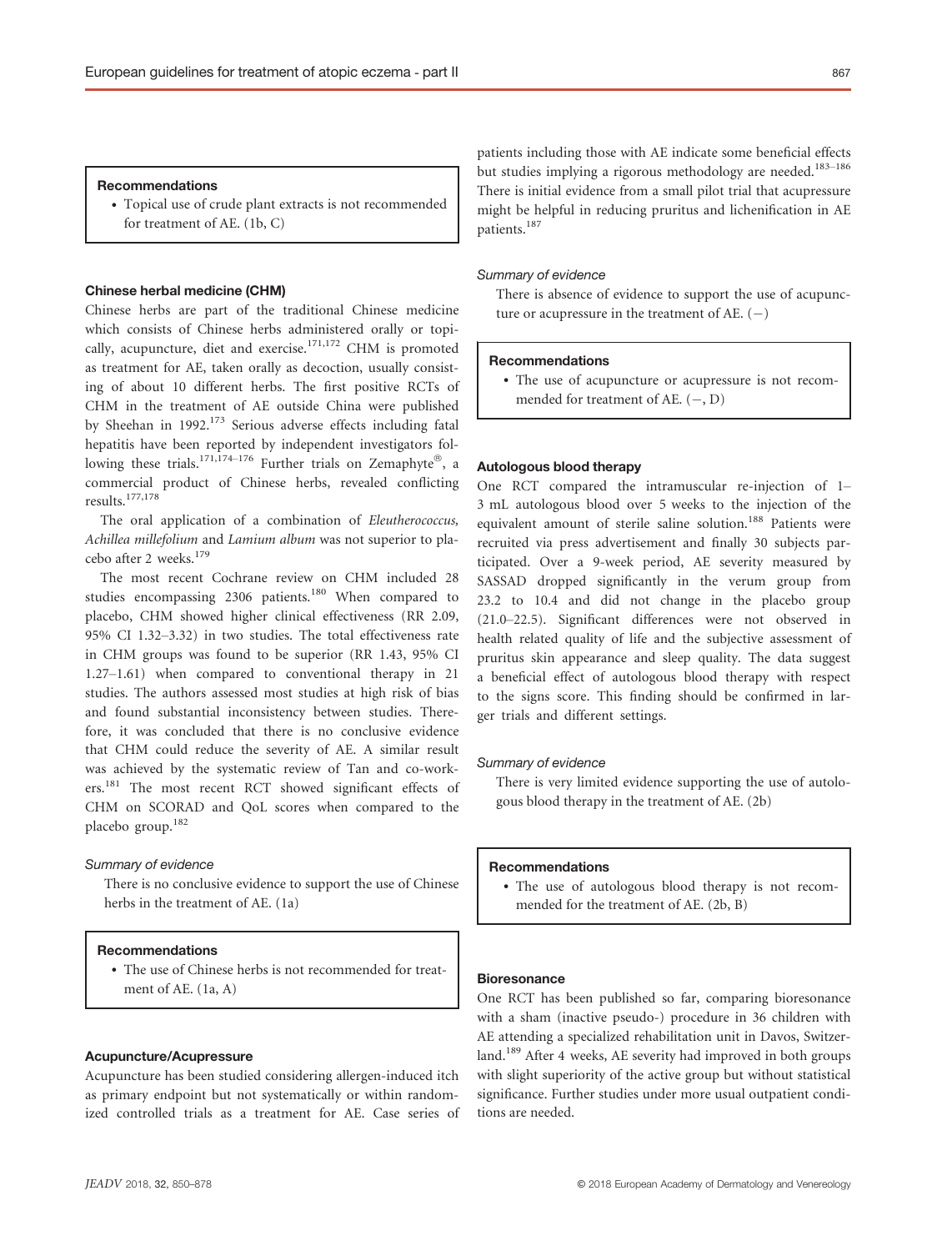## Summary of evidence

Current evidence from a single trial does not indicate a substantial clinical effect of bioresonance for treatment of AE. (2b)

## Recommendations

• The use of bioresonance for treatment of AE is not recommended. (2b, B)

## Homoeopathy

Homeopathy is a system of alternative medicine created in 1796 by Samuel Hahnemann, based on his doctrine of like cures like. Large case series illustrating the therapeutic benefits of homeopathy have been published as papers or books.190,191 A recent uncontrolled trial of 17 patients with longstanding AE in Japan revealed a marked improvement after the introduction of homoeopathic treatment.<sup>192</sup> A classical randomized placebo-controlled trial was initiated in Germany including  $60$  patients,<sup>193</sup> showing no difference between placebo and verum homeopathy in the outcome of AE.194

## Summary of evidence

There is absence of evidence to support the use of homeopathy in the treatment of AE. (2b)

## Recommendations

• The use of homeopathy is not recommended for treatment of AE. (2b, B)

#### Massage therapy/aroma therapy

The effect of additional massage therapy for AE, applied daily for 20 min over a 1 month period compared to standard therapy alone, was investigated in a randomized trial in 20 children.<sup>195</sup> Greater degrees of improvement in anxiety scores, tactile defensiveness and coping index were reported by parents of children in the active group. Furthermore, clinical signs such as scaling and excoriation improved significantly in the massage group. Appropriate statistical comparisons between groups, however, were not performed. A further small crossover trial in eight children compared massage with essential oils (aroma therapy) to conventional massage.<sup>196</sup> Both treatment groups improved significantly without significant differences between groups. Given the small sample size, conclusions on the beneficial effects of additional aroma therapy cannot be drawn.

#### Summary of evidence

There is insufficient evidence to support the use of massage/ aroma therapy in the treatment of AE.<sup>4</sup>

#### Recommendations

• The use of massage/aroma therapy is not recommended for treatment of AE. (4, C)

## Salt baths and thermal spring water balneotherapy

Salt bath has been used for a long time to control chronic inflammatory skin diseases, especially psoriasis. Based on this experience and anecdotal evidence, salt was recently recommended also in the treatment of AE. The efficacy of salt bath alone, however, has not been studied systematically in AE. In the current reports, salt baths were investigated as part of a complex climatotherapy or in combination with UV therapy.<sup>197–204</sup> From these studies, it cannot be concluded that salt baths provide a consistent and significant clinical effect on AE. Conventional balneotherapy with or without synchronous UV therapy has been shown to be effective in AE but was not considered as CAM in this chapter. Balneotherapy with thermal spring water has been shown to be beneficial in children with mild to moderate AE with an effect similar to mid-potency topical corticosteroids.<sup>205</sup>

## Summary of evidence

There is insufficient evidence to support the use of salt baths in the treatment of AE.<sup>4</sup>

Cohort studies indicate that thermal spring water balneotherapy with or without phototherapy may be effective in mild to moderate AE (2a, 2b)

## Recommendations

- The use of salt baths is not generally recommended for treatment of AE. (4, C)
- Thermal spring water balneotherapy may be considered in mild to moderate AE (B, 2a, 2b)

## Vitamins and minerals

A total of six trials were identified investigating vitamins or minerals in the treatment of AE.<sup>206–211</sup> A placebo-controlled study from Italy studied oral vitamin E (400 IU) in 96 patients.<sup>210</sup> Greater clinical improvement was reported for the vitamin E group but without results of statistical tests. Similarly, a smaller study of 49 patients comparing vitamin E plus vitamin B2 to vitamin E or vitamin B2 alone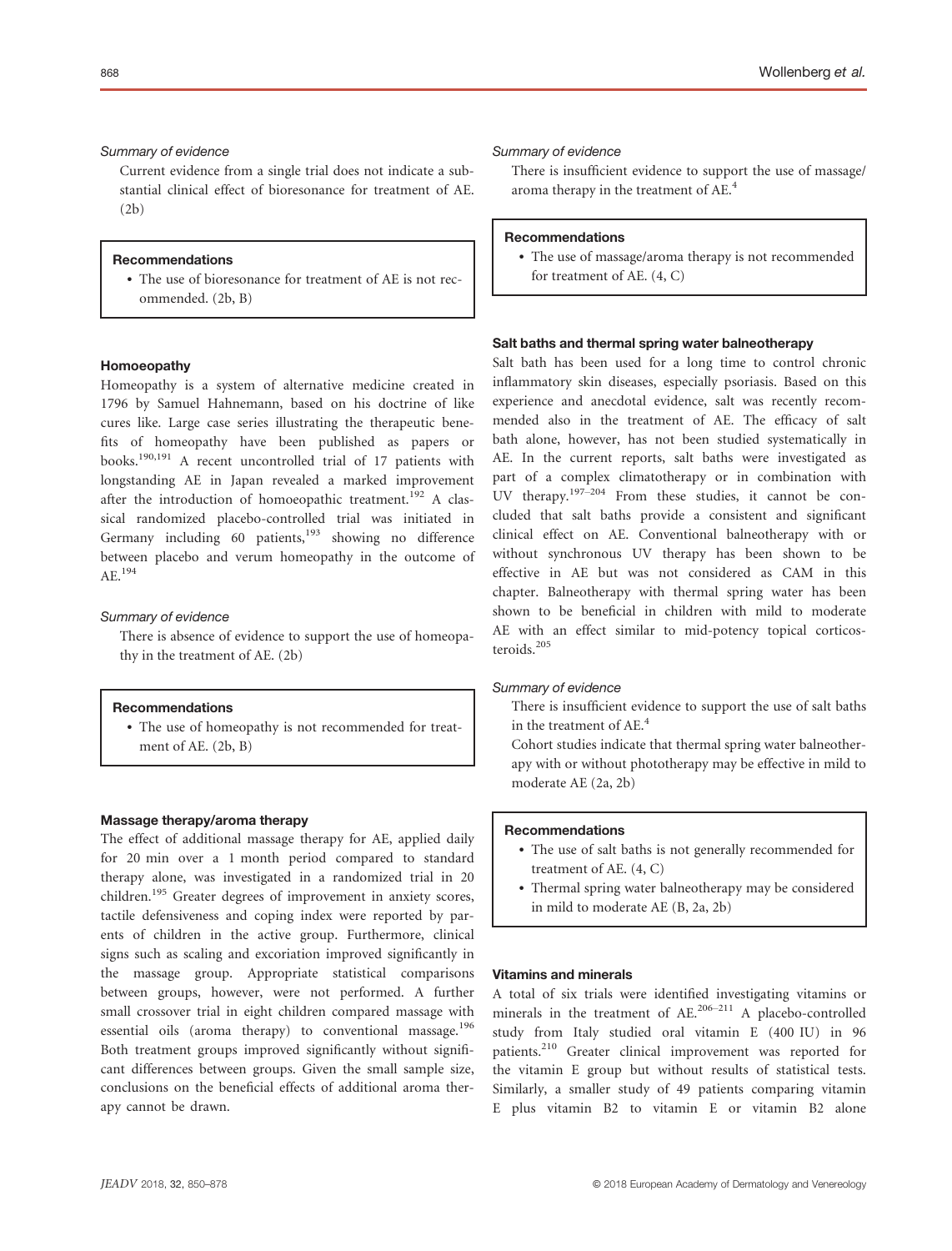revealed a superiority of the combination treatment with respect to the physician's assessed overall usefulness and global rating.<sup>208</sup> A further trial in 60 adults with AE compared selenium or selenium plus vitamin E vs. placebo over a 12-week period.<sup>207</sup> The AE severity score fell in all three study arms without significant differences. A Hungarian study compared multivitamin supplementation in 2090 pregnancies to trace element supplementation in 2032 pregnancies over a 17-month period.<sup>206</sup> AE occurred more frequently in the multivitamin group (0.7% vs. 0.2%). Although this unexpected result could be a chance finding as suggested by the authors, detailed studies in the prospective setting are needed. A small trial has investigated the zinc supplementation vs. placebo in 15 children over a 2-month period.<sup>212</sup> The severity score increased in both study groups without significant differences. There is one published RCT comparing pyridoxine (vitamin  $B_6$ ) vs. placebo in 41 children over a 4-week period.<sup>209</sup> The median severity score increased in the pyridoxine group, whereas an improvement was observed in the placebo group. None of the differences were statistically significant.

Following a pilot study on vitamin  $D<sub>1</sub><sup>211</sup>$  more RCTs on that subject were published recently. Thereby vitamin D supplementation showed statistically significant improvement in clinical scores in 20, i.e. 60 adults<sup>213,214</sup> and 107 children,<sup>215</sup> whereas another trial in 60 adults failed to prove significant effects by vitamin D supplementation.<sup>216</sup> Vitamin D supplementation of mothers during lactation did also not improve facial eczema in 164 children studied.<sup>217</sup> A further RCT in 45 adults patient showed equal and significant reduction in the SCORAD score by vitamin D or E supplementation (34.8%, 35.7% resp.) and an even higher reduction by the combination of both vitamins  $(64.3\%)$ <sup>218</sup>

## Summary of evidence

There is preliminary evidence that vitamins, especially vitamin E and D, may be useful in the treatment of AE. (1b)

# Recommendations

• There is not enough evidence to recommend vitamin supplementation for routine use in AE patients. (2b, B)

## Topical vitamin B12 in avocado oil

There are two smaller studies with half-side comparisons, which indicate a mild beneficial effect of a preparation containing 0.07% vitamin B12 in avocado oil compared to a placebo preparation.219,220

## Summary of evidence

There is preliminary evidence that a topical preparation of Vitamin B12 in avocado oil may be useful in the treatment of AE. (2b)

## Recommendations

• There is not enough evidence to recommend topical preparations of Vitamin B12 in avocado oil for routine use in AE. (2b, B)

## Harms of CAM

Contrary to widespread assumptions of the public, CAM is not free of side-effects. Dietary regimens involving strong restrictions can lead to harmful sequels in terms of malnourishment. Therapeutic procedures involving organic material from plants or animals can be associated with severe toxic or allergic reactions. Finally, patient's and parent's adherence to assumingly effective CAM may delay or hinder a severely affected patient's access to effective or even lifesaving therapy.

## Psychosomatic counselling

Psychological and emotional factors influence the clinical course of AE, which is mirrored in the German term 'neurodermitis'. Interventions including patient education, eczema action plans, and a quick return for a follow-up visit improve adherence.<sup>221</sup> The reason for treatment failure in more than one-half of patients referred to specialist centres is that the treatment is not being administered. Doctors often have insufficient time to educate patients and their caregivers about the correct application of ointments and creams, and this adversely affects compliance. Many countries have patient organizations and support groups that provide useful supplementary literature.<sup>222</sup>

## Poor adherence to treatment

Poor adherence to treatment is a major factor limiting treatment outcomes<sup>223</sup> and may have different causes: *stress* can elicit severe exacerbations of eczematous skin lesions.224–<sup>226</sup> The itchscratch cycle is especially vulnerable to psychological influences and can show a tendency to self-perpetuation.<sup>227–229</sup> Psychosomatic disease in the sense of anxiety or depression can be a comorbidity of AE.<sup>228,230</sup> Intrafamiliar psychodynamics are also well-known factors influencing the clinical course of AE.<sup>231,232</sup>

## Educational interventions

A Cochrane review analysed ten RCTs of psychological or educational interventions, in addition to conventional therapy, for AE in children. $233$  One study of a psychological intervention used biofeedback and hypnotherapy as relaxation techniques vs. discussion only. Three of the four educational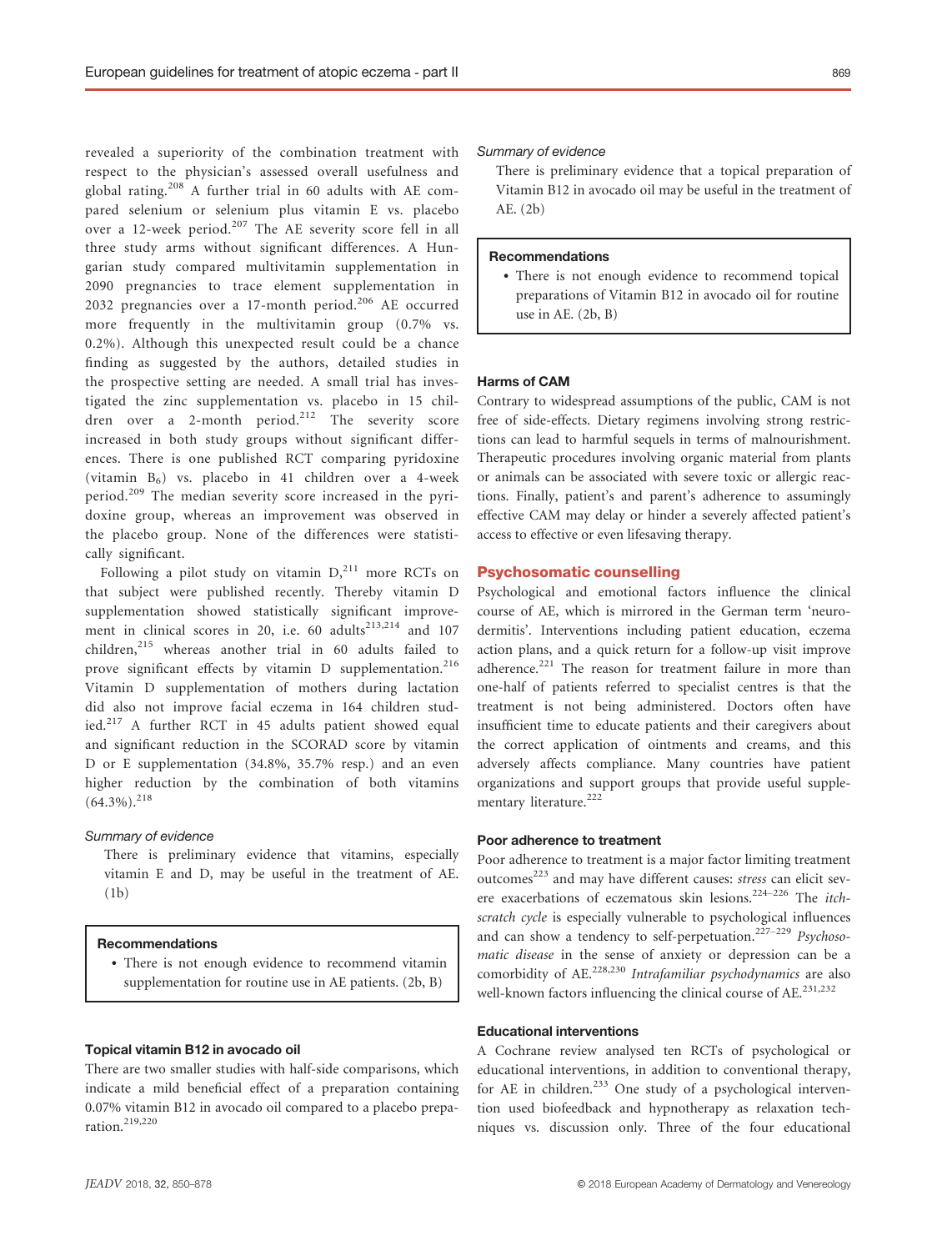studies identified significant improvements in disease severity in the intervention groups. The fourth trial evaluated longterm outcomes and found a statistically significant improvement ( $P < 0.01$ ) in disease severity and parental quality of life over 12 months in all studied age groups (3 months to 18 years). Heterogeneity in outcome measures and inadequate methodology limited data synthesis in this review. The psychological and educational interventions were delivered by nurses or multidisciplinary teams.<sup>234</sup> Quality of life (QoL) is severely impaired in AE patients, $235$  as shown in a recent review: Statistically significant improvements in QoL of AE patients by patient education were reported in five studies, whereas the severity of skin disease improved significantly in three studies of ten studies evaluated. In conclusion, patient education appears to be effective in improving QoL and in reducing the perceived severity of skin disease.<sup>236-238</sup> (See chapter: Educational interventions for AE).

## Psychotherapeutic approaches

Most psychological training programmes include relaxation techniques, $239$  habit training for social competence and communication as well as coping behaviour and improvement of selfcontrol with regard to disrupting the itch-scratch cycle.

Psychosomatic counselling Randomized controlled trials compared the use of topical corticosteroid alone with steroids together with a behavioural therapy programme which led to a significantly pronounced improvement of skin condition and itch-scratch behaviour.<sup>240</sup>

Behavioural therapy Behavioural therapy against itch was studied, showing a significant improvement in symptoms after 1 year. $241-243$  Especially habit reversal techniques improve itch in atopic dermatitis.<sup>244</sup>

Autogenic training Together with cognitive behavioural therapy was studied in a standardized educational programme (see chapter 'Education').<sup>245</sup>

Relaxation Relaxation methods may be more effective in reducing disease severity than discussion only.<sup>246</sup>

Parents who had negative treatment experiences in the past and possessed only poor coping abilities with regard to scratch control benefitted the most from the training programme. The outcome of the education measure was independent of parents' schooling, vocational level and income.<sup>247</sup> Another publication stated that there is currently only limited research evidence on the effect of educational and psychological approaches when used alongside medicines for the treatment of childhood eczema.<sup>233</sup> It is well possible that there is limited research activity in this area of intervention, thus providing limited evidence of the measurable effects of interventions.

#### Summary of evidence

Psychosomatic counselling can be a helpful adjuvant procedure in the management of patients with AE including psychotherapeutical approaches and behavioural therapy techniques. (3b)

Relaxation techniques may cause significant improvements in disease severity. (1a)

Individual psychotherapeutic approaches can be helpful in individual patients.  $(-)$ 

Psychological and psychosomatic interventions are an essential and helpful part of educational programmes. (1a)

# Recommendations

- Psychosomatic counselling, psychotherapeutical approaches, behavioural therapy techniques, autogenic training, relaxation techniques, psychological and psychosomatic interventions are recommended in selected patients. (1a, A)
- The indication should be confirmed by specialists in the field of psychodermatology.  $(-, D)$

## Educational interventions for atopic eczema

Adherence to treatment and poor quality of life (QoL) are key issues in patients with AE.<sup>248</sup> Patient education (PE) interventions can help patients and their families to better understand their disease and cope with treatment in order to maintain or even improve QoL and treatment adherence. The aim of PE is not simply to provide information by leaflets in the waiting rooms, but entails the transfer of skills (e.g. self- management of the disease, treatment adaptation) from a trained healthcare professional to the patient or their parents. Additionally, PE should aim to reduce doctor's visits, facilitate a better partnership between the doctor and the patient/parents and restore family dynamics. PE should also lead to a decrease in the long-term costs of AE treatment. A recent study showed that parents with negative treatment experiences in the past and poor coping abilities regarding scratch control benefitted most from PE programmes.<sup>247</sup>

High-quality PE programmes should ideally be evidencebased, tailored to a patient's individual educational and cultural background (rather than being standardized in form and content) and have well-defined content and activities.233,236,249

## Educational service delivery models

There are different types of PE programmes running all around the world. These differ in number and certification of the educators, number of participants, age of patients, teaching techniques, duration and frequency of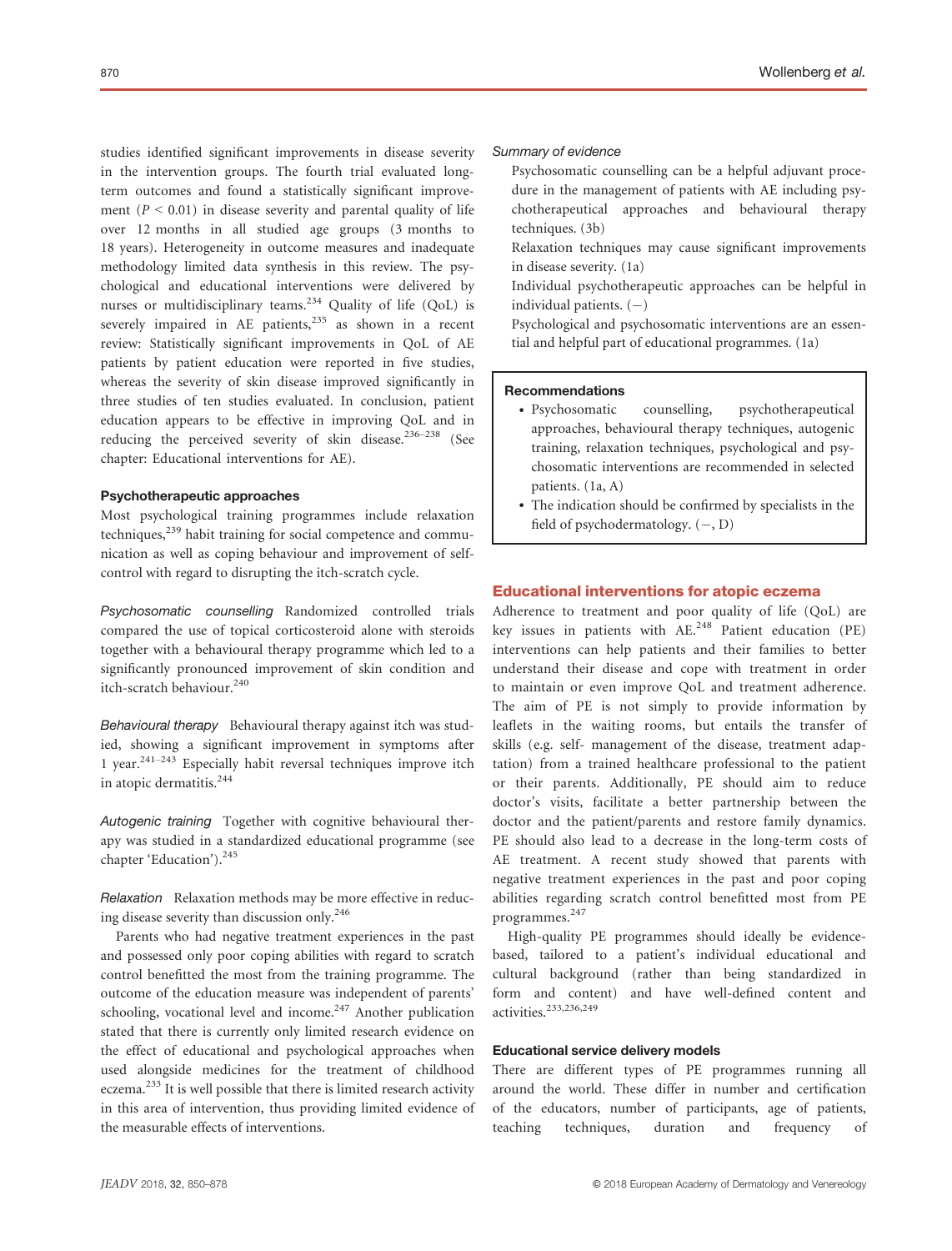interventions.233,250 Thus, because the content of the PE programmes varies greatly, comparison between studies is difficult. For example, while the intervention by  $Staab^{237}$  entailed 2-h sessions, involving a trained multidisciplinary team, once a week for 6 weeks, the intervention by Shaw et  $al.^{251}$ . involved a trained medical student running a single 15-min session. Most of the published intervention programmes are structured as follows:

Multidisciplinary age-related structured group training educational programmes (eczema school) There is evidence that structured age-related programmes are significantly improving severity score, improving coping behaviour, parents handling their affected children and increasing disease knowledge.237,241,252–<sup>255</sup> A recent multidisciplinary eczema school programme tailored to the adult situation showed also high efficacy.<sup>238</sup>

Eczema workshops Eczema workshops may improve the disease severity of patients with  $AE^{256,257}$  There is also a greater adherence to eczema management (coping behaviour, parent's handling their affected children) in the eczema school, compared with the standard dermatologist-led clinic.<sup>254</sup>

Nurse-led eczema workshop There is evidence that the benefits of nurse interventions are the reduction in the severity of the condition and the better use of topical therapies. There is a reduction in referrals to general practitioners or dermatologists, disease knowledge and self-management techniques are improving.254,256,258,259 The relative effectiveness of nurse-led programmes compared to multidisciplinary age-related, structured programmes is unclear.

Structured lay-led self-management education training programmes They lead to a small statistically significant reduction in disease status (pain/ itch, disability, fatigue) and a small, statistically significant improvement in depression and psychological well-being but there was no difference in quality of life. $260$ There is no evidence that such programmes improve psychological health.<sup>261,262</sup>

#### E-health during follow-up of patients with AE

E-health intervention follows the initial diagnosis and treatment with face-to-face contact. This is just as effective as usual faceto-face care with regard to quality of life and severity of disease. However, when costs are considered, e-health is likely to result in substantial cost savings. Therefore, e-health is a valuable service for patients with AE.<sup>263,264</sup>

## Forms of educational intervention tools

Depending of cultural backgrounds and healthcare systems, a wide variety of tools are used in PE programmes (practical demonstrations sessions as florescent cream advices,<sup>265</sup> written action plans,<sup>266</sup> lectures, question and answer sessions, leaflets, online videos) but there is no evidence that a specific tool is more efficient than another.<sup>233</sup>

#### Summary of evidence

PE programmes for AE in children and adults are efficient and established already in many countries. The multidisciplinary age-related structured group training educational programmes (eczema school) have the most evidence-based benefit. (1a)

Eczema workshops lead to an improvement in severity scores, there is greater adherence in eczema management, itch-scratching cognition, and there is additional psychological benefit. (2a, 2b)

Nurse-led programmes result in more effective use of topical therapies. (3b)

Nurse-led programmes result in an improvement of severity scores. (2a)

Nurse-led programmes may be sparing doctor's time.  $(2h)$ 

There is some evidence that a direct-access, online model for follow-up dermatologic care is equivalent to classical inperson care for patients with AE. (2a)

There is no evidence of change in severity scores due to layled self-management education programmes, which have weak effect in improvement although the disease knowledge is increasing  $(-)$ 

# Recommendations

• PE programmes for AE in children and adults are recommended as an adjunct to conventional therapy of AE. (1a, A)

## Conclusion and outlook

The complex pathophysiology of AE explains why the therapeutic strategies also comprise multiple aspects and are complex in nature. Although there is a strong genetic preposition, patients with AE must not be desperate. Labelling AE as 'incurable' is not correct, since the eczema with its symptoms can very well be treated and may disappear totally. Adequate treatment needs the cooperation of the well-informed patient with the physician and time; educational programmes are extremely helpful.

In the recent past, new medications resulting from immunological research have been licensed for AE. The appearance of biologics specific for immune mediators and receptors is extremely promising and will be available soon for patients in many European countries and the rest of the world.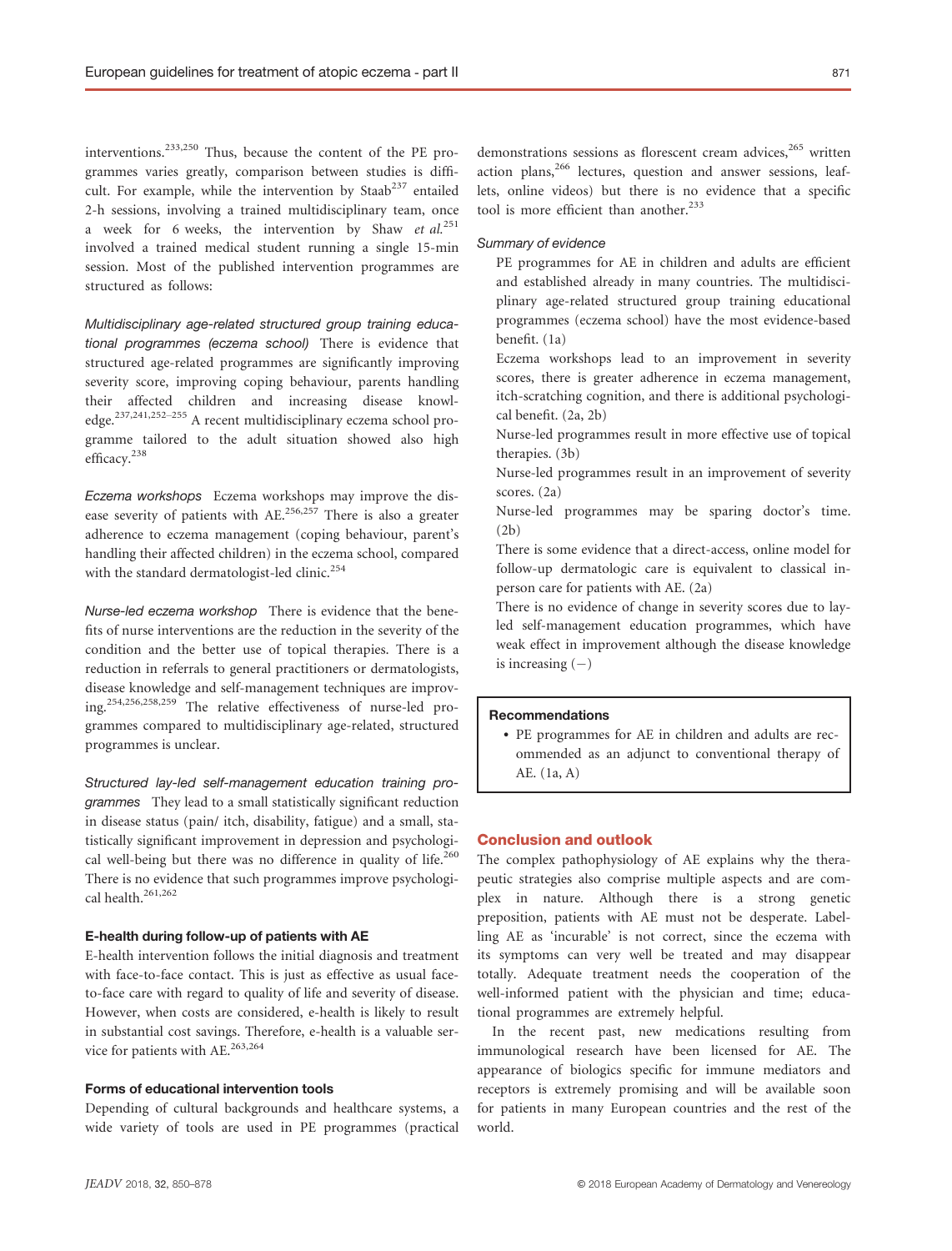## **References**

- 1 Ong PY, Ohtake T, Brandt C et al. Endogenous antimicrobial peptides and skin infections in atopic dermatitis. N Engl J Med 2002; 347: 1151– 1160.
- 2 Weidinger S, Novak N. Atopic dermatitis. Lancet 2016; 387: 1109–1122.
- 3 Kong HH, Oh J, Deming C et al. Temporal shifts in the skin microbiome associated with disease flares and treatment in children with atopic dermatitis. Genome Res 2012; 22: 850–859.
- 4 Cornelissen C, Marquardt Y, Czaja K et al. IL-31 regulates differentiation and filaggrin expression in human organotypic skin models. J Allergy Clin Immunol 2012; 129: 426–433, 433.e1–8.
- 5 Schlievert PM, Case LC, Strandberg KL, Abrams BB, Leung DY. Superantigen profile of Staphylococcus aureus isolates from patients with steroid-resistant atopic dermatitis. Clin Infect Dis 2008; 46: 1562–1567.
- 6 Allen HB, Vaze ND, Choi C et al. The presence and impact of biofilmproducing staphylococci in atopic dermatitis. JAMA Dermatol 2014; 150: 260–265.
- 7 Williams MR, Gallo RL. The role of the skin microbiome in atopic dermatitis. Curr Allergy Asthma Rep 2015; 15: 65.
- 8 Kong HH, Segre JA. Skin microbiome: looking back to move forward. J Invest Dermatol 2012; 132(3 Pt 2): 933–939.
- 9 Gueniche A, Knaudt B, Schuck E et al. Effects of nonpathogenic gramnegative bacterium Vitreoscilla filiformis lysate on atopic dermatitis: a prospective, randomized, double-blind, placebo-controlled clinical study. Br J Dermatol 2008; 159: 1357–1363.
- 10 Bath-Hextall FJ, Birnie AJ, Ravenscroft JC, Williams HC. Interventions to reduce Staphylococcus aureus in the management of atopic eczema: an updated Cochrane review. Br J Dermatol 2011; 164: 12–26.
- 11 Leung TH, Zhang LF, Wang J, Ning S, Knox SJ, Kim SK. Topical hypochlorite ameliorates NF-kappaB-mediated skin diseases in mice. J Clin Invest 2013; 123: 5361–5370.
- 12 Huang JT, Abrams M, Tlougan B, Rademaker A, Paller AS. Treatment of Staphylococcus aureus colonization in atopic dermatitis decreases disease severity. Pediatrics 2009; 123: e808–e814.
- 13 Matiz C, Tom WL, Eichenfield LF, Pong A, Friedlander SF. Children with atopic dermatitis appear less likely to be infected with community acquired methicillin-resistant Staphylococcus aureus: the San Diego experience. Pediatr Dermatol 2011; 28: 6–11.
- 14 Chiu LS, Chow VC, Ling JM, Hon KL. Staphylococcus aureus carriage in the anterior nares of close contacts of patients with atopic dermatitis. Arch Dermatol 2010; 146: 748–752.
- 15 Gauger A, Mempel M, Schekatz A, Schafer T, Ring J, Abeck D. Silvercoated textiles reduce Staphylococcus aureus colonization in patients with atopic eczema. Dermatology 2003; 207: 15–21.
- 16 Lopes C, Silva D, Delgado L, Correia O, Moreira A. Functional textiles for atopic dermatitis: a systematic review and meta-analysis. Pediatr Allergy Immunol 2013; 24: 603–613.
- 17 Vlachou C, Thomas KS, Williams HC. A case report and critical appraisal of the literature on the use of DermaSilk in children with atopic dermatitis. Clin Exp Dermatol 2009; 34: e901–e903.
- 18 Jaeger T, Rothmaier M, Zander H, Ring J, Gutermuth J, Anliker MD. Acid-coated textiles (pH 5.5–6.5) – a new therapeutic strategy for atopic eczema? Acta Derm Venereol 2015; 95: 659–663.
- 19 Lopes C, Soares J, Tavaria F et al. Chitosan coated textiles may improve atopic dermatitis severity by modulating skin staphylococcal profile: a randomized controlled trial. PLoS One 2015; 10: e0142844.
- 20 Thomas KS, Bradshaw LE, Sach TH et al. UK Dermatology Clinical Trials Network's CLOTHES Trial Team. Silk garments plus standard care compared with standard care for treating eczema in children: a randomised, controlled, observer-blind, pragmatic trial (CLOTHES Trial). PLoS Med 2017; 14: e1002280.
- 21 Wollenberg A, Zoch C, Wetzel S, Plewig G, Przybilla B. Predisposing factors and clinical features of eczema herpeticum: a retrospective analysis of 100 cases. J Am Acad Dermatol 2003; 49: 198–205.
- 22 Wollenberg A. Eczema herpeticum. Chem Immunol Allergy 2012; 96: 89– 95.
- 23 Ong PY, Leung DY. Bacterial and viral infections in atopic dermatitis: a comprehensive review. Clin Rev Allergy Immunol 2016; 51: 329–337.
- 24 Wollenberg A, Oranje A, Deleuran M et al. ETFAD/EADV Eczema task force 2015 position paper on diagnosis and treatment of atopic dermatitis in adult and paediatric patients. J Eur Acad Dermatol Venereol 2016; 30: 729–747.
- 25 Kreth HW, Hoeger PH, Members of the VZVADsg. Safety, reactogenicity, and immunogenicity of live attenuated varicella vaccine in children between 1 and 9 years of age with atopic dermatitis. Eur J Pediatr 2006; 165: 677–683.
- 26 Schneider L, Weinberg A, Boguniewicz M et al. Immune response to varicella vaccine in children with atopic dermatitis compared with nonatopic controls. J Allergy Clin Immunol 2010; 126: 1306–1307 e2.
- 27 Osier E, Eichenfield LF. The utility of cantharidin for the treatment of molluscum contagiosum. Pediatr Dermatol 2015; 32: 295.
- 28 Wollenberg A, Wetzel S, Burgdorf WH, Haas J. Viral infections in atopic dermatitis: pathogenic aspects and clinical management. J Allergy Clin Immunol 2003; 112: 667–674.
- 29 Rush J, Dinulos JG. Childhood skin and soft tissue infections: new discoveries and guidelines regarding the management of bacterial soft tissue infections, molluscum contagiosum, and warts. Curr Opin Pediatr 2016; 28: 250–257.
- 30 Wollenberg A, Engler R. Smallpox, vaccination and adverse reactions to smallpox vaccine. Curr Opin Allergy Clin Immunol 2004; 4: 271-275.
- 31 Reed JL, Scott DE, Bray M. Eczema vaccinatum. Clin Infect Dis 2012; 54: 832–840.
- 32 Darsow U, Sbornik M, Rombold S et al. Long-term safety of replicationdefective smallpox vaccine (MVA-BN) in atopic eczema and allergic rhinitis. J Eur Acad Dermatol Venereol 2016; 30: 1971–1977.
- 33 Neri I, Dondi A, Wollenberg A et al. Atypical forms of hand, foot, and mouth disease: a prospective study of 47 Italian children. Pediatr Dermatol 2016; 33: 429–437.
- 34 Lynch MD, Sears A, Cookson H et al. Disseminated coxsackievirus A6 affecting children with atopic dermatitis. Clin Exp Dermatol 2015; 40: 525–528.
- 35 Johnson VK, Hayman JL, McCarthy CA, Cardona ID. Successful treatment of eczema coxsackium with wet wrap therapy and low-dose topical corticosteroid. J Allergy Clin Immunol Pract 2014; 2: 803–804.
- 36 Glatz M, Bosshard PP, Hoetzenecker W, Schmid-Grendelmeier P. The role of Malassezia spp. in atopic dermatitis. J Clin Med 2015; 4: 1217– 1228.
- 37 Kaffenberger BH, Mathis J, Zirwas MJ. A retrospective descriptive study of oral azole antifungal agents in patients with patch test-negative head and neck predominant atopic dermatitis. J Am Acad Dermatol 2014; 71: 480–483.
- 38 Svejgaard E, Larsen PO, Deleuran M, Ternowitz T, Roed-Petersen J, Nilsson J. Treatment of head and neck dermatitis comparing itraconazole 200 mg and 400 mg daily for 1 week with placebo. J Eur Acad Dermatol Venereol 2004; 18: 445–449.
- 39 Brodska P, Panzner P, Pizinger K, Schmid-Grendelmeier P. IgEmediated sensitization to malassezia in atopic dermatitis: more common in male patients and in head and neck type. Dermatitis 2014; 25: 120– 126.
- 40 Glatz M, Buchner M, von Bartenwerffer W et al. Malassezia spp.-specific immunoglobulin E level is a marker for severity of atopic dermatitis in adults. Acta Derm Venereol 2015; 95: 191–196.
- 41 Schmitt J, Schakel K, Folster-Holst R et al. Prednisolone vs. ciclosporin for severe adult eczema. An investigator-initiated double-blind placebocontrolled multicentre trial. Br J Dermatol 2010; 162: 661–668.
- Schmitt J, Schmitt N, Meurer M. Cyclosporin in the treatment of patients with atopic eczema – a systematic review and meta-analysis. J Eur Acad Dermatol Venereol 2007; 21: 606–619.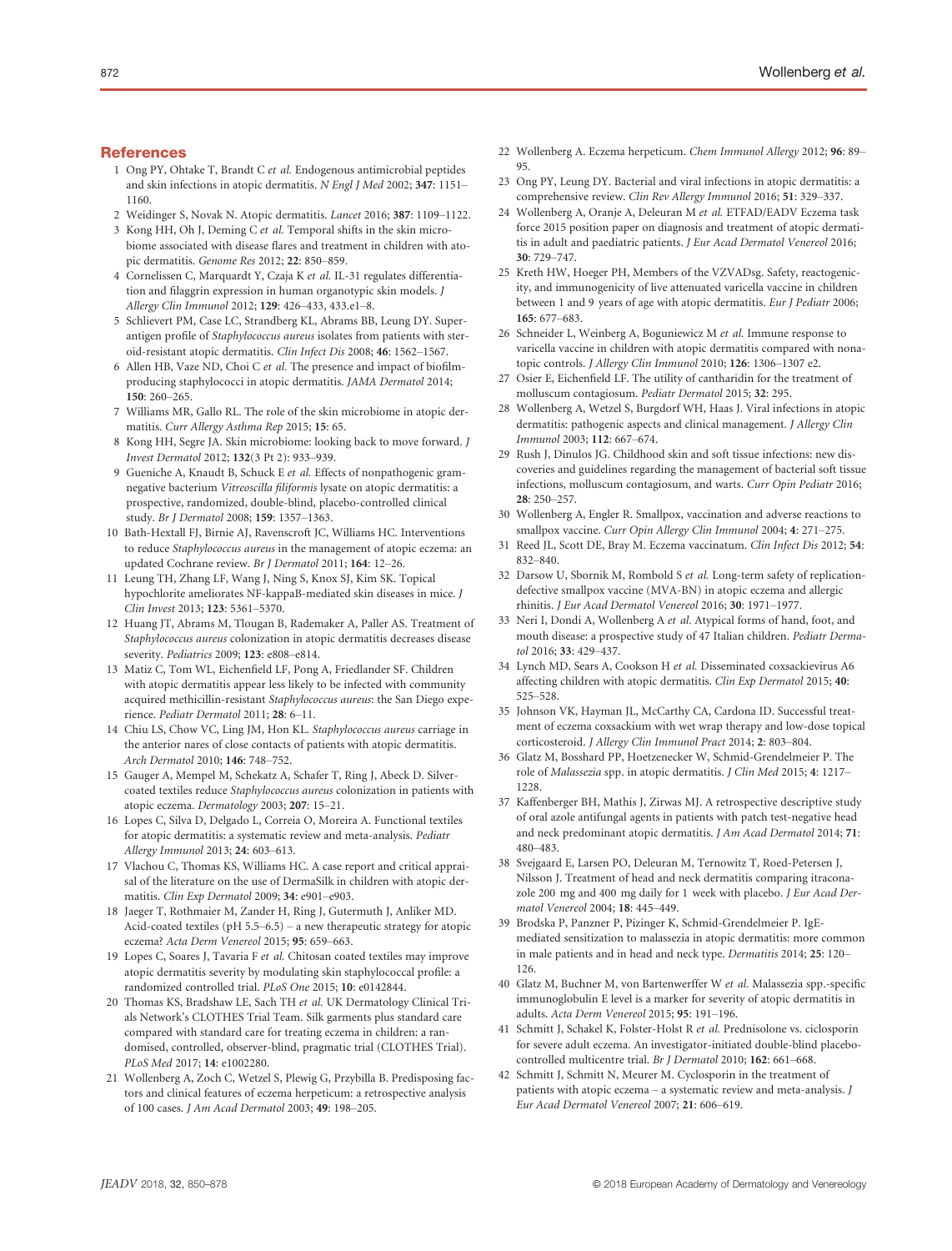- 43 Czech W, Brautigam M, Weidinger G, Schopf E. A body-weight-independent dosing regimen of cyclosporine microemulsion is effective in severe atopic dermatitis and improves the quality of life. J Am Acad Dermatol 2000; 42: 653–659.
- 44 van der Schaft J, van Zuilen AD, Deinum J, Bruijnzeel-Koomen CA, de Bruin-Weller MS. Serum creatinine levels during and after long-term treatment with cyclosporin a in patients with severe atopic dermatitis. Acta Derm Venereol 2015; 95: 963–967.
- 45 van der Schaft J, Politiek K, van den Reek JM et al. Drug survival for ciclosporin A in a long-term daily practice cohort of adult patients with atopic dermatitis. Br J Dermatol 2015; 172: 1621–1627.
- 46 Harper JI, Ahmed I, Barclay G et al. Cyclosporin for severe childhood atopic dermatitis: short course versus continuous therapy. Br J Dermatol 2000; 142: 52–58.
- 47 Granlund H, Erkko P, Remitz A et al. Comparison of cyclosporin and UVAB phototherapy for intermittent one-year treatment of atopic dermatitis. Acta Derm Venereol 2001; 81: 22–27.
- 48 Zurbriggen B, Wuthrich B, Cachelin AB, Wili PB, Kagi MK. Comparison of two formulations of cyclosporin A in the treatment of severe atopic dermatitis. Aa double-blind, single-centre, cross-over pilot study. Dermatology 1999; 198: 56–60.
- 49 Berth-Jones J, Takwale A, Tan E et al. Azathioprine in severe adult atopic dermatitis: a double-blind, placebo-controlled, crossover trial. Br J Dermatol 2002; 147: 324–330.
- 50 Meggitt SJ, Gray JC, Reynolds NJ. Azathioprine dosed by thiopurine methyltransferase activity for moderate-to-severe atopic eczema: a double-blind, randomised controlled trial. Lancet 2006; 367: 839–846.
- 51 Schram ME, Roekevisch E, Leeflang MM, Bos JD, Schmitt J, Spuls PI. A randomized trial of methotrexate versus azathioprine for severe atopic eczema. J Allergy Clin Immunol 2011; 128: 353–359.
- 52 Caufield M, Tom WL. Oral azathioprine for recalcitrant pediatric atopic dermatitis: clinical response and thiopurine monitoring. J Am Acad Dermatol 2013; 68: 29–35.
- 53 Murphy LA, Atherton D. A retrospective evaluation of azathioprine in severe childhood atopic eczema, using thiopurine methyltransferase levels to exclude patients at high risk of myelosuppression. Br J Dermatol 2002; 147: 308–315.
- 54 Hon KL, Ching GK, Leung TF, Chow CM, Lee KK, Ng PC. Efficacy and tolerability at 3 and 6 months following use of azathioprine for recalcitrant atopic dermatitis in children and young adults. J Dermatolog Treat 2009; 20: 141–145.
- 55 Peyrin-Biroulet L, Khosrotehrani K, Carrat F et al. Increased risk for nonmelanoma skin cancers in patients who receive thiopurines for inflammatory bowel disease. Gastroenterology 2011; 141: 1621–1628 e1– 5.
- 56 Haeck IM, Knol MJ, Ten Berge O, van Velsen SG, de Bruin-Weller MS, Bruijnzeel-Koomen CA. Enteric-coated mycophenolate sodium versus cyclosporin A as long-term treatment in adult patients with severe atopic dermatitis: a randomized controlled trial. J Am Acad Dermatol 2011; 64: 1074–1084.
- 57 Ballester I, Silvestre JF, Perez-Crespo M, Lucas A. Severe adult atopic dermatitis: treatment with mycophenolate mofetil in 8 patients. Actas Dermosifiliogr 2009; 100: 883–887.
- 58 Murray ML, Cohen JB. Mycophenolate mofetil therapy for moderate to severe atopic dermatitis. Clin Exp Dermatol 2007; 32: 23–27.
- 59 Heller M, Shin HT, Orlow SJ, Schaffer JV. Mycophenolate mofetil for severe childhood atopic dermatitis: experience in 14 patients. Br J Dermatol 2007; 157: 127–132.
- 60 Waxweiler WT, Agans R, Morrell DS. Systemic treatment of pediatric atopic dermatitis with azathioprine and mycophenolate mofetil. Pediatr Dermatol 2011; 28: 689–694.
- 61 King RW, Baca MJ, Armenti VT, Kaplan B. Pregnancy outcomes related to mycophenolate exposure in female kidney transplant recipients. Am J Transplant 2017; 17: 151–160.
- 62 El-Khalawany MA, Hassan H, Shaaban D, Ghonaim N, Eassa B. Methotrexate versus cyclosporine in the treatment of severe atopic dermatitis in children: a multicenter experience from Egypt. Eur J Pediatr 2013; 172: 351–356.
- 63 Weatherhead SC, Wahie S, Reynolds NJ, Meggitt SJ. An open-label, dose-ranging study of methotrexate for moderate-to-severe adult atopic eczema. Br J Dermatol 2007; 156: 346–351.
- 64 Lyakhovitsky A, Barzilai A, Heyman R et al. Low-dose methotrexate treatment for moderate-to-severe atopic dermatitis in adults. J Eur Acad Dermatol Venereol 2010; 24: 43–49.
- 65 Beck LA, Thaci D, Hamilton JD et al. Dupilumab treatment in adults with moderate-to-severe atopic dermatitis. N Engl J Med 2014; 371: 130-139.
- 66 Thaci D, Simpson EL, Beck LA et al. Efficacy and safety of dupilumab in adults with moderate-to-severe atopic dermatitis inadequately controlled by topical treatments: a randomised, placebo-controlled, doseranging phase 2b trial. Lancet 2016; 387: 40–52.
- 67 Simpson EL, Bieber T, Guttman-Yassky E et al. Two phase 3 trials of dupilumab versus placebo in atopic dermatitis. N Engl J Med 2016; 375: 2335–2348.
- 68 Blauvelt A, de Bruin-Weller M, Gooderham M et al. Long-term management of moderate-to-severe atopic dermatitis with dupilumab and concomitant topical corticosteroids (LIBERTY AD CHRONOS): a 1-year, randomised, double-blinded, placebo-controlled, phase 3 trial. Lancet 2017; 389: 2287–2303.
- 69 Ruzicka T, Hanifin JM, Furue M et al. Anti-interleukin-31 receptor A antibody for atopic dermatitis. N Engl J Med 2017; 376: 826–835.
- 70 Simon D, Hosli S, Kostylina G, Yawalkar N, Simon HU. Anti-CD20 € (rituximab) treatment improves atopic eczema. J Allergy Clin Immunol 2008; 121: 122–128.
- 71 Sedivá A, Kayserová J, Vernerová E et al. Anti-CD20 (rituximab) treatment for atopic eczema. J Allergy Clin Immunol 2008; 121: 1515–1516.
- 72 Oldhoff JM, Darsow U, Werfel T et al. Anti-IL-5 recombinant humanized monoclonal antibody (mepolizumab) for the treatment of atopic dermatitis. Allergy 2005; 60: 693–696.
- 73 Oldhoff JM, Darsow U, Werfel T et al. No effect of anti-interleukin-5 therapy (mepolizumab) on the atopy patch test in atopic dermatitis patients. Int Arch Allergy Immunol 2006; 141: 290–294.
- 74 Heil PM, Maurer D, Klein B, Hultsch T, Stingl G. Omalizumab therapy in atopic dermatitis: depletion of IgE does not improve the clinical course – a randomized, placebo-controlled and double blind pilot study. J Dtsch Dermatol Ges 2010; 8: 990–998.
- 75 Sheinkopf LE, Rafi AW, Do LT, Katz RM, Klaustermeyer WB. Efficacy of omalizumab in the treatment of atopic dermatitis: a pilot study. Allergy Asthma Proc 2008; 29: 530–537.
- 76 Vigo PG, Girgis KR, Pfuetze BL, Critchlow ME, Fisher J, Hussain I. Efficacy of anti-IgE therapy in patients with atopic dermatitis. J Am Acad Dermatol 2006; 55: 168–170.
- 77 Incorvaia C, Pravettoni C, Mauro M, Yacoub MR, Tarantini F, Riario-Sforza GG. Effectiveness of omalizumab in a patient with severe asthma and atopic dermatitis. Monaldi Arch Chest Dis 2008; 69: 78–80.
- 78 Belloni B, Ziai M, Lim A et al. Low-dose anti-IgE therapy in patients with atopic eczema with high serum IgE levels. J Allergy Clin Immunol 2007; 120: 1223–1225.
- 79 Hotze M, Baurecht H, Rodriguez E et al. Increased efficacy of omalizumab in atopic dermatitis patients with wild-type filaggrin status and higher serum levels of phosphatidylcholines. Allergy 2014; 69: 132–135.
- 80 Lacombe Barrios J, Begin P, Paradis L, Hatami A, Paradis J, Des Roches A. Anti-IgE therapy and severe atopic dermatitis: a pediatric perspective. J Am Acad Dermatol 2013; 69: 832–834.
- 81 Iyengar SR, Hoyte EG, Loza A et al. Immunologic effects of omalizumab in children with severe refractory atopic dermatitis: a randomized, placebo-controlled clinical trial. Int Arch Allergy Immunol 2013; 162: 89–93.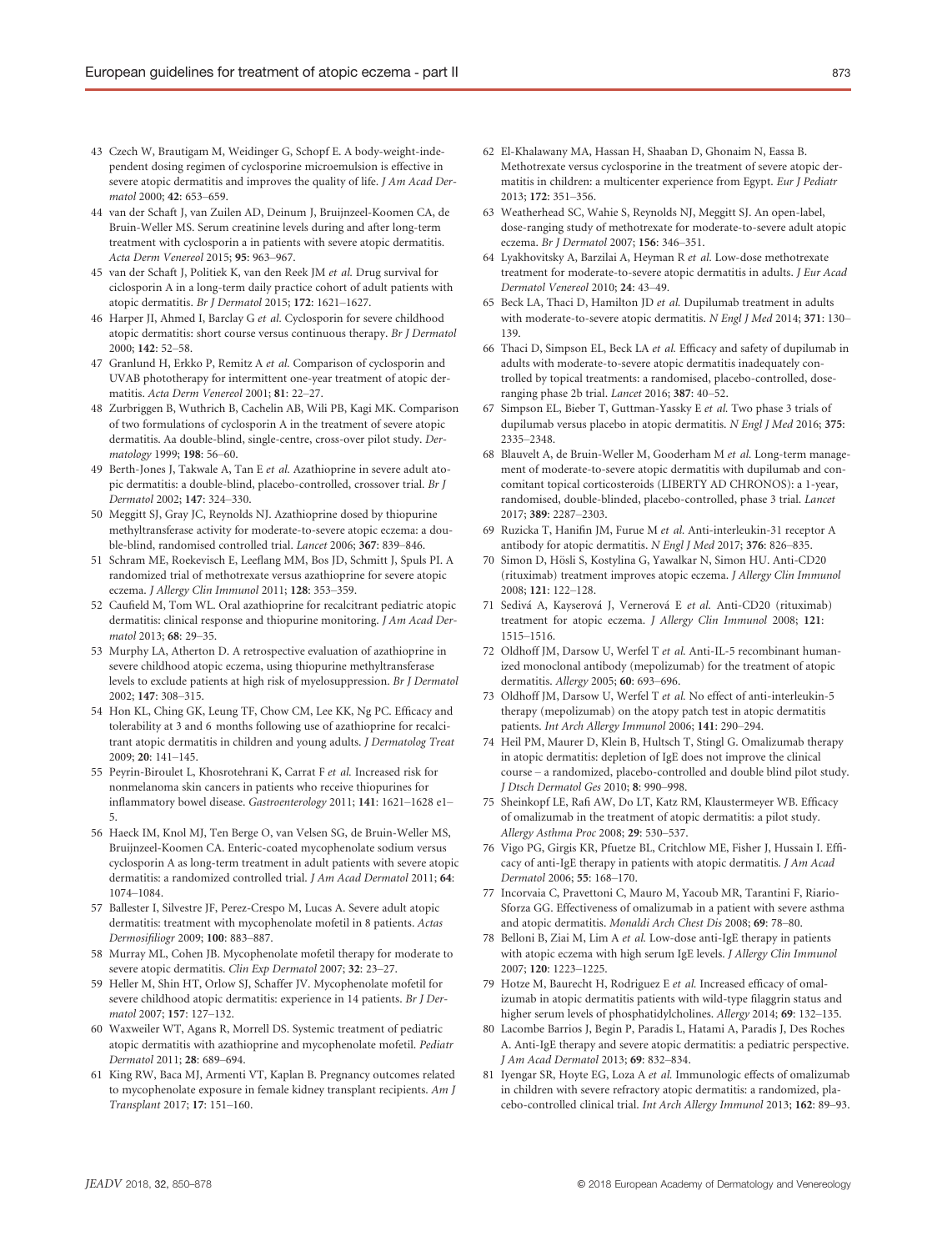- 82 Doerthe AA, Wang J. Immunologic effects of omalizumab in children with severe refractory atopic dermatitis: a randomized, placebo-controlled clinical trial. Pediatrics 2014; 134: 160.
- 83 Fernandez-Anton MC, Alfageme Roldan F, Ciudad Blanco C, Suarez Fernandez R. Ustekinumab in the treatment of severe atopic dermatitis: a preliminary report of our experience with 4 patients. Actas Dermosifiliogr 2014; 105: 312–323.
- 84 Samorano LP, Hanifin JM, Simpson EL, Leshem YA. Inadequate response to ustekinumab in atopic dermatitis - a report of two patients. J Eur Acad Dermatol Venereol 2016; 30: 522–523.
- 85 Khattri S, Brunner PM, Garcet S et al. Efficacy and safety of ustekinumab treatment in adults with moderate-to-severe atopic dermatitis. Exp Dermatol 2017; 26: 28–35.
- 86 Saeki H, Kabashima K, Tokura Y et al. Efficacy and safety of ustekinumab in Japanese patients with severe atopic dermatitis: a randomized, double-blind, placebo-controlled, phase II study. Br J Dermatol 2017; 177: 419–427.
- 87 Ruzicka T, Lynde CW, Jemec GB et al. Efficacy and safety of oral alitretinoin (9-cis retinoic acid) in patients with severe chronic hand eczema refractory to topical corticosteroids: results of a randomized, doubleblind, placebo-controlled, multicentre trial. Br J Dermatol 2008; 158: 808–817.
- 88 Grahovac M, Molin S, Prinz JC, Ruzicka T, Wollenberg A. Treatment of atopic eczema with oral alitretinoin. Br J Dermatol 2010; 162: 217–218.
- 89 Samrao A, Berry TM, Goreshi R, Simpson EL. A pilot study of an oral phosphodiesterase inhibitor (apremilast) for atopic dermatitis in adults. Arch Dermatol 2012; 148: 890–897.
- 90 Levy LL, Urban J, King BA. Treatment of recalcitrant atopic dermatitis with the oral Janus kinase inhibitor tofacitinib citrate. J Am Acad Dermatol 2015; 73: 395–399.
- 91 Kasperkiewicz M, Schmidt E, Frambach Y et al. Improvement of treatment-refractory atopic dermatitis by immunoadsorption: a pilot study. J Allergy Clin Immunol 2011; 127: 267–270.
- 92 Kasperkiewicz M, Sufke S, Schmidt E, Zillikens D. IgE-specific immunoadsorption for treatment of recalcitrant atopic dermatitis. JAMA Dermatol 2014; 150: 1350–1351.
- 93 Zink A, Gensbaur A, Zirbs M et al. Targeting IgE in severe atopic dermatitis with a combination of immunoadsorption and omalizumab. Acta Derm Venereol 2016; 96: 72–76.
- 94 Broshtilova V, Gantcheva M. Therapeutic hotline: cysteinyl leukotriene receptor antagonist montelukast in the treatment of atopic dermatitis. Dermatol Ther 2010; 23: 90–93.
- 95 Holme H, Winckworth LC. Montelukast can reduce the severity and extent of atopic dermatitis. J Paediatr Child Health 2013; 49: 412–415.
- 96 Roekevisch E, Spuls PI, Kuester D, Limpens J, Schmitt J. Efficacy and safety of systemic treatments for moderate-to-severe atopic dermatitis: a systematic review. J Allergy Clin Immunol 2014; 133: 429–438.
- 97 Jee SJ, Kim JH, Baek HS, Lee HB, Oh JW. Long-term efficacy of intravenous immunoglobulin therapy for moderate to severe childhood atopic dermatitis. Allergy Asthma Immunol Res 2011; 3: 89–95.
- 98 Paul C, Lahfa M, Bachelez H, Chevret S, Dubertret L. A randomized controlled evaluator-blinded trial of intravenous immunoglobulin in adults with severe atopic dermatitis. Br J Dermatol 2002; 147: 518–522.
- 99 Doherty V, Sylvester DG, Kennedy CT, Harvey SG, Calthrop JG, Gibson JR. Treatment of itching in atopic eczema with antihistamines with a low sedative profile. BMJ 1989; 298: 96.
- 100 Henz BM, Metzenauer P, O'Keefe E, Zuberbier T. Differential effects of new-generation H1-receptor antagonists in pruritic dermatoses. Allergy 1998; 53: 180–183.
- 101 Langeland T, Fagertun HE, Larsen S. Therapeutic effect of loratadine on pruritus in patients with atopic dermatitis. A multi-crossover-designed study. Allergy 1994; 49: 22–26.
- 102 La Rosa M, Ranno C, Musarra I, Guglielmo F, Corrias A, Bellanti JA. Double-blind study of cetirizine in atopic eczema in children. Ann Allergy 1994; 73: 117–122.
- 103 Wahlgren CF, Hagermark O, Bergstrom R. The antipruritic effect of a sedative and a non-sedative antihistamine in atopic dermatitis. Br J Dermatol 1990; 122: 545–551.
- 104 Munday J, Bloomfield R, Goldman M et al. Chlorpheniramine is no more effective than placebo in relieving the symptoms of childhood atopic dermatitis with a nocturnal itching and scratching component. Dermatology 2002; 205: 40–45.
- 105 van Zuuren EJ, Apfelbacher CJ, Fedorowicz Z, Jupiter A, Matterne U, Weisshaar E. No high level evidence to support the use of oral H1 antihistamines as monotherapy for eczema: a summary of a Cochrane systematic review. Syst Rev 2014; 3: 25.
- 106 Chunharas A, Wisuthsarewong W, Wananukul S, Viravan S. Therapeutic efficacy and safety of loratadine syrup in childhood atopic dermatitis treated with mometasone furoate 0.1 per cent cream. J Med Assoc Thai 2002; 85: 482–487.
- 107 Hannuksela M, Kalimo K, Lammintausta K et al. Dose ranging study: cetirizine in the treatment of atopic dermatitis in adults. Ann Allergy 1993; 70: 127–133.
- 108 Kawakami T, Kaminishi K, Soma Y, Kushimoto T, Mizoguchi M. Oral antihistamine therapy influences plasma tryptase levels in adult atopic dermatitis. J Dermatol Sci 2006; 43: 127–134.
- 109 Kawashima M, Tango T, Noguchi T, Inagi M, Nakagawa H, Harada S. Addition of fexofenadine to a topical corticosteroid reduces the pruritus associated with atopic dermatitis in a 1-week randomized, multicentre, double-blind, placebo-controlled, parallel-group study. Br J Dermatol 2003; 148: 1212–1221.
- 110 Diepgen TL, Early Treatment of the Atopic Child Study G. Long-term treatment with cetirizine of infants with atopic dermatitis: a multi-country, double-blind, randomized, placebo-controlled trial (the ETAC trial) over 18 months. Pediatr Allergy Immunol 2002; 13: 278–286.
- 111 Yamanaka K, Motomura E, Noro Y et al. Olopatadine, a non-sedating H1 antihistamine, decreases the nocturnal scratching without affecting sleep quality in atopic dermatitis. Exp Dermatol 2015; 24: 227–229.
- 112 Church MK, Maurer M. H1 antihistamines and itch in atopic dermatitis. Exp Dermatol 2015; 24: 332–333.
- 113 Simons FE, Early Prevention of Asthma in Atopic Children Study G. Safety of levocetirizine treatment in young atopic children: an 18-month study. Pediatr Allergy Immunol 2007; 18: 535–542.
- 114 Thurmond RL. The histamine H4 receptor: from orphan to the clinic. Front Pharmacol 2015; 6: 65.
- 115 Bussmann C, Bockenhoff A, Henke H, Werfel T, Novak N. Does allergen-specific immunotherapy represent a therapeutic option for patients with atopic dermatitis? J Allergy Clin Immunol 2006; 118: 1292–1298.
- 116 Darsow U, Forer I, Ring J. Allergen-specific immunotherapy in atopic eczema. Curr Allergy Asthma Rep 2011; 11: 277–283.
- 117 Werfel T, Breuer K, Rueff F et al. Usefulness of specific immunotherapy in patients with atopic dermatitis and allergic sensitization to house dust mites: a multi-centre, randomized, dose-response study. Allergy 2006; 61: 202–205.
- 118 Darsow U, Behrendt H, Ring J. Gramineae pollen as trigger factors of atopic eczema: evaluation of diagnostic measures using the atopy patch test. Br J Dermatol 1997; 137: 201–207.
- 119 Darsow U, Vieluf D, Ring J. Evaluating the relevance of aeroallergen sensitization in atopic eczema with the atopy patch test: a randomized, double-blind multicenter study. Atopy Patch Test Study Group. J Am Acad Dermatol 1999; 40(2 Pt 1): 187–193.
- 120 Tan BB, Weald D, Strickland I, Friedmann PS. Double-blind controlled trial of effect of housedust-mite allergen avoidance on atopic dermatitis. Lancet 1996; 347: 15–18.
- 121 Ring J. Successful hyposensitization treatment in atopic eczema: results of a trial in monozygotic twins. Br J Dermatol 1982; 107: 597–602.
- 122 Glover MT, Atherton DJ. A double-blind controlled trial of hyposensitization to Dermatophagoides pteronyssinus in children with atopic eczema. Clin Exp Allergy 1992; 22: 440–446.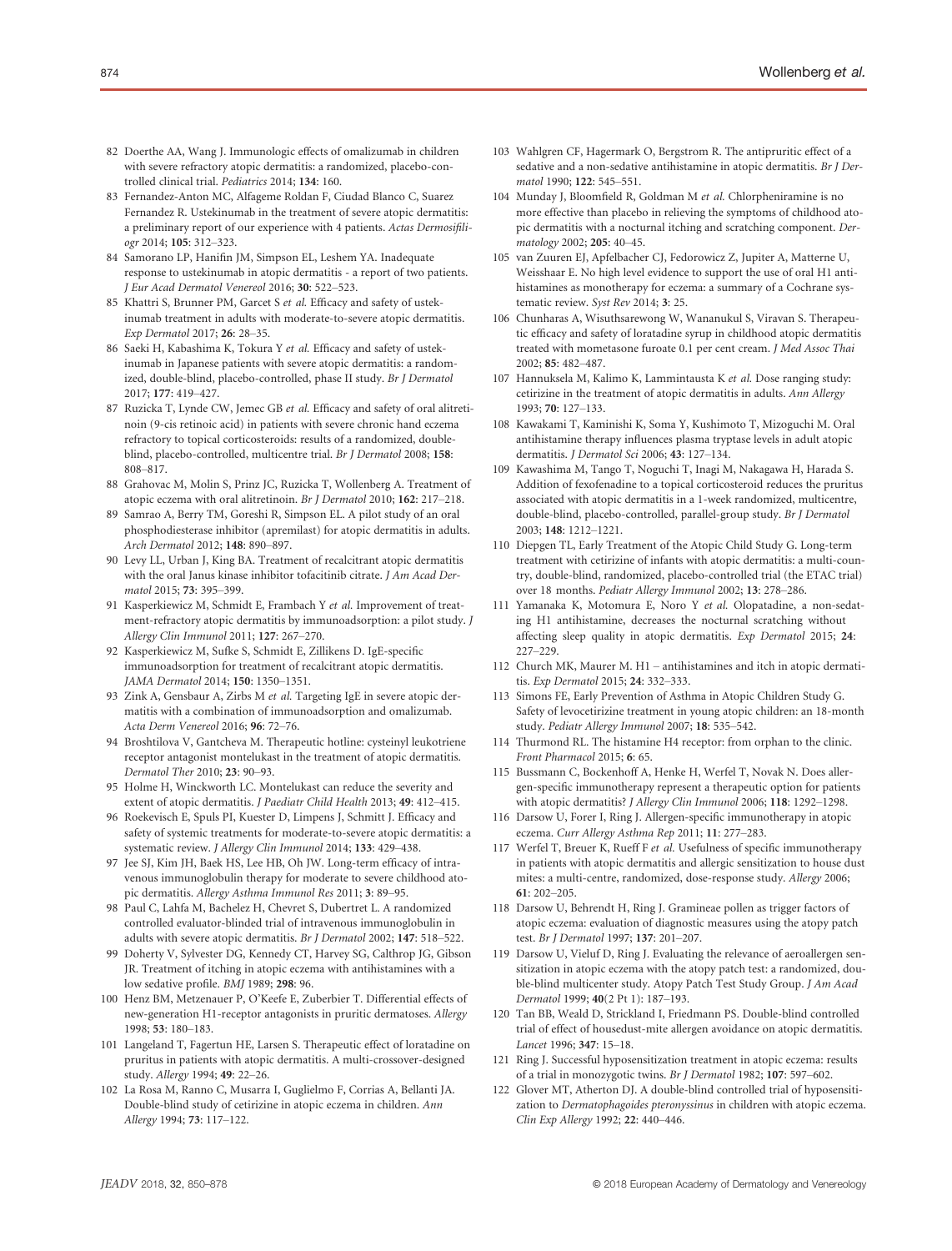- 123 Kaufman HS, Roth HL. Hyposensitization with alum precipitated extracts in atopic dermatitis: a placebo-controlled study. Ann Allergy 1974; 32: 321–330.
- 124 Warner JO, Price JF, Soothill JF, Hey EN. Controlled trial of hyposensitisation to Dermatophagoides pteronyssinus in children with asthma. Lancet 1978; 2: 912–915.
- 125 Zachariae H, Cramers M, Herlin T et al. Non-specific immunotherapy and specific hyposensitization in severe atopic dermatitis. Acta Derm Venereol Suppl (Stockh) 1985; 114: 48–54.
- 126 Galli E, Chini L, Nardi S et al. Use of a specific oral hyposensitization therapy to Dermatophagoides pteronyssinus in children with atopic dermatitis. Allergol Immunopathol (Madr) 1994; 22: 18–22.
- 127 Mosca M, Albani-Rocchetti G, Vignini MA, Ubezio S, Nume AG, Di Silverio A. La vaccinoterapia sub-linguale nella dermatite atopica. Ital Dermatol Venereol 1993; 128: 79–83.
- 128 Pajno GB, Caminiti L, Vita D et al. Sublingual immunotherapy in mitesensitized children with atopic dermatitis: a randomized, double-blind, placebo-controlled study. J Allergy Clin Immunol 2007; 120: 164–170.
- 129 Noh G, Lee KY. Pilot study of IFN-gamma-induced specific hyposensitization for house dust mites in atopic dermatitis: IFN-gamma-induced immune deviation as a new therapeutic concept for atopic dermatitis. Cytokine 2000; 12: 472–476.
- 130 Silny W, Czarnecka-Operacz M. Spezifische Immuntherapie bei der Behandlung von Patienten mit atopischer Dermatitis. Ergebnisse einer placebokontrollierten Doppelblindstudie. Allergologie 2006; 29: 171–183.
- 131 Novak N, Bieber T, Hoffmann M et al. Efficacy and safety of subcutaneous allergen-specific immunotherapy with depigmented polymerized mite extract in atopic dermatitis. J Allergy Clin Immunol 2012; 130: 925– 931 e4.
- 132 Bae JM, Choi YY, Park CO, Chung KY, Lee KH. Efficacy of allergen-specific immunotherapy for atopic dermatitis: a systematic review and meta-analysis of randomized controlled trials. J Allergy Clin Immunol 2013; 132: 110–117.
- 133 Qin YE, Mao JR, Sang YC, Li WX. Clinical efficacy and compliance of sublingual immunotherapy with Dermatophagoides farinae drops in patients with atopic dermatitis. Int J Dermatol 2014; 53: 650-655.
- 134 Liu L, Guo D, Liang Q et al. The efficacy of sublingual immunotherapy with Dermatophagoides farinae vaccine in a murine atopic dermatitis model. Clin Exp Allergy 2015; 45: 815–822.
- 135 Artik S, Ruzicka T. Complementary therapy for atopic eczema and other allergic skin diseases. Dermatol Ther 2003; 16: 150–163.
- 136 Ernst E, Resch K, Mills S. Complementary medicine a definition. Br J Gen Pract 1995; 45: 506.
- 137 Happle R. The essence of alternative medicine. A dermatologist's view from Germany. Arch Dermatol 1998; 134: 1455–1460.
- 138 Hoare C, Li Wan Po A, Williams H. Systematic review of treatments for atopic eczema. Health Technol Assess 2000; 4: 1–191.
- 139 Morse PF, Horrobin DF, Manku MS et al. Meta-analysis of placebocontrolled studies of the efficacy of Epogam in the treatment of atopic eczema. Relationship between plasma essential fatty acid changes and clinical response. Br J Dermatol 1989; 121: 75–90.
- 140 Bamford JT, Gibson RW, Renier CM. Atopic eczema unresponsive to evening primrose oil (linoleic and gamma-linolenic acids). J Am Acad Dermatol 1985; 13: 959–965.
- 141 Nankervis H, Thomas KS, Delamere FM, Barbarot S, Rogers NK, Williams HC. Scoping Systematic Review of Treatments for Eczema. NIHR Journals Library, Southampton, UK: 2016.
- 142 Bahmer FA, Schafer J. Treatment of atopic dermatitis with borage seed oil (Glandol)–a time series analytic study. Kinderarztl Prax 1992; 60: 199–202.
- 143 Borrek S, Hildebrandt A, Forster J. Gamma-linolenic-acid-rich borage seed oil capsules in children with atopic dermatitis. A placebo-controlled double-blind study. Klin Padiatr 1997; 209: 100–104.
- 144 Buslau M, Thaci D. Atopic dermatitis: borage oil for systemic therapy. Z Dermatol 1996; 182: 131–132.
- 145 Valsecchi R, Di Landro A, Pansera B, Reseghetti A. Gammalinolenic acid in the treatment of atopic dermatitis. J Eur Acad Dermatol Venereol 1996; 7: 77–79.
- 146 Henz BM, Jablonska S, van de Kerkhof PC et al. Double-blind, multicentre analysis of the efficacy of borage oil in patients with atopic eczema. Br J Dermatol 1999; 140: 685–688.
- 147 Takwale A, Tan E, Agarwal S et al. Efficacy and tolerability of borage oil in adults and children with atopic eczema: randomised, double blind, placebo controlled, parallel group trial. BMJ 2003; 327: 1385.
- 148 Senapati S, Banerjee S, Gangopadhyay DN. Evening primrose oil is effective in atopic dermatitis: a randomized placebo-controlled trial. Indian J Dermatol Venereol Leprol 2008; 74: 447–452.
- 149 Ring J, Kunz B. Unsaturated fatty acids in the treatment of atopic eczema. In: Ruzicka T, Ring J, Przybilla B, eds. Handbook of Atopic Eczema. Springer, Berlin, 1991: 429–434.
- 150 Koch C, Dolle S, Metzger M et al. Docosahexaenoic acid (DHA) supplementation in atopic eczema: a randomized, double-blind, controlled trial. Br J Dermatol 2008; 158: 786–792.
- 151 Callaway J, Schwab U, Harvima I et al. Efficacy of dietary hempseed oil in patients with atopic dermatitis. J Dermatolog Treat 2005; 16: 87–94.
- 152 Mayser P, Mayer K, Mahloudjian M et al. A double-blind, randomized, placebo-controlled trial of n-3 versus n-6 fatty acid-based lipid infusion in atopic dermatitis. JPEN J Parenter Enteral Nutr 2002; 26: 151–158.
- 153 Bjorneboe A, Soyland E, Bjorneboe GE, Rajka G, Drevon CA. Effect of dietary supplementation with eicosapentaenoic acid in the treatment of atopic dermatitis. Br J Dermatol 1987; 117: 463–469.
- 154 Bjorneboe A, Soyland E, Bjorneboe GE, Rajka G, Drevon CA. Effect of n-3 fatty acid supplement to patients with atopic dermatitis. J Intern Med Suppl 1989; 731: 233–236.
- 155 Gimenez-Arnau A, Barranco C, Alberola M et al. Effects of linoleic acid supplements on atopic dermatitis. Adv Exp Med Biol 1997; 433: 285–289.
- 156 Soyland E, Funk J, Rajka G et al. Dietary supplementation with very long-chain n-3 fatty acids in patients with atopic dermatitis. A doubleblind, multicentre study. Br J Dermatol 1994; 130: 757–764.
- 157 Anstey A, Quigley M, Wilkinson J. Topical evening primrose oil as treatment for atopic eczema. J Dermatol Treat 1990; 1: 199–201.
- 158 Ferreira M, Fiadeiro T, Silva M, Soares A. Topical gamma-linolenic acid therapy in atopic dermatitis. A clinical and biometric evaluation. Allergo J 1998; 7: 213–216.
- 159 Gehring W, Bopp R, Rippke F, Gloor M. Effect of topically applied evening primrose oil on epidermal barrier function in atopic dermatitis as a function of vehicle. Arzneimittelforschung 1999; 49: 635–642.
- 160 Goebel AS, Knie U, Abels C, Wohlrab J, Neubert RH. Dermal targeting using colloidal carrier systems with linoleic acid. Eur J Pharm Biopharm 2010; 75: 162–172.
- 161 Bamford JT, Ray S, Musekiwa A, van Gool C, Humphreys R, Ernst E. Oral evening primrose oil and borage oil for eczema. Cochrane Database Syst Rev 2013; (4): CD004416.
- 162 Bedi MK, Shenefelt PD. Herbal therapy in dermatology. Arch Dermatol 2002; 138: 232–242.
- 163 Patzelt-Wenczler R, Ponce-Poschl E. Proof of efficacy of Kamillosan(R) cream in atopic eczema. Eur J Med Res 2000; 5: 171–175.
- 164 Schempp CM, Hezel S, Simon JC. Topical treatment of atopic dermatitis with Hypericum cream. A randomised, placebo-controlled, double-blind half-side comparison study. Hautarzt 2003; 54: 248–253.
- 165 Klovekorn W, Tepe A, Danesch U. A randomized, double-blind, vehiclecontrolled, half-side comparison with a herbal ointment containing Mahonia aquifolium, Viola tricolor and Centella asiatica for the treatment of mild-to-moderate atopic dermatitis. Int J Clin Pharmacol Ther 2007; 45: 583–591.
- 166 Ernst E. Adverse effects of herbal drugs in dermatology. Br J Dermatol 2000; 143: 923–929.
- 167 Giordano-Labadie F, Schwarze HP, Bazex J. Allergic contact dermatitis from camomile used in phytotherapy. Contact Dermatitis 2000; 42: 247.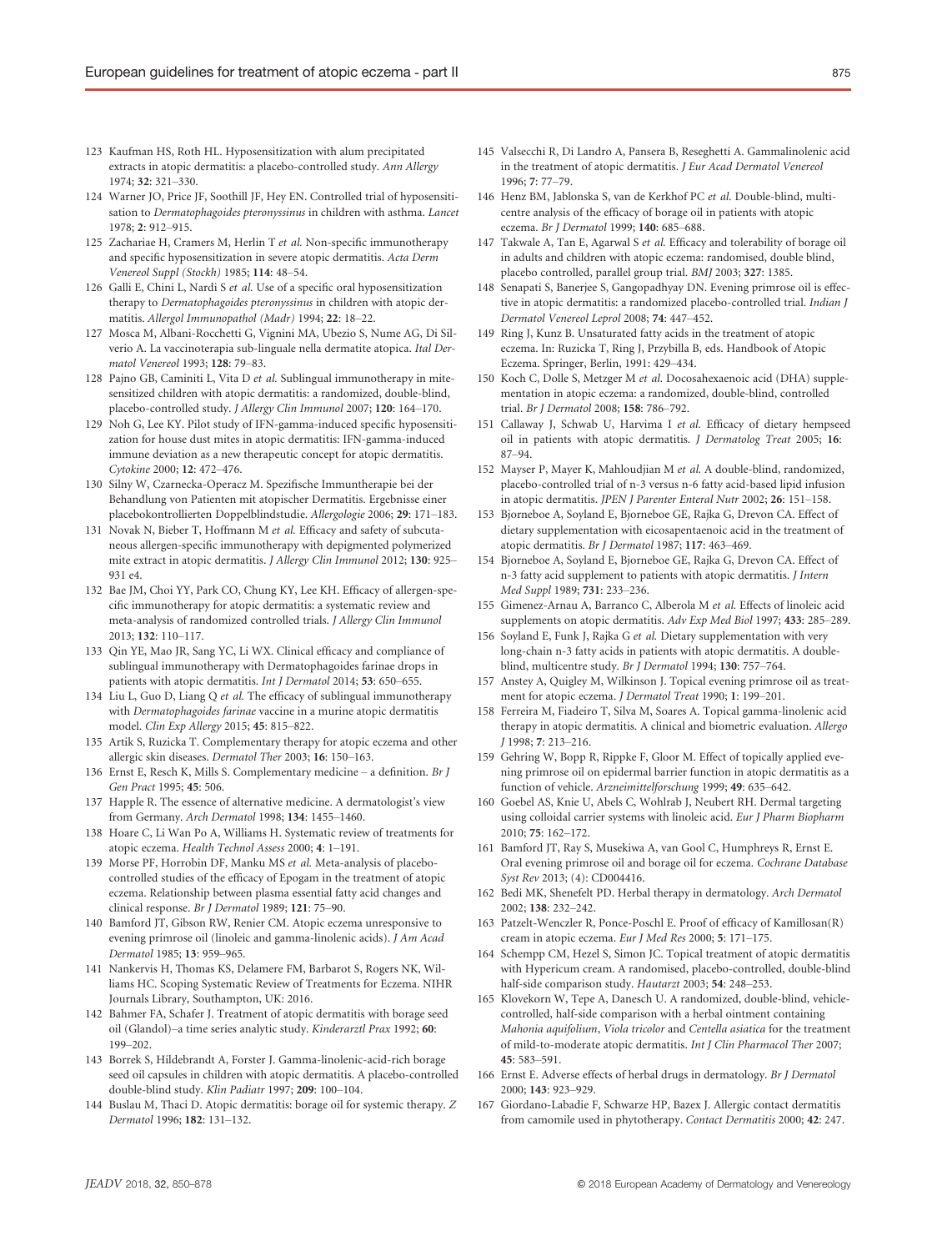- 168 Bircher AJ, Niederer M, Hohl C, Surber C. Stealth triamcinolone acetonide in a phytocosmetic cream. Br J Dermatol 2002; 146: 531–532.
- 169 Mandeau A, Aries MF, Boe JF et al. Rhealba(R) oat plantlet extract: evidence of protein-free content and assessment of regulatory activity on immune inflammatory mediators. Planta Med 2011; 77: 900–906.
- 170 Stalder JF, Tennstedt D, Deleuran M et al. Fragility of epidermis and its consequence in dermatology. J Eur Acad Dermatol Venereol 2014; 28(4): 1–18.
- 171 Koo J, Arain S. Traditional Chinese medicine for the treatment of dermatologic disorders. Arch Dermatol 1998; 134: 1388–1393.
- 172 Vender RB. Alternative treatments for atopic dermatitis: a selected review. Skin Therapy Lett 2002; 7: 1–5.
- 173 Sheehan MP, Rustin MH, Atherton DJ et al. Efficacy of traditional Chinese herbal therapy in adult atopic dermatitis. Lancet 1992; 340: 13–17.
- 174 Mostefa-Kara N, Pauwels A, Pines E, Biour M, Levy VG. Fatal hepatitis after herbal tea. Lancet 1992; 340: 674.
- 175 Wang L, Lu L. Analysis of 162 reported cases of side effects of Chinese medical material. J Beijing Clin Pharm 1992; 5: 50–55.
- 176 Perharic L, Shaw D, Leon C, De Smet PA, Murray VS. Possible association of liver damage with the use of Chinese herbal medicine for skin disease. Vet Hum Toxicol 1995; 37: 562–566.
- 177 Latchman Y, Banerjee P, Poulter LW, Rustin M, Brostoff J. Association of immunological changes with clinical efficacy in atopic eczema patients treated with traditional Chinese herbal therapy (Zemaphyte). Int Arch Allergy Immunol 1996; 109: 243–249.
- 178 Fung AY, Look PC, Chong LY, But PP, Wong E. A controlled trial of traditional Chinese herbal medicine in Chinese patients with recalcitrant atopic dermatitis. Int J Dermatol 1999; 38: 387–392.
- 179 Shapira MY, Raphaelovich Y, Gilad L, Or R, Dumb AJ, Ingber A. Treatment of atopic dermatitis with herbal combination of Eleutherococcus, Achillea millefolium, and Lamium album has no advantage over placebo: a double blind, placebo-controlled, randomized trial. J Am Acad Dermatol 2005; 52: 691–693.
- 180 Gu S, Yang AW, Xue CC et al. Chinese herbal medicine for atopic eczema. Cochrane Database Syst Rev 2013; (9): CD008642.
- 181 Tan HY, Zhang AL, Chen D, Xue CC, Lenon GB. Chinese herbal medicine for atopic dermatitis: a systematic review. J Am Acad Dermatol 2013; 69: 295–304.
- 182 Liu J, Mo X, Wu D et al. Efficacy of a Chinese herbal medicine for the treatment of atopic dermatitis: a randomised controlled study. Complement Ther Med 2015; 23: 644–651.
- 183 Chung-Jen C, Hsin-Su Y. Acupuncture, electrostimulation, and reflex therapy in dermatology. Dermatol Ther 2003; 16: 87–92.
- 184 Adaskevich VP. Clinical efficacy and immunoregulatory and neurohumoral effects of MM therapy in patients with atopic dermatitis. Crit Rev Biomed Eng 2000; 28: 11–21.
- 185 Pfab F, Huss-Marp J, Gatti A et al. Influence of acupuncture on type I hypersensitivity itch and the wheal and flare response in adults with atopic eczema – a blinded, randomized, placebo-controlled, crossover trial. Allergy 2010; 65: 903–910.
- 186 Pfab F, Kirchner MT, Huss-Marp J et al. Acupuncture compared with oral antihistamine for type I hypersensitivity itch and skin response in adults with atopic dermatitis: a patient- and examiner-blinded, randomized, placebo-controlled, crossover trial. Allergy 2012; 67: 566–573.
- 187 Lee KC, Keyes A, Hensley JR et al. Effectiveness of acupressure on pruritus and lichenification associated with atopic dermatitis: a pilot trial. Acupunct Med 2012; 30: 8–11.
- 188 Pittler MH, Armstrong NC, Cox A, Collier PM, Hart A, Ernst E. Randomized, double-blind, placebo-controlled trial of autologous blood therapy for atopic dermatitis. Br J Dermatol 2003; 148: 307–313.
- 189 Schoni MH, Nikolaizik WH, Schoni-Affolter F. Efficacy trial of bioresonance in children with atopic dermatitis. Int Arch Allergy Immunol 1997; 112: 238–246.
- 190 Ernst E. The usage of complementary therapies by dermatological patients: a systematic review. Br J Dermatol 2000; 142: 857–861.
- 191 Eichler R, Frank H. Die Homöopathische Behandlung der Neurodermitis bei Kindern und Jugendlichen. Haug, Stuttgart, 2002.
- 192 Itamura R, Hosoya R. Homeopathic treatment of Japanese patients with intractable atopic dermatitis. Homeopathy 2003; 92: 108–114.
- 193 Remy W, Rakoski J, Siebenwirth J, Ulm K, Wiesenauer M. Classical homoeopathic treatment in atopic dermatitis. Study protocol. Allergologie 1995; 18: 246–252.
- 194 Siebenwirth J, Lüdtke R, Remy W, Rakoski J, Borelli S, Ring J. Wirksamkeit von klassisch-homöopathischer Therapie bei atopischem Ekzem. Forsch Komplementmed 2009; 16: 315–323.
- 195 Schachner L, Field T, Hernandez-Reif M, Duarte AM, Krasnegor J. Atopic dermatitis symptoms decreased in children following massage therapy. Pediatr Dermatol 1998; 15: 390–395.
- 196 Anderson C, Lis-Balchin M, Kirk-Smith M. Evaluation of massage with essential oils on childhood atopic eczema. Phytother Res 2000; 14: 452– 456.
- 197 Halevy S, Sukenik S. Different modalities of spa therapy for skin diseases at the Dead Sea area. Arch Dermatol 1998; 134: 1416–1420.
- 198 Harari M, Shani J, Seidl V, Hristakieva E. Climatotherapy of atopic dermatitis at the Dead Sea: demographic evaluation and cost-effectiveness. Int J Dermatol 2000; 39: 59–69.
- 199 Shani J, Seidl V, Hristakieva E, Stanimirovic A, Burdo A, Harari M. Indications, contraindications and possible side-effects of climatotherapy at the Dead-Sea. Int J Dermatol 1997; 36: 481–492.
- 200 Giryes H, Friger M, Sarov B. Treatment of atopic dermatitis in the Dead Sea area: biology and therapy of inflammatory skin diseases. International Symposium at the Dead Sea Dead Sea Israel. 1997.
- 201 Schiffner R, Schiffner-Rohe J, Gerstenhauer M, Landthaler M, Hofstadter F, Stolz W. Dead Sea treatment – principle for outpatient use in atopic dermatitis: safety and efficacy of synchronous balneophototherapy using narrowband UVB and bathing in Dead Sea salt solution. Eur J Dermatol 2002; 12: 543–548.
- 202 Dittmar HC, Pflieger D, Schempp CM, Schopf E, Simon JC. Comparison of balneophototherapy and UVA/B mono-phototherapy in patients with subacute atopic dermatitis. Hautarzt 1999; 50: 649–653.
- 203 Zimmermann J, Utermann S. Photo-brine therapy in patients with psoriasis and neurodermatitis atopica. Hautarzt 1994; 45: 849–853.
- 204 Adachi J, Sumitsuzi H, Endo K, Fukuzumi T, Aoki T. Evaluation of the effect of short-term application of deep sea water on atopic dermatitis. Arerugi 1998; 47: 57–60.
- 205 Farina S, Gisondi P, Zanoni M et al. Balneotherapy for atopic dermatitis in children at Comano spa in Trentino, Italy. J Dermatolog Treat 2011; 22: 366–371.
- 206 Czeizel AE, Dobo M. Postnatal somatic and mental development after periconceptional multivitamin supplementation. Arch Dis Child 1994; 70: 229–233.
- 207 Fairris GM, Perkins PJ, Lloyd B, Hinks L, Clayton BE. The effect on atopic dermatitis of supplementation with selenium and vitamin E. Acta Derm Venereol 1989; 69: 359–362.
- 208 Hakagawa R, Ogino Y. Effects of combination therapy with vitamins E and B2 on skin diseases. Double blind controlled clinical trial. Skin Res 1989; 31: 856–881.
- 209 Mabin DC, Hollis S, Lockwood J, David TJ. Pyridoxine in atopic dermatitis. Br J Dermatol 1995; 133: 764–767.
- 210 Tsoureli-Nikita E, Hercogova J, Lotti T, Menchini G. Evaluation of dietary intake of vitamin E in the treatment of atopic dermatitis: a study of the clinical course and evaluation of the immunoglobulin E serum levels. Int J Dermatol 2002; 41: 146–150.
- 211 Sidbury R, Sullivan AF, Thadhani RI, Camargo CA Jr. Randomized controlled trial of vitamin D supplementation for winter-related atopic dermatitis in Boston: a pilot study. Br J Dermatol 2008; 159: 245–247.
- 212 Ewing CI, Gibbs AC, Ashcroft C, David TJ. Failure of oral zinc supplementation in atopic eczema. Eur J Clin Nutr 1991; 45: 507–510.
- 213 Udompataikul M, Huajai S, Chalermchai T, Taweechotipatr M, Kamanamool N. The effects of oral vitamin D supplement on atopic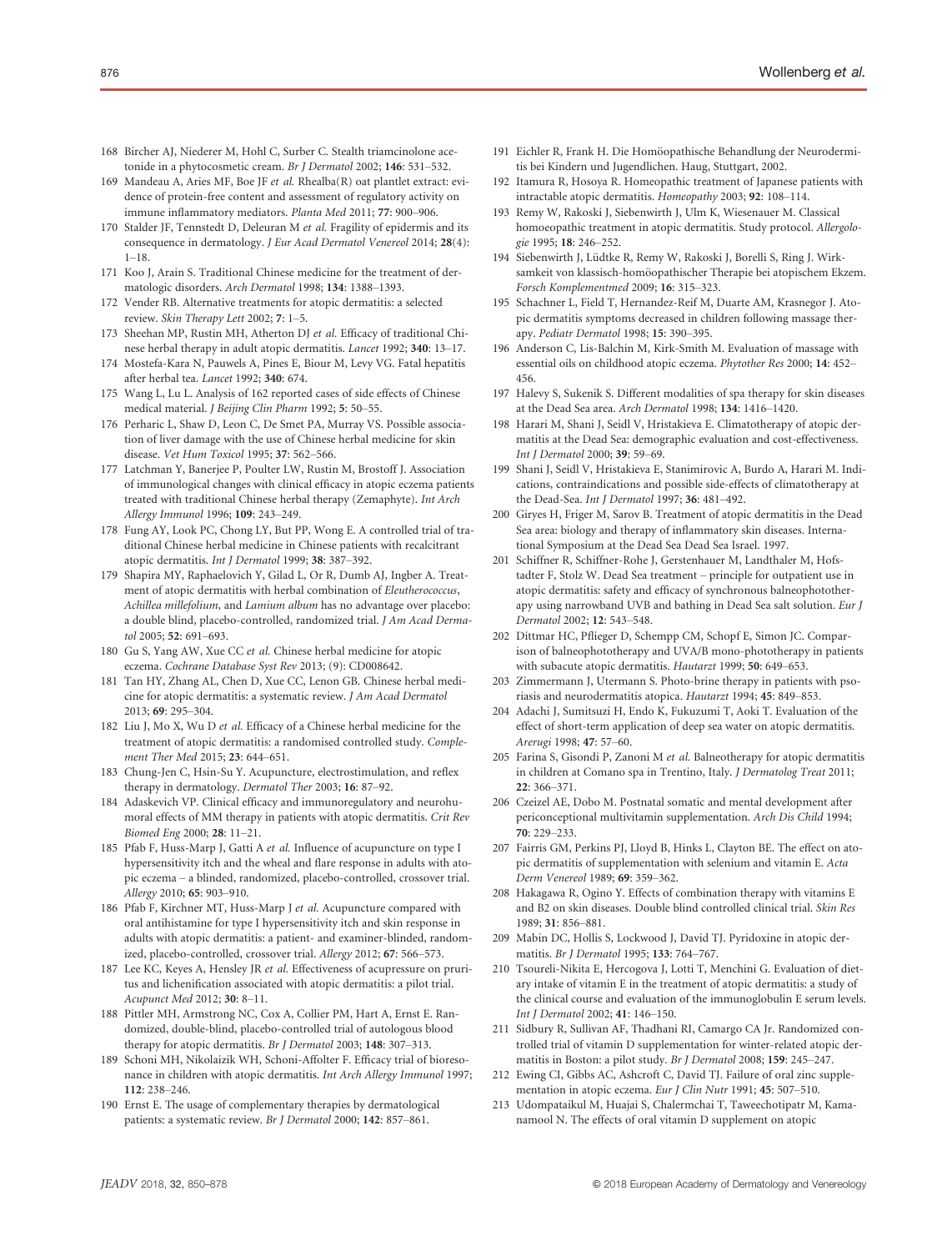dermatitis: a clinical trial with Staphylococcus aureus colonization determination. J Med Assoc Thai 2015; 98(9): S23–S30.

- 214 Amestejani M, Salehi BS, Vasigh M et al. Vitamin D supplementation in the treatment of atopic dermatitis: a clinical trial study. J Drugs Dermatol 2012; 11: 327–330.
- 215 Camargo CA Jr, Ganmaa D, Sidbury R, Erdenedelger K, Radnaakhand N, Khandsuren B. Randomized trial of vitamin D supplementation for winter-related atopic dermatitis in children. J Allergy Clin Immunol 2014; 134: 831–835 e1.
- 216 Hata TR, Audish D, Kotol P et al. A randomized controlled doubleblind investigation of the effects of vitamin D dietary supplementation in subjects with atopic dermatitis. J Eur Acad Dermatol Venereol 2014; 28: 781–789.
- 217 Norizoe C, Akiyama N, Segawa T et al. Increased food allergy and vitamin D: randomized, double-blind, placebo-controlled trial. Pediatr Int 2014; 56: 6–12.
- 218 Javanbakht MH, Keshavarz SA, Djalali M et al. Randomized controlled trial using vitamins E and D supplementation in atopic dermatitis. J Dermatolog Treat 2011; 22: 144–150.
- 219 Stucker M, Pieck C, Stoerb C, Niedner R, Hartung J, Altmeyer P. Topical vitamin B12–a new therapeutic approach in atopic dermatitis-evaluation of efficacy and tolerability in a randomized placebo-controlled multicentre clinical trial. Br J Dermatol 2004; 150: 977–983.
- 220 Januchowski R. Evaluation of topical vitamin B(12) for the treatment of childhood eczema. J Altern Complement Med 2009; 15: 387–389.
- 221 Feldman SR, Vrijens B, Gieler U, Piaserico S, Puig L, van de Kerkhof P. Treatment adherence interventions studies in dermatology and guidance on how to support adherence. Am J Clin Dermatol 2017; 18: 253–271.
- 222 Arkwright PD, Motala C, Subramanian H et al. Management of difficult-to-treat atopic dermatitis. J Allergy Clin Immunol Pract 2013; 1: 142–151.
- 223 Bass AM, Anderson KL, Feldman SR. Interventions to increase treatment adherence in pediatric atopic dermatitis: a systematic review. J Clin Med 2015; 4: 231–242.
- 224 Kupfer J, Gieler U, Braun A, Niemeier V, Huzler C, Renz H. Stress and atopic eczema. Int Arch Allergy Immunol 2001; 124: 354–355.
- 225 Chang HY, Suh DI, Yang SI et al. Prenatal maternal distress affects atopic dermatitis in offspring mediated by oxidative stress. J Allergy Clin Immunol 2016; 138: 468–475.
- 226 Peters EM, Michenko A, Kupfer J et al. Mental stress in atopic dermatitis – neuronal plasticity and the cholinergic system are affected in atopic dermatitis and in response to acute experimental mental stress in a randomized controlled pilot study. PLoS One 2014; 9: e113552.
- 227 Raap U, Werfel T, Jaeger B, Schmid-Ott G. Atopic dermatitis and psychological stress. Hautarzt 2003; 54: 925–929.
- 228 Gieler U. Psychosomatic and psychobiological aspects of atopic eczema. In: Ring J, Przybilla B, Ruzicka T, eds. Handbook of Atopic Eczema. Springer, Berlin, 2006: 544–556.
- 229 Koblenzer CS, Koblenzer PJ. Chronic intractable atopic eczema. Its occurrence as a physical sign of impaired parent-child relationships and psychologic developmental arrest: improvement through parent insight and education. Arch Dermatol 1988; 124: 1673–1677.
- 230 Dalgard FJ, Gieler U, Tomas-Aragones L et al. The psychosocial burden of skin diseases: a cross-sectional multicenter study among dermatological out-patients in 13 European countries. J Invest Dermatol 2015; 135: 984–991.
- 231 Gieler U, Effendy I. Psychosomatische aspekte in der dermatologie. Aktuelle Derm 1984; 10: 103–160.
- 232 Ring J, Palos E, Zimmermann F. Psychosomatic aspects of parent-child relations in atopic eczema in childhood. I. Psychodiagnostic test procedures in parents and children in comparison with somatic findings. Hautarzt 1986; 37: 560–567.
- 233 Ersser SJ, Cowdell F, Latter S et al. Psychological and educational interventions for atopic eczema in children. Cochrane Database Syst Rev 2014; (1): CD004054.
- 234 Norris S, Ortiz DD, Sullo E. FPIN's clinical inquiries. Complementary and alternative therapies for atopic dermatitis. Am Fam Physician 2012; 85: 817–823.
- 235 Finlay AY. Measurement of disease activity and outcome in atopic dermatitis. Br J Dermatol 1996; 135: 509–515.
- 236 de Bes J, Legierse CM, Prinsen CA, de Korte J. Patient education in chronic skin diseases: a systematic review. Acta Derm Venereol 2011; 91: 12–17.
- 237 Staab D, Diepgen TL, Fartasch M et al. Age related, structured educational programmes for the management of atopic dermatitis in children and adolescents: multicentre, randomised controlled trial. BMJ 2006; 332: 933–938.
- 238 Heratizadeh A, Werfel T, Wollenberg A et al. Effects of structured patient education in adult atopic dermatitis – multi-center randomized controlled trial. J Allergy Clin Immunol 2017; 140: 845–853.
- 239 Bae BG, Oh SH, Park CO et al. Progressive muscle relaxation therapy for atopic dermatitis: objective assessment of efficacy. Acta Derm Venereol 2012; 92: 57–61.
- 240 Noren P, Melin L. The effect of combined topical steroids and habitreversal treatment in patients with atopic dermatitis. Br J Dermatol 1989; 121: 359–366.
- 241 Evers AW, Duller P, de Jong EM et al. Effectiveness of a multidisciplinary itch-coping training programme in adults with atopic dermatitis. Acta Derm Venereol 2009; 89: 57–63.
- 242 Schut C, Mollanazar NK, Kupfer J, Gieler U, Yosipovitch G. Psychological interventions in the treatment of chronic itch. Acta Derm Venereol 2016; 96: 157–161.
- 243 Niebel G, ed. Behavioral Medicine of Chronic Dermatological Disorders – Interdisciplinary Perspectives on Atopic Dermatitis and Its Treatment. Huber, Bern, 1990.
- 244 Daunton A, Bridgett C, Goulding JM. Habit reversal for refractory atopic dermatitis: a review. Br J Dermatol 2016; 174: 657–659.
- 245 Ehlers A, Stangier U, Gieler U. Treatment of atopic dermatitis: a comparison of psychological and dermatological approaches to relapse prevention. J Consult Clin Psychol 1995; 63: 624-635.
- 246 Farasat H. Cochrane review update: psychological and educational interventions for atopic eczema in children. Community Pract 2014; 87: 11– 12.
- 247 Breuer K, Matterne U, Diepgen TL et al. Predictors of benefit from an atopic dermatitis education programme. Pediatr Allergy Immunol 2014; 25: 489–495.
- 248 Batchelor JM, Ridd MJ, Clarke T et al. The Eczema Priority Setting Partnership: a collaboration between patients, carers, clinicians and researchers to identify and prioritize important research questions for the treatment of eczema. Br J Dermatol 2013; 168: 577–582.
- 249 Barbarot S, Bernier C, Deleuran M et al. Therapeutic patient education in children with atopic dermatitis: position paper on objectives and recommendations. Pediatr Dermatol 2013; 30: 199–206.
- 250 Stalder JF, Bernier C, Ball A et al. Therapeutic patient education in atopic dermatitis: worldwide experiences. Pediatr Dermatol 2013; 30: 329– 334.
- 251 Shaw M, Morrell DS, Goldsmith LA. A study of targeted enhanced patient care for pediatric atopic dermatitis (STEP PAD). Pediatr Dermatol 2008; 25: 19–24.
- 252 Grillo M, Gassner L, Marshman G, Dunn S, Hudson P. Pediatric atopic eczema: the impact of an educational intervention. Pediatr Dermatol 2006; 23: 428–436.
- 253 Weisshaar E, Diepgen TL, Bruckner T et al. Itch intensity evaluated in the German Atopic Dermatitis Intervention Study (GADIS): correlations with quality of life, coping behaviour and SCORAD severity in 823 children. Acta Derm Venereol 2008; 88: 234–239.
- 254 Kupfer J, Gieler U, Diepgen TL et al. Structured education program improves the coping with atopic dermatitis in children and their parents-a multicenter, randomized controlled trial. J Psychosom Res 2010; 68: 353–358.